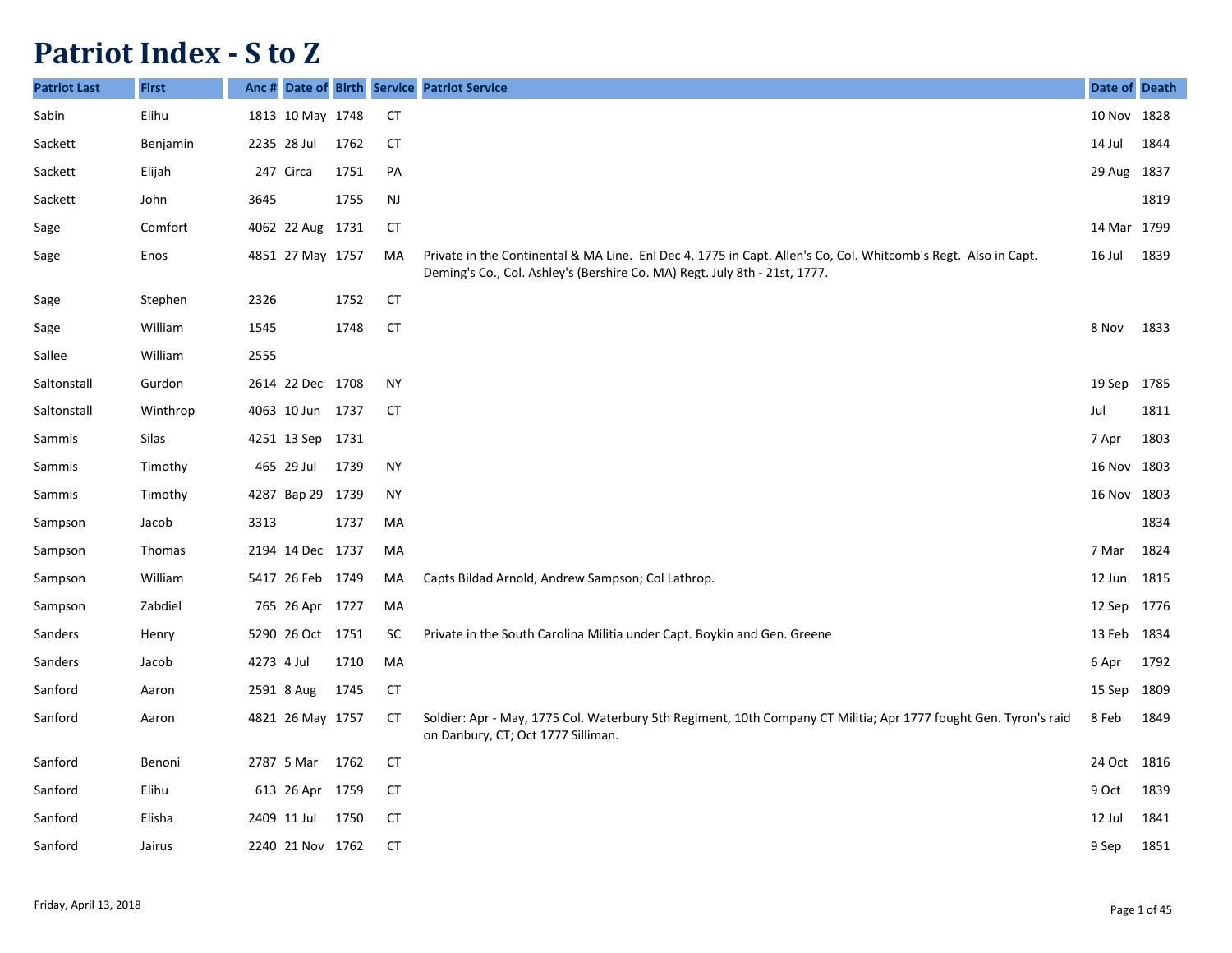| <b>Patriot Last</b> | <b>First</b> |             |                  |      |           | Anc # Date of Birth Service Patriot Service                                                                      | Date of Death |      |
|---------------------|--------------|-------------|------------------|------|-----------|------------------------------------------------------------------------------------------------------------------|---------------|------|
| Sanford             | James        | 3070        |                  | 1758 | CT        |                                                                                                                  | 14 Apr 1842   |      |
| Sanford             | Samuel       |             | 2015 29 May 1698 |      | <b>CT</b> |                                                                                                                  | 3 May 1781    |      |
| Sanford             | Samuel       | 2280        |                  | 1740 | <b>CT</b> |                                                                                                                  | 17 Mar 1804   |      |
| Sanford             | Seth         |             | 114 18 Aug 1735  |      | <b>CT</b> |                                                                                                                  | 3 Jul         | 1805 |
| Sanford             | Strong       | 1944 9 Oct  |                  | 1760 | <b>CT</b> |                                                                                                                  | 3 May         | 1846 |
| Sargeant            | Elijah       |             | 4662 22 Jan 1739 |      | MA        |                                                                                                                  | 15 Jun 1798   |      |
| Sargent             | Abel         |             | 746 10 Sep 1734  |      | NH        |                                                                                                                  |               |      |
| Sargent             | Jacob        | 1099        |                  |      | <b>CT</b> |                                                                                                                  |               |      |
| Sargent             | Paul         | 1645        |                  | 1745 | MA        |                                                                                                                  | 15 Sep 1827   |      |
| Satterlee           | Jonas        |             | 3848 4 May       | 1742 | <b>CT</b> |                                                                                                                  |               | 1778 |
| Satterlee           | Samuel       | 915         |                  |      | <b>CT</b> | Of Stonington, Ct, a Captain of minutemen.                                                                       |               |      |
| Satterly            | Nathaniel    | 4010        |                  | 1710 | <b>NY</b> |                                                                                                                  |               | 1795 |
| Saunders            | John         | 1307 16 Jul |                  | 1757 | MA        |                                                                                                                  | 4 Mar         | 1844 |
| Saunders            | John         | 2351        |                  |      | <b>CT</b> |                                                                                                                  |               |      |
| Saunders            | John         | 3922 9 Jun  |                  | 1748 | <b>CT</b> | Private in the 1st Company, 5th Continental Regiment                                                             | 20 Apr 1827   |      |
| Savage              | Abijah       | 3102 22 Jul |                  | 1744 | <b>CT</b> |                                                                                                                  | 9 Jan         | 1825 |
| Savage              | Elisha       |             | 743 9 Dec        | 1728 | <b>CT</b> |                                                                                                                  | 24 Jan        | 1807 |
| Savage              | Josiah       | 2195 9 Jan  |                  | 1760 | <b>CT</b> |                                                                                                                  | 14 Apr 1831   |      |
| Savage              | Josiah       |             | 3800 17 Oct 1735 |      | <b>CT</b> |                                                                                                                  | 6 Jul         | 1804 |
| Savage              | Samuel       |             | 2564 9 May       | 1756 | <b>CT</b> |                                                                                                                  | 17 Dec 1819   |      |
| Savage              | Selah        | 2543 9 Jan  |                  | 1759 | <b>CT</b> |                                                                                                                  | 15 Apr 1846   |      |
| Savage              | Seth         |             | 558 8 Sep        | 1755 | <b>CT</b> |                                                                                                                  | 25 Oct 1842   |      |
| Sawyer              | Daniel       | 3981        |                  | 1746 | MA        |                                                                                                                  | 3 Aug         | 1779 |
| Sayles              | John         | 1488 6 Jan  |                  | 1723 | RI        |                                                                                                                  |               |      |
| Sazarus             | Marks        |             | 3768 22 Feb 1757 |      |           |                                                                                                                  | 1 Nov 1826    |      |
| Scales              | Samuel       | 736         |                  |      |           |                                                                                                                  |               |      |
| Schell              | John         |             | 4988 30 Nov 1754 |      | PA        | Pvt., Capt. Forepaugh's Co. of Philadelphia Militia; Capt. Sigfreed's 1st Co., 4th Bat. Of Phila. Co. 5th Class. | 30 Mar 1825   |      |
| Schenck             | John         | 1523 3 Feb  |                  | 1746 | <b>NJ</b> |                                                                                                                  | 4 Oct         | 1794 |
| Schimpf             | Johann       |             | 4822 about 1734  |      | PA        | Private 7th Class, 3rd Battalion, Lancaster Militia under Capt. Andrew Boggs.                                    |               | 1793 |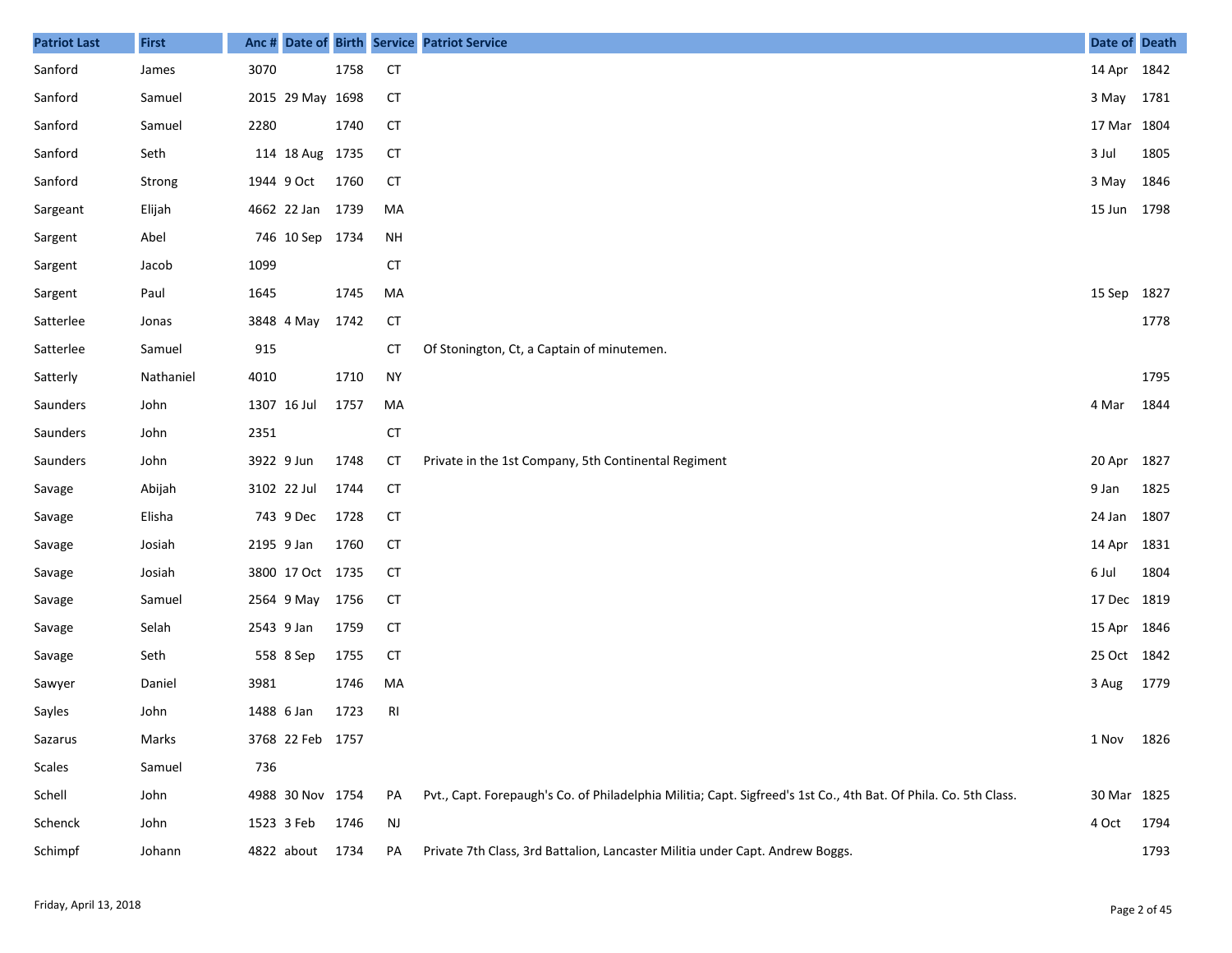| <b>Patriot Last</b> | <b>First</b>  | Anc#       |                  |      |           | Date of Birth Service Patriot Service                                                                                      | Date of Death |      |
|---------------------|---------------|------------|------------------|------|-----------|----------------------------------------------------------------------------------------------------------------------------|---------------|------|
| Schmidt/Smith       | Johannes      |            | 2767 30 Mar 1730 |      | <b>NY</b> |                                                                                                                            | 18 Apr 1815   |      |
| Schofield           | Ezra          |            | 2562 27 Nov 1757 |      | CТ        |                                                                                                                            | 29 Jun        | 1840 |
| Schuurman           | John          |            | 3982 27 Feb 1729 |      | NJ        |                                                                                                                            | 6 Jul         | 1795 |
| Schuyler            | Philip        |            | 1409 20 Nov 1733 |      | ΝY        |                                                                                                                            | 18 Nov 1804   |      |
| Scofield            | Gersham       | 3081 4 Jul |                  | 1751 |           |                                                                                                                            | 10 Mar 1825   |      |
| Scofield            | Michael       |            | 163 24 Jan 1741  |      | <b>NY</b> |                                                                                                                            | 6 Aug         | 1786 |
| Scott               | Abel          |            | 350 15 Apr 1751  |      | MA        |                                                                                                                            | 1 Jan         | 1837 |
| Scott               | Joel          |            | 573 29 Oct 1751  |      | MA        |                                                                                                                            | 8 Nov         | 1836 |
| Scott               | Jonathan      |            | 4002 28 Jan 1735 |      | VT        |                                                                                                                            | 23 Nov 1784   |      |
| Scott               | Moses         |            | 1739 22 Mar 1742 |      | MA        |                                                                                                                            | 8 Dec         | 1817 |
| Scott               | William       | 2709       |                  | 1743 | MA        |                                                                                                                            | 19 Sep        | 1796 |
| Scott               | William       |            | 4339 8 Feb       | 1728 | SC        |                                                                                                                            | 20 Mar        | 1807 |
| Scott               | William       |            | 4963 14 Jan      | 1734 | СT        | Private in Capt. Albert Chapman's Co., Apr 16, 1776 to Aug 15, 1776.                                                       | 22 Jan        | 1815 |
| Scott               | Zebulon       |            | 5008 16 Jun 1718 |      | СT        | Paid for keeping widow Williams and her 2 children 4 months, 1778.                                                         | 21 May 1798   |      |
| Scovele             | Elisha        | 2812       |                  | 1734 | <b>CT</b> |                                                                                                                            | Oct           | 1797 |
| Scovell             | Elisha        | 1956       |                  | 1734 | <b>CT</b> |                                                                                                                            |               | 1779 |
| Scovil              | John          |            | 5306 14 Oct 1749 |      | СT        | Private in Capt. Abram Tyler's Co., Col. Lay's Regiment, April 1775; additional service in 1776, 1777, and 1778.           | 29 Nov        | 1838 |
| Scoville            | Edward        |            | 1798 12 Feb 1710 |      | CT        |                                                                                                                            | 5 Sep         | 1779 |
| Scranton            | Timothy       |            | 1341 1 Apr       | 1761 | СT        | Pvt, Sixth Regiment, Connecticut Continental Line under Col. William Douglas and Col. Return Jonathan Meigs.               | 11 Feb        | 1848 |
| Scribner            | Asa           | 1999       |                  |      | <b>CT</b> |                                                                                                                            | Circa         | 1787 |
| Scribner            | Thadeus       |            | 2385 26 Jul      | 1781 | <b>NY</b> |                                                                                                                            | 3 Dec         | 1845 |
| Scroggy             | <b>Thomas</b> |            | 4011 20 Mar 1754 |      | NJ        |                                                                                                                            | 27 Jun        | 1835 |
| Scudder             | Joseph        |            | 4801 4 Apr       | 1705 | NJ        | Public elected official of Maidenhead Twsp Hunterdon County, NJ for two terms of one year during the<br>Revolutionary War. | 26 Jan        | 1799 |
| Scudder             | Joseph        |            | 4900 27 Jul      | 1748 | NJ        | Patriotic Service: Committee re Overseers of Roads, 1776 - 1777.                                                           | 2 Dec         | 1822 |
| Scudder             | Robert        | 3335       |                  |      | <b>CT</b> |                                                                                                                            |               | 1806 |
| Scudder             | William       | 2421       |                  | 1739 | <b>NJ</b> |                                                                                                                            |               | 1793 |
| Scudder             | William       | 3604       |                  | 1739 | <b>NY</b> |                                                                                                                            |               | 1804 |
| Seabury             | John          |            | 4085 26 Nov 1727 |      | <b>NY</b> |                                                                                                                            |               | 1799 |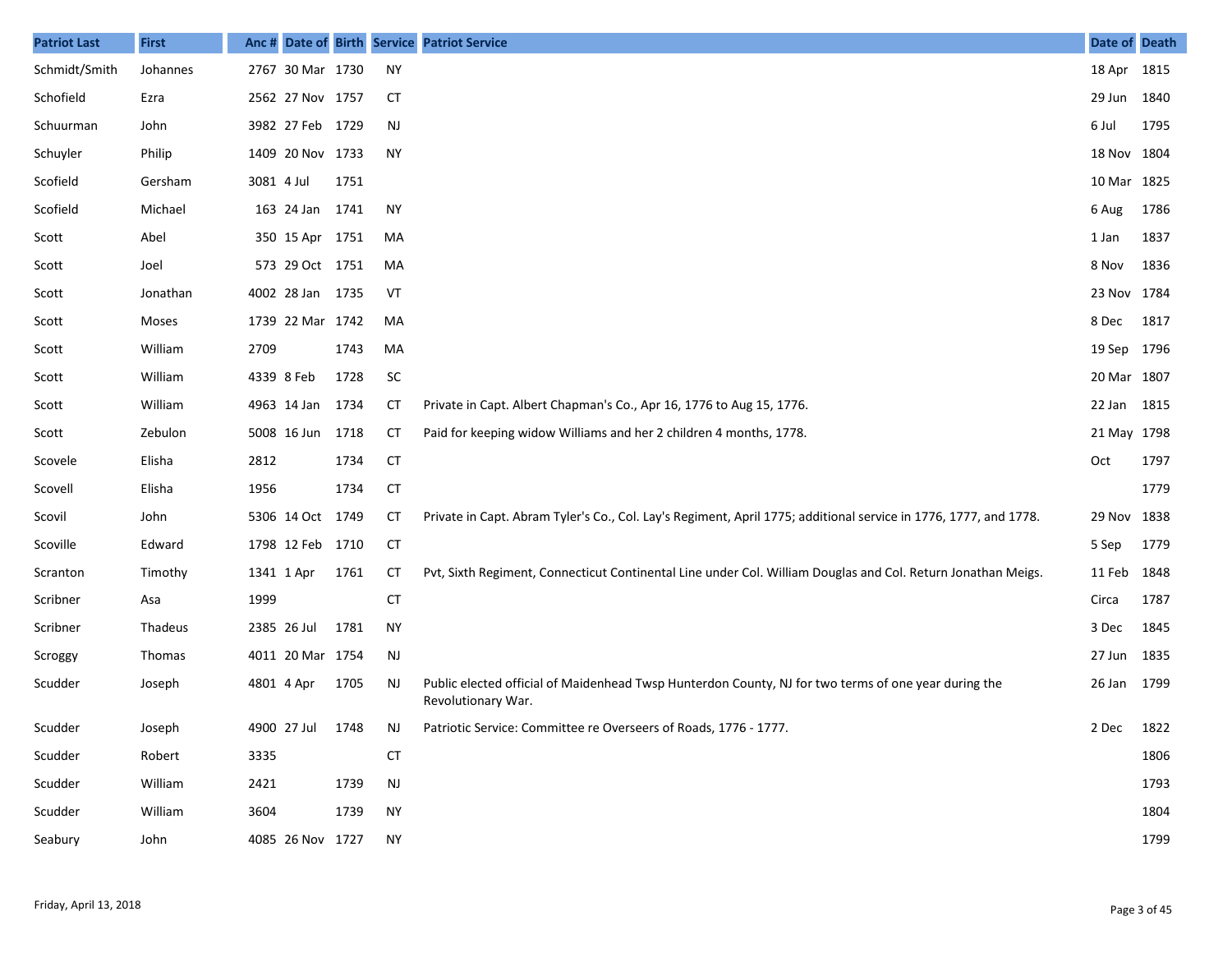| <b>Patriot Last</b> | <b>First</b> | Anc #     |                  |      |           | Date of Birth Service Patriot Service                                                                                                               | Date of Death |      |
|---------------------|--------------|-----------|------------------|------|-----------|-----------------------------------------------------------------------------------------------------------------------------------------------------|---------------|------|
| Seamans             | Hezekiah     |           | 5273 29 Apr 1763 |      | RI        | Private, Capt. Kimball's Co., Col. Kimballs's Reg't of Rhode Island Militia.                                                                        | 15 Mar 1835   |      |
| Searing             | Daniel       |           | 3071 28 Jun 1759 |      | <b>NY</b> |                                                                                                                                                     | 10 Apr 1833   |      |
| Sears               | David        |           | 2386 17 Apr 1753 |      | <b>CT</b> |                                                                                                                                                     | 21 Dec 1841   |      |
| Sears               | Isaac        |           | 5223 03 Nov 1757 |      | СT        | Private in the company commanded by Capt Amasa Mills, regiment of Col Samuel Wyllys of CT 1776-1777                                                 | 16 Sep 1838   |      |
| Sears               | Thomas       |           | 3109 30 Apr 1745 |      | <b>NY</b> |                                                                                                                                                     | 26 Apr 1804   |      |
| Sears               | Willard      |           | 2057 8 Sep       | 1760 | <b>CT</b> |                                                                                                                                                     | 23 Aug 1838   |      |
| Seaver              | Moses        | 5379 abt. |                  | 1737 | MA        | Private in Capt. Moses Wheelock's Co., Col. Jonathan Ward's Reg't, enlisted May 10, 1775; service 2 months 21 days.                                 |               | 1810 |
| Seaward             | Noadiah      |           | 1213 14 Feb 1742 |      | MA        |                                                                                                                                                     | 30 Mar 1825   |      |
| Seber               | Saffremus    | 2289      |                  |      | <b>NY</b> |                                                                                                                                                     | 6 Aug 1777    |      |
| Sedgwick            | John         |           | 2214 7 Mar 1742  |      | <b>CT</b> |                                                                                                                                                     | 28 Aug 1820   |      |
| Sedgwick            | Timothy      |           | 1725 7 Dec       | 1763 | <b>CT</b> |                                                                                                                                                     | 13 Sep 1833   |      |
| Seeley              | James        |           | 2019 29 Jul      | 1722 | <b>CT</b> |                                                                                                                                                     | 5 Dec 1809    |      |
| Seeley              | Seth         | 1657      |                  | 1737 | <b>CT</b> |                                                                                                                                                     | 23 May 1817   |      |
| Seely               | Josiah       | 5283      |                  |      |           | James David Rooney ns#169139 placeholder info until record copy arrives 2/18/15 DJP                                                                 |               |      |
| Seelye              | Abel         |           | 4613 1 Oct       | 1739 | <b>CT</b> |                                                                                                                                                     | 6 Dec         | 1806 |
| Seelye              | James        |           | 2544 29 Jul      | 1722 | <b>CT</b> |                                                                                                                                                     | 9 Dec         | 1809 |
| Seelye              | Nathan       | 2239      |                  | 1738 | <b>CT</b> |                                                                                                                                                     | 29 Jun 1787   |      |
| Seixas              | Benjamin     |           | 2963 17 Jan      | 1747 | <b>NY</b> |                                                                                                                                                     | 16 Aug 1823   |      |
| Selby               | William      |           | 2489 8 Jun       | 1717 | <b>CT</b> |                                                                                                                                                     | 6 Jun         | 1804 |
| Selden              | Elias        |           | 1152 22 Aug 1728 |      | CТ        | Private soldier serving with Ct troops, at White Plains, NY, where he was discharged for disability; he was afterwards 1 Jul<br>Captain of militia. |               | 1817 |
| Selden              | Samuel       |           | 1345 11 Jan 1723 |      | <b>CT</b> |                                                                                                                                                     | 11 Oct 1776   |      |
| Selden              | Samuel       |           | 1493 7 Nov       | 1748 | CТ        |                                                                                                                                                     | 7 Sep         | 1819 |
| Selin               | Anthony      | 583       |                  |      | PA        |                                                                                                                                                     | 3 Feb         | 1792 |
| Selleck             | Joseph       |           | 3905 14 Feb 1759 |      | <b>CT</b> |                                                                                                                                                     | 16 Mar 1846   |      |
| Sellew              | Philip       | 3223      |                  | 1743 | <b>CT</b> |                                                                                                                                                     | 12 Jun 1828   |      |
| Sensenderfer        | Martin       |           | 2795 11 Jun 1739 |      | PA        |                                                                                                                                                     | Oct           | 1784 |
| Sessions            | John         |           | 2136 9 Jan 1741  |      | VT        |                                                                                                                                                     | 1 May 1820    |      |
| Sexton              | George       |           | 2750 14 Nov 1756 |      | VT        |                                                                                                                                                     | 13 Oct 1815   |      |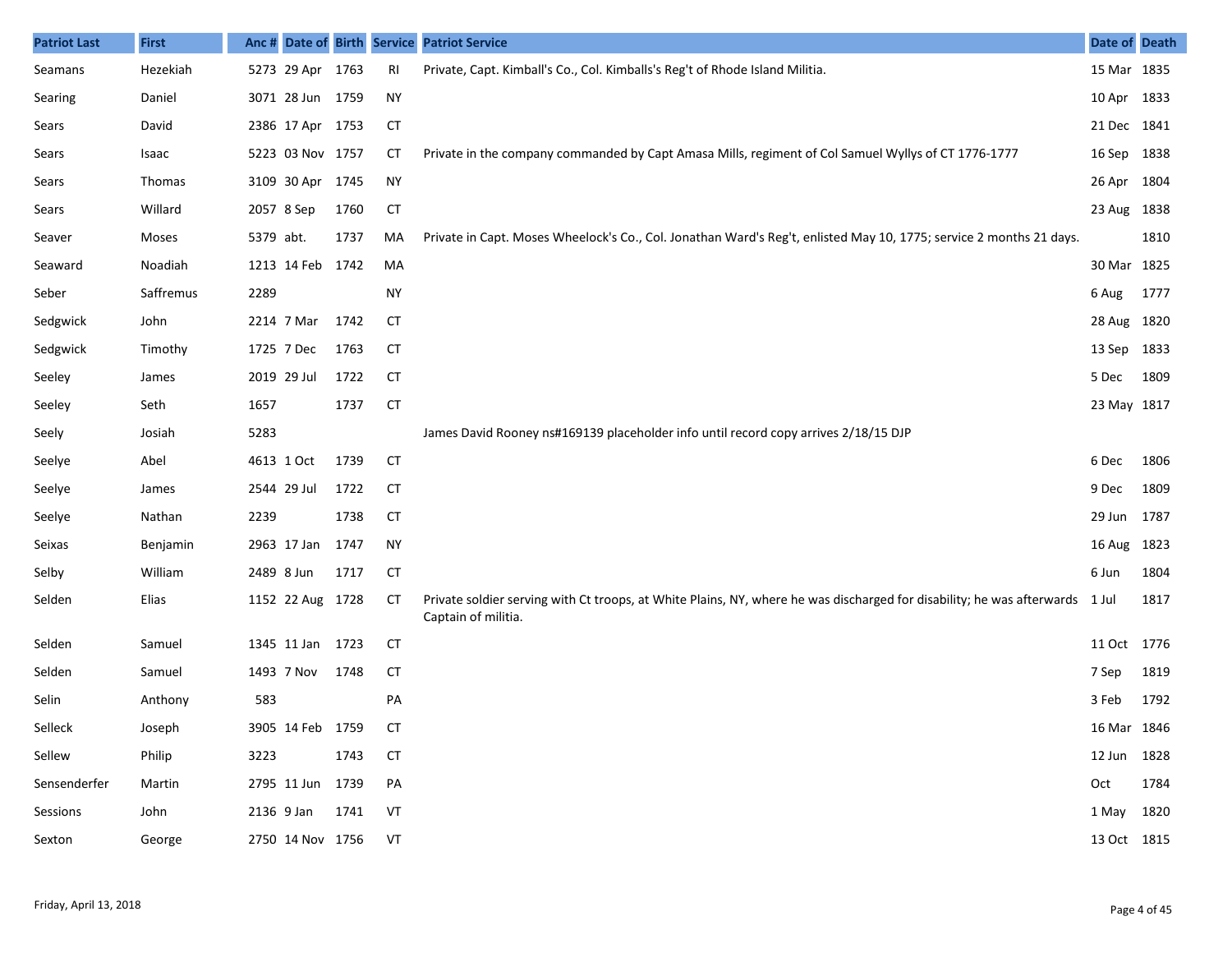| <b>Patriot Last</b> | <b>First</b>  | Anc #      |                  |      |           | Date of Birth Service Patriot Service                                                                                                                                                                    | Date of Death |      |
|---------------------|---------------|------------|------------------|------|-----------|----------------------------------------------------------------------------------------------------------------------------------------------------------------------------------------------------------|---------------|------|
| Sexton              | Jonathan      | 1991       |                  | 1754 | <b>CT</b> |                                                                                                                                                                                                          | 14 Jan 1817   |      |
| Sexton              | Oliver        |            | 2485 26 Oct 1761 |      | MA        |                                                                                                                                                                                                          |               |      |
| Sexton              | Samuel        | 3165 9 Feb |                  | 1749 | <b>CT</b> |                                                                                                                                                                                                          | 15 apr 1826   |      |
| Seybolt             | John          | 4599       |                  | 1727 | <b>NY</b> |                                                                                                                                                                                                          | 11 Feb 1797   |      |
| Seymour             | Aaron         |            | 1964 4 Mar       | 1749 | <b>CT</b> |                                                                                                                                                                                                          | 20 Aug 1820   |      |
| Seymour             | Charles       | 982        |                  | 1738 | <b>CT</b> | Commanded a company of the 1st regiment of Ct militia, Major Newbury's, in the campaign around NY, 1776; also<br>commanded a company in Col Belden's regiment at Peekskill Mar-Jun 1777.                 | 14 May 1802   |      |
| Seymour             | Joash         |            | 2919 1 May       | 1742 | <b>CT</b> |                                                                                                                                                                                                          | 17 Nov 1795   |      |
| Seymour             | John          | 1250       |                  |      | CТ        | Served in militia and was a pensioner by reason of such service.                                                                                                                                         |               |      |
| Seymour             | Jonathan      |            | 2425 27 Aug 1757 |      | <b>CT</b> |                                                                                                                                                                                                          | 26 Jul        | 1819 |
| Seymour             | Nathan        |            | 20 15 Apr 1758   |      | MA        |                                                                                                                                                                                                          | 7 May 1843    |      |
| Seymour             | Noah          |            | 1139 10 Nov 1759 |      | CТ        | In revolutionary army in 1778 & served as an Orderly-sergeant in Capt Amasa Mills's company, Col Enos's regiment,<br>on the Hudson. He afterwards enlisted in Capt Elijah Seymour's company of dragoons. | 26 Mar 1832   |      |
| Seymour             | Seth          | 3881       |                  | 1738 | <b>CT</b> |                                                                                                                                                                                                          | before 1793   |      |
| Seymour             | Thomas        |            | 1351 19 Jun      | 1757 | <b>CT</b> |                                                                                                                                                                                                          | 16 May 1811   |      |
| Seymour             | <b>Thomas</b> | 2640 circa |                  | 1727 | <b>CT</b> |                                                                                                                                                                                                          | 16 Feb 1812   |      |
| Seymour             | Truman        |            | 2950 4 Nov       | 1760 | <b>CT</b> |                                                                                                                                                                                                          | 27 Jul        | 1812 |
| Shank               | Christian     |            | 4786 10 Oct 1752 |      | PA        | Private, 8th Company, 8th Battalion, Lancaster County, PA                                                                                                                                                | 23 Mar 1832   |      |
| Shank               | Jacob         | 4842 circa |                  | 1750 | PA        | Pvt in Capt McQueen's 3rd Battalion, Lancaster Co, PA, 25 May 1778.                                                                                                                                      | Jul           | 1836 |
| Shannonl            | Nathaniel     |            | 3991 20 Apr      | 1740 | <b>NH</b> |                                                                                                                                                                                                          | Sep           | 1792 |
| Sharpe              | Robert        |            | 3418 2 May       | 1742 | CТ        | Ensign in Capt. Zebadiah Ingals's Co, Col. Ebenezer Williams 11th CT Militia Regt, under the command of Brig-Gen<br>Gurdon Saltonstall on their march to West Chester, NY in 1776                        | 30 Jan        | 1825 |
| Sharts              | Nicholas      |            | 801 24 Dec 1757  |      | <b>NY</b> |                                                                                                                                                                                                          | 8 Jan         | 1838 |
| Shattuck            | Abel          | 4779       |                  | 1759 | MA        |                                                                                                                                                                                                          | 1 Jul         | 1816 |
| Shattuck            | Daniel        |            | 5085 11 Apr      | 1727 | <b>NH</b> | Captain of a company which fought in the battle of Stillwater.                                                                                                                                           | 7 Apr         | 1809 |
| Shattuck            | Jeremiah      |            | 5149 11 Jun 1703 |      | MA        | Town official, Pepperell, Massachusetts                                                                                                                                                                  | 02 Aug 1798   |      |
| Shattuck            | Jeremiah      |            | 5153 11 Apr 1726 |      | MA        | military and civil service                                                                                                                                                                               | 26 Mar 1815   |      |
| Shattuck            | Job           |            | 2692 11 Feb 1736 |      | <b>CT</b> |                                                                                                                                                                                                          | 13 Jan 1819   |      |
| Shaw                | George        | 5238 Abt   |                  | 1755 | ΝH        | Pvt in New Hampshire                                                                                                                                                                                     | 11 Nov 1844   |      |
| Shaw                | John          |            | 5079 19 May 1729 |      | MA        | Private, Capt. James Briggs' Co., under col. Freeman on secret expedition to RI. October 1777, service 29 days.                                                                                          | 16 Dec 1815   |      |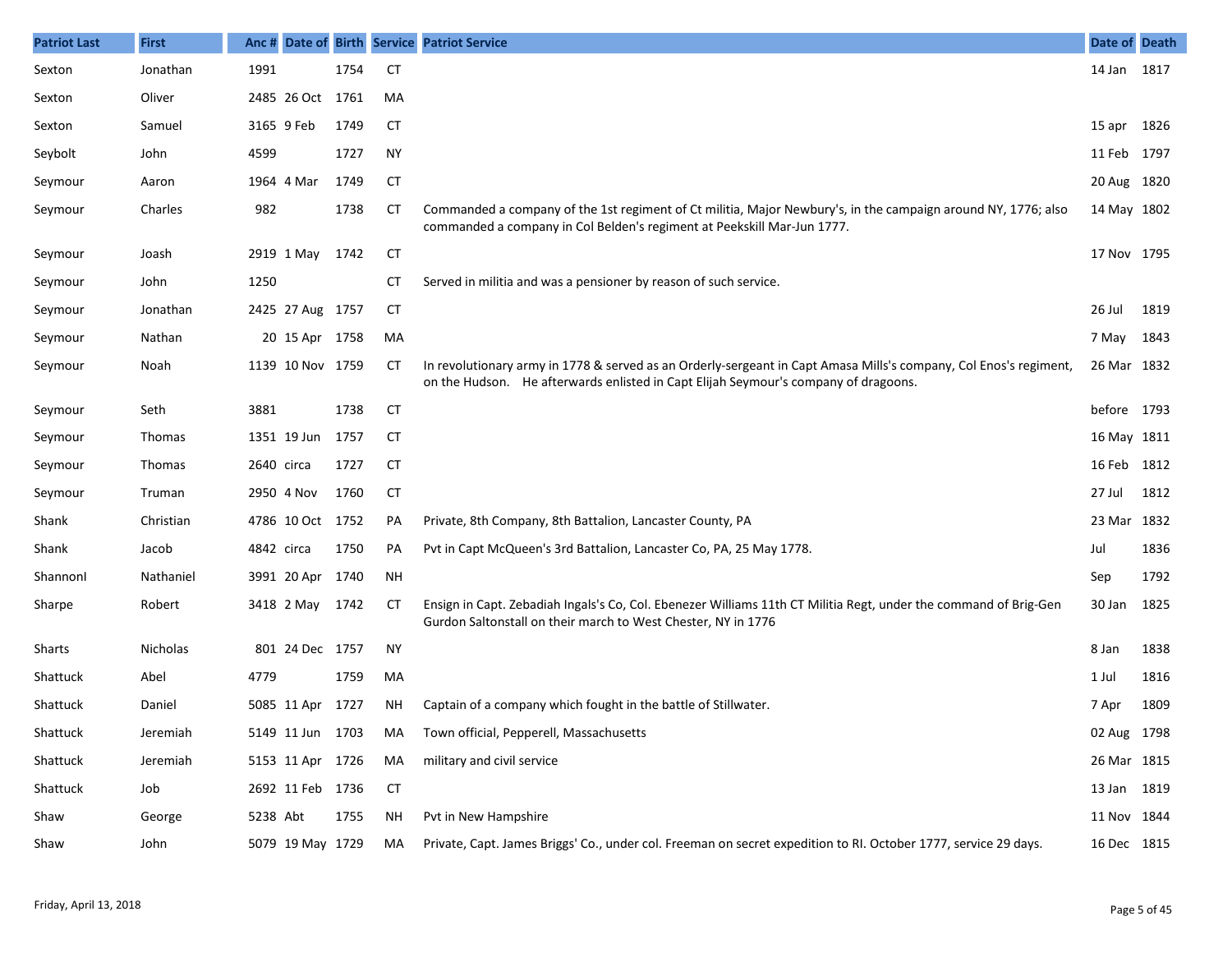| <b>Patriot Last</b> | <b>First</b> | Anc #      |                  |      |           | Date of Birth Service Patriot Service                                                                                                                                                           | Date of Death |      |
|---------------------|--------------|------------|------------------|------|-----------|-------------------------------------------------------------------------------------------------------------------------------------------------------------------------------------------------|---------------|------|
| Shaw                | Nathaniel    | 1912       |                  | 1703 | <b>CT</b> |                                                                                                                                                                                                 |               | 1778 |
| Shaw                | Samuel       | 1972 Circa |                  | 1748 |           |                                                                                                                                                                                                 | 3 Dec         | 1829 |
| Sheffield           | Robert       |            | 431 10 Aug 1753  |      | NY        |                                                                                                                                                                                                 | 20 Feb        | 1838 |
| Sheldon             | Asher        |            | 2492 30 Jan 1756 |      |           |                                                                                                                                                                                                 | 27 Apr 1780   |      |
| Sheldon             | Palmer       |            | 5313 28 Jan      | 1745 | CТ        | Signed the Oath of Fidelity in Woodstock, CT in September 1777.                                                                                                                                 | bef 13        | 1794 |
| Sheldon             | Philip       | 3286       |                  |      | RI        |                                                                                                                                                                                                 |               |      |
| Shepard             | Daniel       |            | 282 16 Sep 1723  |      | <b>CT</b> |                                                                                                                                                                                                 | 22 Aug 1798   |      |
| Shepard             | Daniel       | 1898       |                  | 1753 | <b>CT</b> |                                                                                                                                                                                                 | 24 Oct 1850   |      |
| Shepard             | Gideon       | 3419 6 Jan |                  | 1746 | MA        |                                                                                                                                                                                                 | 28 Dec 1790   |      |
| Shepard             | Joseph       | 1170       |                  |      | CТ        | Marched with the New Hartford company for the relief of Boston in the Lexington alarm.                                                                                                          |               |      |
| Shepard             | Joseph       |            | 1653 11 Apr 1746 |      | MA        |                                                                                                                                                                                                 | 4 Jan         | 1832 |
| Shepard             | Joseph       | 5074 9 Apr |                  | 1746 | ΝH        | Lt in Lt Col David Webster's Company of Militia which marched to Fort Ticonderoga in 1777.                                                                                                      | 13 Mar 1810   |      |
| Shepard             | Samuel       |            | 1268 4 May       | 1754 | СT        | Private, Captain Asa Bray's Company of Connecticut commanded by Col. Rogers Enos, 1778                                                                                                          | 15 Feb        | 1803 |
| Shepard             | Stephen      |            | 4093 17 Apr      | 1740 | <b>CT</b> |                                                                                                                                                                                                 | 13Aug         | 1819 |
| Shepard             | Thomas       | 2430 4 Jan |                  | 1730 | <b>CT</b> |                                                                                                                                                                                                 | 27 May 1819   |      |
| Shepard             | Timothy      | 948        |                  |      |           |                                                                                                                                                                                                 |               |      |
| Sherer              | Philip       | 4317       |                  | 1761 |           |                                                                                                                                                                                                 |               | 1835 |
| Sherman             | Ebenezer     |            | 3406 10 Nov 1748 |      |           |                                                                                                                                                                                                 | 23 Jan        | 1835 |
| Sherman             | Eber         | 448        |                  | 1748 | RI        |                                                                                                                                                                                                 | 4 Mar         | 1836 |
| Sherman             | Elijah       |            | 2605 24 Feb 1754 |      | CТ        |                                                                                                                                                                                                 | 5 Jan         | 1844 |
| Sherman             | Enoch        | 4373 5 Sep |                  | 1762 | <b>CT</b> |                                                                                                                                                                                                 | 30 Mar 1849   |      |
| Sherman             | Jesse        | 826        |                  | 1757 | <b>CT</b> |                                                                                                                                                                                                 |               | 1803 |
| Sherman             | Roger        |            | 683 19 Apr       | 1721 | СT        | Member of the Continental Congress, and only man to signed all four great state papers, Bill of Rights, Articles of<br>Federation, Declaration of Independence & Constitution of United States. | 23 Jul        | 1793 |
| Sherman             | William      |            | 340 8 Aug 1750   |      | NY        |                                                                                                                                                                                                 | 28 Dec 1823   |      |
| Shermin             | Nathaniel    | 2686       |                  |      | <b>CT</b> |                                                                                                                                                                                                 |               |      |
| Sherwood            | Abel         | 2631       |                  |      | CT        |                                                                                                                                                                                                 |               |      |
| Sherwood            | Albert       |            | 1970 8 Nov 1733  |      | <b>CT</b> |                                                                                                                                                                                                 | 12 Nov 1803   |      |
| Sherwood            | Daniel       |            | 4314 20 Nov 1735 |      | CT        |                                                                                                                                                                                                 | 5 Apr 1819    |      |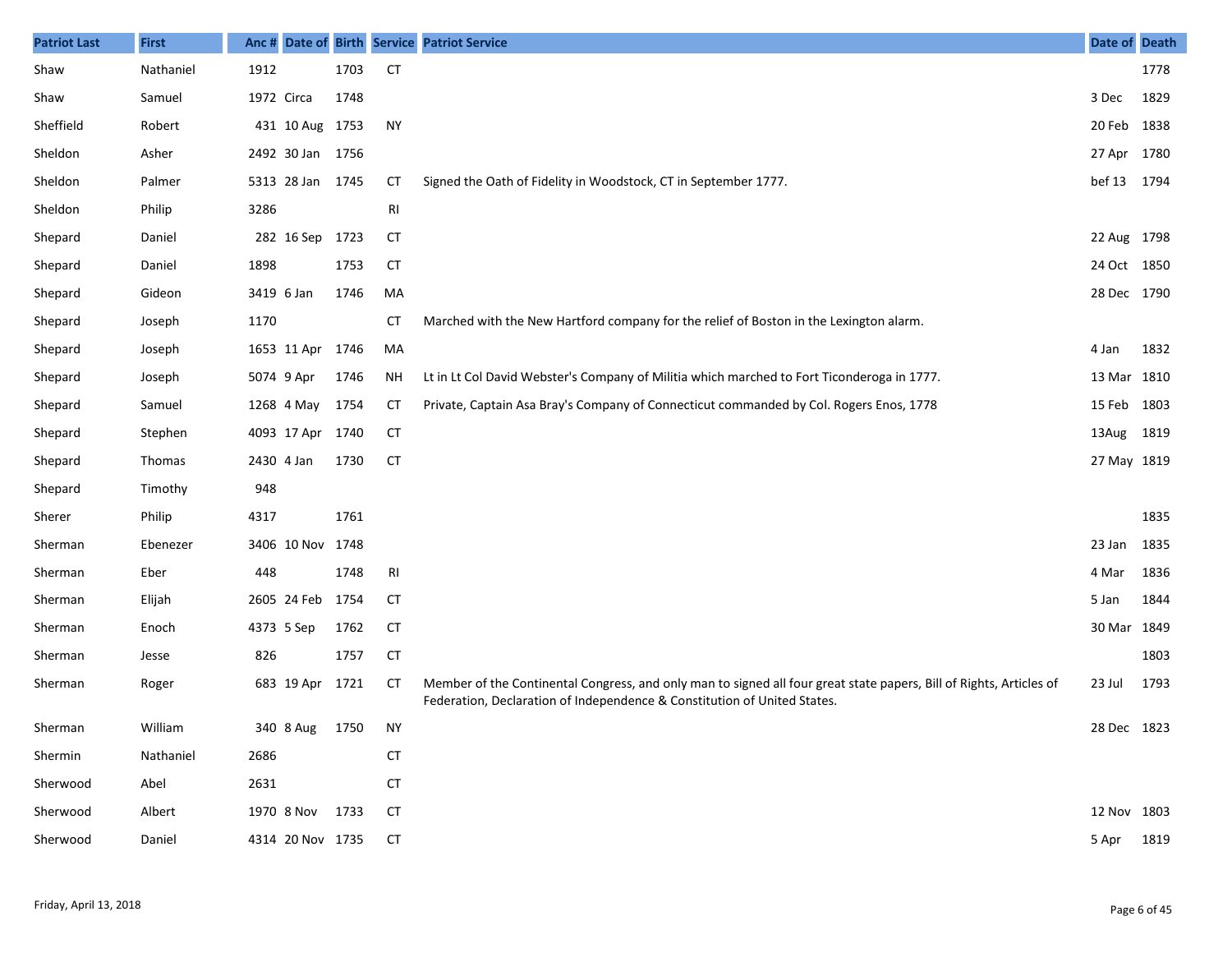| <b>Patriot Last</b> | <b>First</b> | Anc#     |                  |      |           | Date of Birth Service Patriot Service                                                                                                                                                                                               | Date of Death |      |
|---------------------|--------------|----------|------------------|------|-----------|-------------------------------------------------------------------------------------------------------------------------------------------------------------------------------------------------------------------------------------|---------------|------|
| Sherwood            | Jabez        |          | 4889 28 Dec 1719 |      | <b>CT</b> | Publix Service - he suffered at the hands of the British.                                                                                                                                                                           | 15 Mar 1788   |      |
| Sherwood            | John         |          | 3968 22 Sep 1705 |      |           |                                                                                                                                                                                                                                     | 17 Sep 1779   |      |
| Sherwood            | Joseph       |          | 4897 31 Dec 1735 |      | <b>CT</b> | Soldier in Capt Burr's Company, Col Whiting's Regiment, Oct 5th - 13, 1777.                                                                                                                                                         | 12 Apr        | 1813 |
| Shimer              | Isaac        |          | 4630 6 Aug       | 1749 | PA        |                                                                                                                                                                                                                                     | 10 Apr        | 1838 |
| Shindel             | John         |          | 785 21 Aug 1766  |      |           |                                                                                                                                                                                                                                     | 17 Dec 1829   |      |
| Shipman             | Edward       | 987      |                  | 1733 | <b>CT</b> | In 1775 a Captain in the 7th Conn. When regimen was reorganized as the 19th continental, he continued in service.<br>In Jul 1779 was head of company in the 7th regiment, Ct militia, in same year was made Major of that regiment. | 19 Dec 1804   |      |
| Shipman             | Samuel       |          | 4959 3 Sep       | 1750 | CТ        | Private and Sergeant under General Gates to the Northward 1777.                                                                                                                                                                     | 12 Mar 1826   |      |
| Shipman             | Samuel       |          | 5154 21 May 1726 |      | <b>CT</b> | Capt., Col. Thaddeus Cook's Reg't; Naval Capt. At Saybrook 1780; supervision of construction of fort at Saybrook,<br>1776; Ste Representative 1776                                                                                  | 03 Sep        | 1801 |
| Shipman             | Stephen      |          | 3021 20 Feb 1750 |      | СT        |                                                                                                                                                                                                                                     | 8 Feb         | 1834 |
| Shoemaker           | Charles      |          | 3332 28 Dec 1742 |      | СT        |                                                                                                                                                                                                                                     | 27 Apr        | 1820 |
| Sholes              | Hutchinson   |          | 5020 13 Nov 1720 |      | СT        |                                                                                                                                                                                                                                     | 30 Mar 1809   |      |
| Shonberger          | Frederick    | 4740     |                  |      |           |                                                                                                                                                                                                                                     |               |      |
| Shoppe              | Anthony      | 5387     |                  |      |           | 9/29/17 new, need details                                                                                                                                                                                                           |               |      |
| Showalter           | Valentine    | 5266 bef |                  | 1750 | PA        | PA Militia under Capt. Israel Moore, 4th Battalion, Chester County                                                                                                                                                                  | 04 Jul        | 1803 |
| Shurtleff           | David        |          | 75 20 Nov 1756   |      | MA        |                                                                                                                                                                                                                                     | Before 1832   |      |
| Shute               | Richard      | 2262     |                  |      | <b>CT</b> |                                                                                                                                                                                                                                     |               |      |
| Sibley              | Gideon       |          | 2083 20 Nov 1750 |      | MA        |                                                                                                                                                                                                                                     | 16 Aug 1846   |      |
| Sibley              | Jonathan     |          | 4606 10 Feb 1740 |      | MA        |                                                                                                                                                                                                                                     |               | 1810 |
| Sickels             | Nicholas     |          | 4632 15 Mar 1736 |      |           |                                                                                                                                                                                                                                     | 10 Oct 1779   |      |
| Sickman             | Bernet       | 4082     |                  | 1765 | PA        |                                                                                                                                                                                                                                     |               | 1792 |
| Siegfried           | John         |          | 3479 27 Oct 1745 |      | PA        |                                                                                                                                                                                                                                     | 27 Nov 1793   |      |
| Sikes               | David        |          | 5032 9 Jan       | 1756 | CТ        | Private CT Militia Jan-Mar 1776 and July 1779. Served in Boston and Guilford/New Haven.                                                                                                                                             | 28 Dec 1833   |      |
| <b>Sikes</b>        | James        |          | 1901 13 Aug 1719 |      | MA        |                                                                                                                                                                                                                                     | Feb           | 1795 |
| Silkman             | John         | 4760     |                  |      |           |                                                                                                                                                                                                                                     |               |      |
| Sill                | Andrew       |          | 1856 20 Apr 1745 |      | СT        |                                                                                                                                                                                                                                     | 26 Oct 1835   |      |
| Sill                | Isaac        |          | 3372 20 Apr 1749 |      | <b>CT</b> |                                                                                                                                                                                                                                     | 22 Dec 1806   |      |
| Sill                | Thomas       |          | 4597 16 Mar 1747 |      | СT        |                                                                                                                                                                                                                                     | 11 Oct 1780   |      |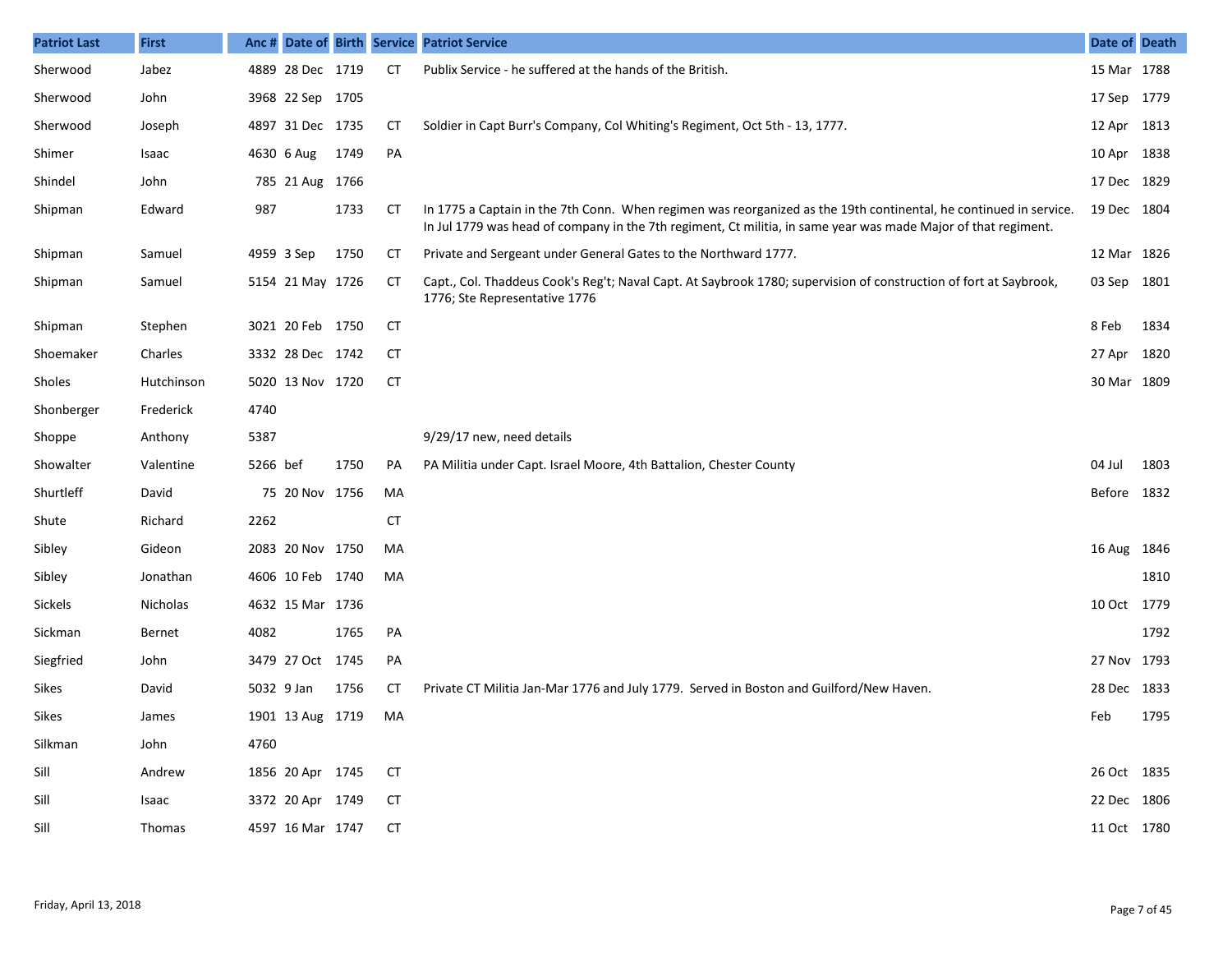| <b>Patriot Last</b> | <b>First</b> | Anc#     |                  |      |                                    | Date of Birth Service Patriot Service                                                                                              | Date of Death |      |
|---------------------|--------------|----------|------------------|------|------------------------------------|------------------------------------------------------------------------------------------------------------------------------------|---------------|------|
| Simmons             | Ichabod      |          | 1895 20 Sep      | 1761 | RI                                 | Private in Capt. James Webbs Colonials, Sherbborne's and Angell's R.I. Regiment, enlisted 10 Sept 1777 discharged<br>11 Sept 1780. | 17 oct 1841   |      |
| Simmons             | Jonathan     | 2203 Jul |                  | 1755 | R <sub>l</sub>                     |                                                                                                                                    | 14 Aug 1803   |      |
| Simon               | Michael      |          | 4581 2 Feb       | 1741 |                                    |                                                                                                                                    | 20 May 1839   |      |
| Simonds             | Jonas        | 1137     |                  |      | PА                                 | Served during war of the revolution as Captain of Pa artillery.                                                                    |               |      |
| Simons              | Jacob        |          | 2888 22 Jan      | 1719 | <b>CT</b>                          |                                                                                                                                    | 3 Sep         | 1797 |
| Simons              | Simeon       | 4968     |                  | 1759 | СT                                 | Personal Body Guard to General George Washington; Private in Rhode Island.                                                         | 25 Jun        | 1835 |
| Sinkler             | James        |          | 4633 14 Feb      | 1737 |                                    |                                                                                                                                    |               | 1811 |
| Sisson              | John         |          | 3514 3 Mar       | 1741 | RI                                 |                                                                                                                                    |               |      |
| Sizer               | William      |          | 1426 12 Nov 1746 |      | <b>CT</b>                          |                                                                                                                                    | 1 Dec         | 1826 |
| <b>Skeels</b>       | Truman       | 4353     |                  | 1753 | <b>CT</b>                          |                                                                                                                                    |               | 1814 |
| Skiff               | Nathan       |          | 1788 22 Aug 1751 |      | <b>CT</b>                          |                                                                                                                                    | 3 Jan         | 1833 |
| Skiff               | Nathan       |          | 4140 22 Aug 1751 |      | <b>CT</b>                          |                                                                                                                                    | 3 Jan         | 1833 |
| Skilton             | Henry        |          | 5017 19 Nov 1718 |      | СT                                 | Commissioned Officer and Surgeon.                                                                                                  | 6 Jun         | 1802 |
| Skinner             | Benjamin     |          | 4089 2 May 1756  |      | MA                                 |                                                                                                                                    |               | 1842 |
| Skinner             | Calvin       |          | 1102 12 Oct 1746 |      | CТ                                 | Corporal in Lt Paine Converse's company, in the 11th regiment of Conn militia, at NY in 1776.                                      | 15 Jul        | 1777 |
| Skinner             | David        |          | 4481 22 Dec 1743 |      | <b>CT</b>                          |                                                                                                                                    | 30 Apr 1794   |      |
| Skinner             | Reuben       |          | 1662 8 Aug       | 1750 | <b>CT</b>                          |                                                                                                                                    | 8 May         | 1823 |
| Skinner             | Stephen      | 2424     |                  | 1753 | <b>CT</b>                          |                                                                                                                                    |               | 1836 |
| Skinner             | William      |          | 3579 16 Jul      | 1720 | Ct                                 |                                                                                                                                    | 30 Jan        | 1807 |
| Skolfield           | Thomas       | 4253     |                  | 1707 |                                    |                                                                                                                                    | 6 Jan         | 1796 |
| Slade               | Abner        | 994      |                  |      | <b>CT</b>                          | Private soldier in Capt Simon's company in Col Wolcotts regiment in 1776.                                                          |               |      |
| Slade               | James        | 995      |                  |      |                                    | Corporal in Capt Simon's company, in Col Wolcott's regiment in 1776.                                                               |               |      |
| Slauson             | David        |          | 837 28 Dec 1713  |      | <b>NY</b>                          |                                                                                                                                    |               | 1780 |
| Slauter             | Ephraim      | 850      |                  |      | CT and the control of the control. | sergeant in Capt Theodore Woodbridge's company in the 7th Ct line.                                                                 | Jul           | 1843 |
| Sleght              | Johannis     |          | 2923 18 Oct 1719 |      | NY                                 |                                                                                                                                    | after 4 1791  |      |
| Slocum              | Giles        |          | 3291 20 Dec 1750 |      | RI                                 |                                                                                                                                    |               |      |
| Sloper              | Daniel       |          | 1721 5 Jan 1727  |      | СT                                 |                                                                                                                                    | 9 Sep 1789    |      |
| Sluyter             | Jacob        | 265      |                  | 1756 | <b>NY</b>                          |                                                                                                                                    |               |      |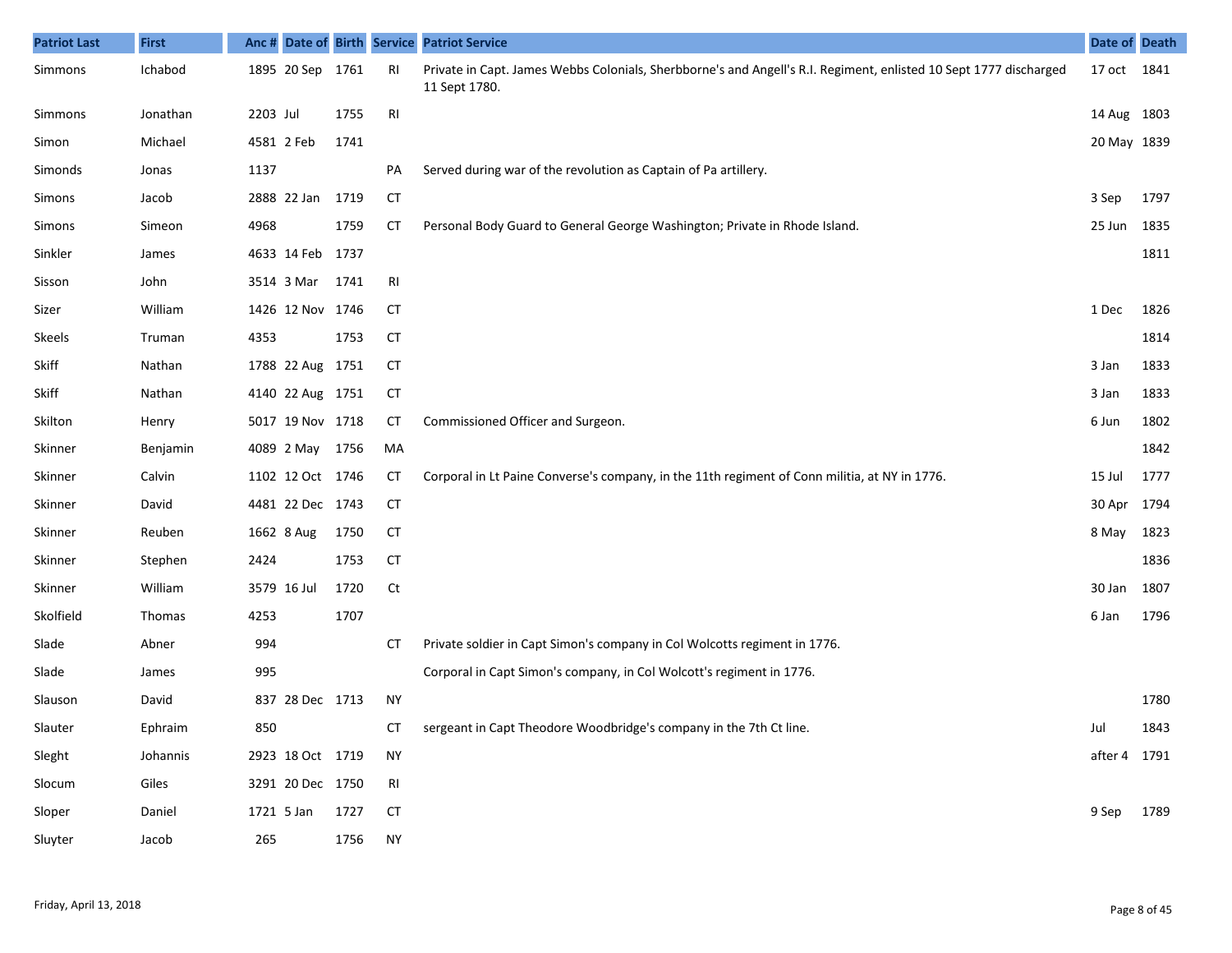| <b>Patriot Last</b> | <b>First</b> |            |                  |      |           | Anc # Date of Birth Service Patriot Service                                                                                                           | Date of Death |      |
|---------------------|--------------|------------|------------------|------|-----------|-------------------------------------------------------------------------------------------------------------------------------------------------------|---------------|------|
| Small               | Jacob        | 5284 abt   |                  | 1745 | <b>NY</b> | Captain in the Tyron County Militia, Fourth Regiment under Colonel Peter Bellinger.                                                                   |               | 1783 |
| Smith               | Ambrose      |            | 685 12 Mar 1748  |      | <b>CT</b> |                                                                                                                                                       | 20 Jul        | 1795 |
| Smith               | Anthony      |            | 938 15 Mar 1751  |      | <b>CT</b> |                                                                                                                                                       | 3 Mar         | 1838 |
| Smith               | Asaph        | 2372 2 Jul |                  | 1752 | <b>CT</b> |                                                                                                                                                       | 29 Jul        | 1836 |
| Smith               | Azariah      | 2869       |                  | 1762 | <b>CT</b> |                                                                                                                                                       | 24 May 1833   |      |
| Smith               | Benjamin     |            | 4453 6 Sep       | 1731 | <b>CT</b> |                                                                                                                                                       | 28 Nov 1803   |      |
| Smith               | Christopher  | 2606       |                  | 1734 | <b>CT</b> |                                                                                                                                                       |               |      |
| Smith               | David        |            | 4271 16 Jun      | 1757 | <b>CT</b> |                                                                                                                                                       | 31 May 1835   |      |
| Smith               | David        | 5403       |                  | 1753 | <b>SC</b> | Private in South Carolina cavalry under Captains Robert Maxwell, John Laurens, Peter Burns, and Col. A. Pickens.                                      | 27 Mar 1833   |      |
| Smith               | Ebenezer     |            | 4396 11 Jan      | 1746 | MA        |                                                                                                                                                       | 8 Sep         | 1816 |
| Smith               | Elisha       |            | 4621 2 May 1755  |      | MA        |                                                                                                                                                       | 28 Jun 1834   |      |
| Smith               | Elisha       |            | 5198 18 May 1755 |      | ΝY        | Enlisted Feb 1776, Frederickton, Putnam, Cty, a Pvt in the 4th Co., 7th Rgt Dutchess Cty, NY Militia battle of Ft. Mont. 26 Jun 1849<br>& Kingsbridge |               |      |
| Smith               | Elkanah      |            | 3019 11 Aug 1758 |      | MA        |                                                                                                                                                       | 26 Mar 1840   |      |
| Smith               | Ezekiel      | 4667 ca    |                  | 1756 | <b>CT</b> |                                                                                                                                                       | 9 Feb         | 1847 |
| Smith               | Fergus       | 4078       |                  | 1740 | PA        |                                                                                                                                                       |               | 1815 |
| Smith               | Fredrick     | 505        |                  | 1755 | VA        |                                                                                                                                                       |               | 1842 |
| Smith               | Hezekiah     |            | 2507 21 Apr      | 1737 | MA        |                                                                                                                                                       | 24 Jan 1805   |      |
| Smith               | Hezekiah     | 2886       |                  | 1737 | <b>CT</b> |                                                                                                                                                       | 18 May 1822   |      |
| Smith               | Hugh         |            | 4909 about       | 1728 | MA        | Drummer, Capt. Hamilton's Co. of Militia, MA, 1775.                                                                                                   | 18 May 1805   |      |
| Smith               | Ira          |            | 2138 11 Sep 1757 |      | <b>CT</b> |                                                                                                                                                       | 27 Apr 1836   |      |
| Smith               | Jacob        | 2403       |                  | 1738 | <b>CT</b> |                                                                                                                                                       | 14 Apr 1807   |      |
| Smith               | Jairus       |            | 2459 22 Jun      | 1759 | <b>CT</b> |                                                                                                                                                       | 3 Jul         | 1803 |
| Smith               | James        | 3007 circa |                  | 1692 | MA        |                                                                                                                                                       | 16 Jun 1778   |      |
| Smith               | James        | 3316       |                  |      | MA        |                                                                                                                                                       |               | 1838 |
| Smith               | Jedediah     | 2150       |                  | 1762 | <b>CT</b> |                                                                                                                                                       | 25 Feb 1847   |      |
| Smith               | Jedediah     | 2673       |                  | 1738 | <b>CT</b> |                                                                                                                                                       |               | 1818 |
| Smith               | Jedediah     | 3446       |                  |      | <b>CT</b> |                                                                                                                                                       |               | 1782 |
| Smith               | Jeremiah     |            | 268 24 Dec 1747  |      | CT        |                                                                                                                                                       | 19 Jul 1838   |      |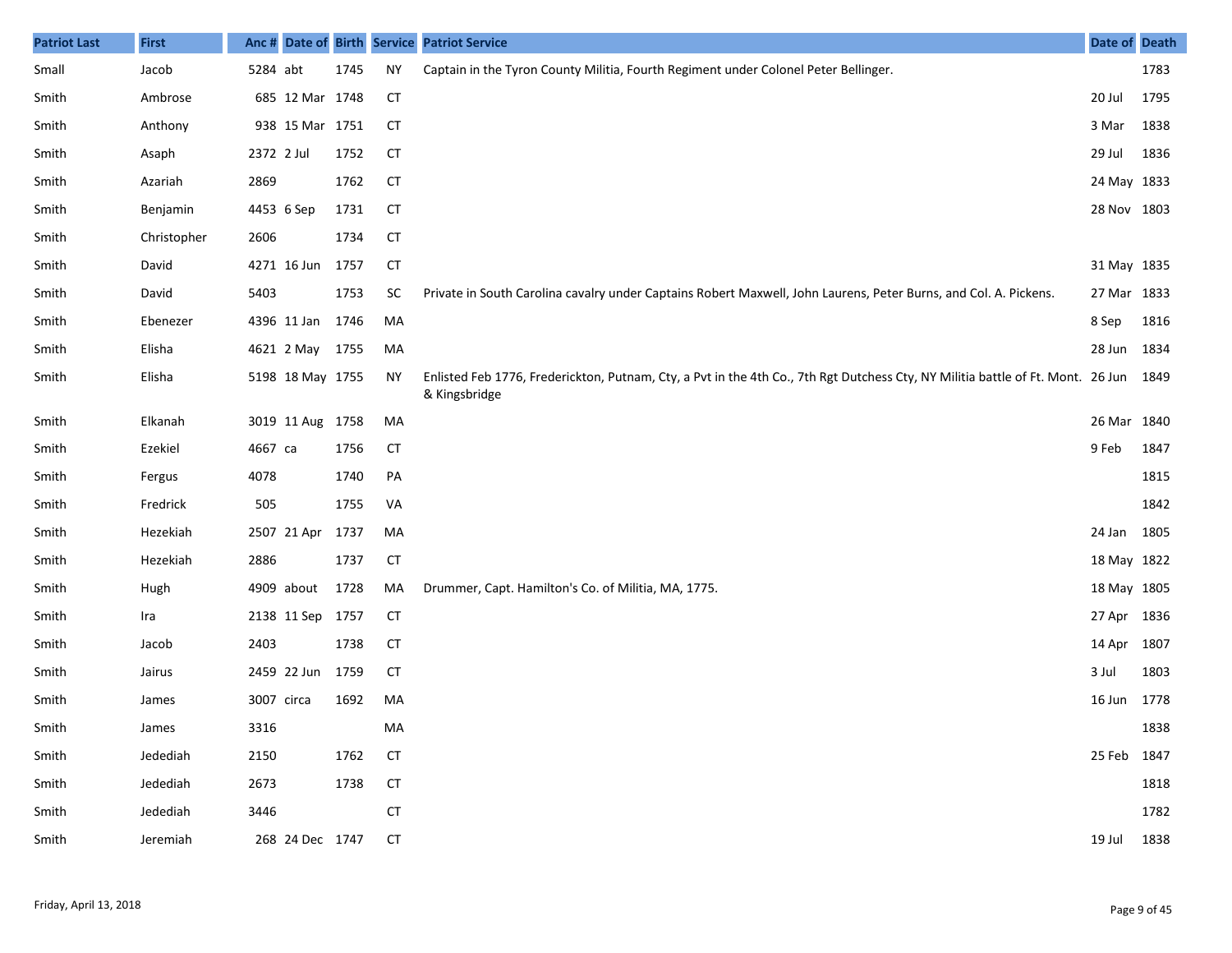| <b>Patriot Last</b> | <b>First</b> |             |                  |      |           | Anc # Date of Birth Service Patriot Service                                                                                                        | Date of Death |      |
|---------------------|--------------|-------------|------------------|------|-----------|----------------------------------------------------------------------------------------------------------------------------------------------------|---------------|------|
| Smith               | Jeremiah     | 3315        |                  | 1729 | MA        |                                                                                                                                                    |               |      |
| Smith               | John         | 1766        |                  | 1756 | <b>CT</b> |                                                                                                                                                    | 8 May         | 1834 |
| Smith               | John         | 3447        |                  |      | <b>CT</b> |                                                                                                                                                    |               | 1805 |
| Smith               | Jonathan     | 1958        |                  | 1761 | <b>CT</b> |                                                                                                                                                    | 16 Aug 1812   |      |
| Smith               | Jonathan     |             | 2041 18 Aug      | 1742 | MA        |                                                                                                                                                    | 9 Feb         | 1809 |
| Smith               | Jonathan     | 2488        |                  | 1757 | MA        |                                                                                                                                                    | 14 Jun        | 1833 |
| Smith               | Joseph       | 270         |                  | 1751 | <b>CT</b> |                                                                                                                                                    | 8 Oct         | 1846 |
| Smith               | Joseph       | 3317 1 Oct  |                  | 1747 | <b>CT</b> |                                                                                                                                                    | 21 Oct 1794   |      |
| Smith               | Joseph       | 4292 6 Jul  |                  | 1755 | <b>CT</b> |                                                                                                                                                    | 6 Mar         | 1834 |
| Smith               | Josiah       | 3667 23 Jul |                  | 1750 | CT        |                                                                                                                                                    | 29 Nov 1830   |      |
| Smith               | Mather       | 1128        |                  |      | <b>CT</b> |                                                                                                                                                    |               |      |
| Smith               | Mathew       |             | 1646 11 Sep      | 1740 | <b>CT</b> | Pvt. In Capt. John Willey's Co., Col. Joseph Spencer's Regt, which responded to the Lexington Alarm in April 1775.                                 | 1 Jul         | 1824 |
| Smith               | Matthew      | 4485 9 Sep  |                  | 1740 | <b>CT</b> | Private soldier in the 2nd Conn regiment, Gen Spencer's, in 1775. Engaged in the battles of Bunker Hill and in<br>Arnold's Quebec expedition.      | 11 Sep        | 1824 |
| Smith               | Nehemiah     |             | 2248 30 Oct 1733 |      | <b>CT</b> |                                                                                                                                                    | 4 May         | 1810 |
| Smith               | Noah         |             | 3086 7 Mar       | 1739 | CT        |                                                                                                                                                    | 5 Jun         | 1798 |
| Smith               | Noah         |             | 3503 24 Oct 1731 |      | <b>CT</b> |                                                                                                                                                    | 23 Feb 1793   |      |
| Smith               | Oliver       |             | 1878 27 Apr 1739 |      | СT        | Col in the 8th CT Regiment                                                                                                                         | 1 Aug         | 1811 |
| Smith               | Oliver       | 2278 6 Feb  |                  | 1730 | <b>CT</b> |                                                                                                                                                    | 17 Oct 1797   |      |
| Smith               | Philip       | 3461 2 Jul  |                  | 1730 | MA        |                                                                                                                                                    | 30 Aug 1806   |      |
| Smith               | Ralph        | 1045        |                  | 1761 | <b>CT</b> | Member of company of minutemen in the Lexington alarm. In 1776 a private soldier in Capt Jonathan Johnson's<br>company, of Col Bradley's regiment. |               |      |
| Smith               | Samuel       |             | 4081 27 May 1709 |      | <b>NC</b> |                                                                                                                                                    | 14 Sep        | 1783 |
| Smith               | Samuel       | 4927 circa  |                  | 1746 | СT        | Soldier                                                                                                                                            | 9 Nov         | 1802 |
| Smith               | Seth         |             | 1270 14 Jan 1753 |      |           | Sergeant in the revolutionary service, probably in Col Latimer's regiment.                                                                         | 19 Mar 1840   |      |
| Smith               | Simon        |             | 774 17 Feb 1759  |      | <b>CT</b> |                                                                                                                                                    | 20 Jun 1849   |      |
| Smith               | Sparrow      |             | 2001 14 Aug 1760 |      | <b>CT</b> |                                                                                                                                                    | 14 Jul        | 1842 |
| Smith               | Stephen      |             | 2156 30 May 1739 |      | MA        |                                                                                                                                                    | 29 Sep 1806   |      |
| Smith               | Theophilus   |             | 1256 9 Nov 1757  |      | <b>CT</b> | Captain in the revolutionary army                                                                                                                  | 8 Sept 1849   |      |
| Smith               | Thomas       |             | 612 16 May 1754  |      | <b>CT</b> |                                                                                                                                                    | 1 Dec         | 1844 |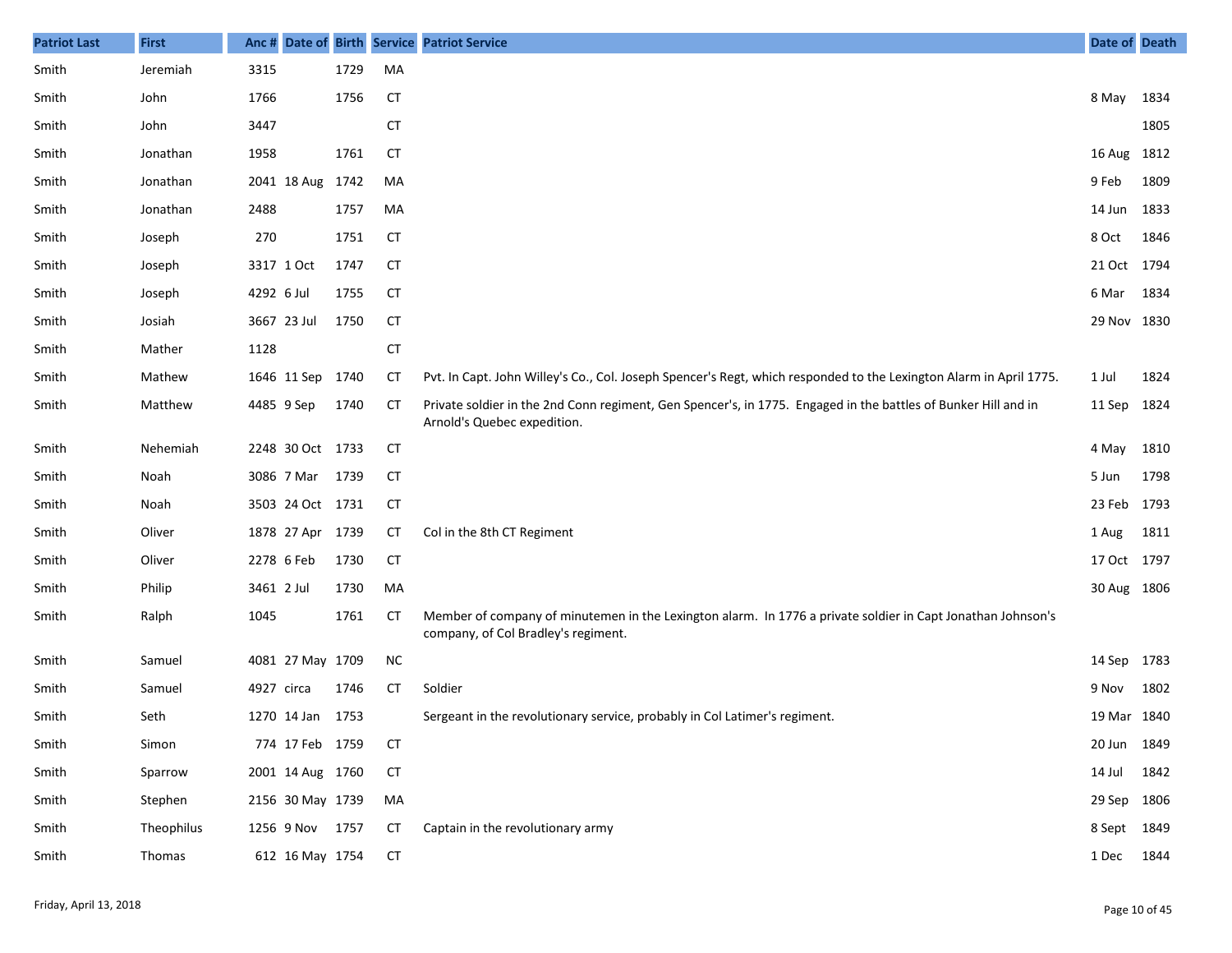| <b>Patriot Last</b> | <b>First</b>    |      |                  |      |           | Anc # Date of Birth Service Patriot Service                                                                                                                                       | Date of Death |      |
|---------------------|-----------------|------|------------------|------|-----------|-----------------------------------------------------------------------------------------------------------------------------------------------------------------------------------|---------------|------|
| Smith               | William         | 3805 |                  |      | MA        |                                                                                                                                                                                   |               |      |
| Smyser              | Michael         |      | 5030 21 Nov 1740 |      | PA        | One of a committee of 12 from York, PA, who raised substansial monies to aide the inhabitants of Boston in 1775,<br>while the port was closed by the British.                     | 7 Jul         | 1810 |
| Snell               | Charles         |      | 2839 4 Feb       | 1753 | MA        |                                                                                                                                                                                   | 15 Aug 1813   |      |
| Snidow              | Christian       |      | 1503 15 Mar 1760 |      | VA        |                                                                                                                                                                                   | 17 Sep 1836   |      |
| Snov                | Joseph          |      | 1299 15 Nov 1738 |      |           |                                                                                                                                                                                   |               |      |
| Snow                | Eliab           |      | 5134 16 Apr 1759 |      | MA        | Private in Abraham Washburn's (Bridgewater) Company, col. Edward Mitchell's Regiment. Company marched to<br>Horse Neck in Braintree - March 4, 1776, Eliab re-enlisted many times |               | 1793 |
| Snow                | Isaac           |      | 2553 11 Feb 1714 |      | MA        |                                                                                                                                                                                   |               | 1799 |
| Snow                | James           |      | 4052 30 Dec 1730 |      | RI        |                                                                                                                                                                                   | 8 Oct         | 1812 |
| Snow                | Joseph          | 2552 |                  |      | MA        |                                                                                                                                                                                   |               |      |
| Snyder              | John            | 3159 |                  |      | MD        |                                                                                                                                                                                   |               |      |
| Snyder              | Martin          | 3314 |                  | 1728 | <b>NY</b> |                                                                                                                                                                                   | 7 Nov         | 1810 |
| Sockwood            | Eliphalet       |      | 1330 17 Oct 1741 |      | <b>CT</b> |                                                                                                                                                                                   | 19 Mar        | 1814 |
| Solley              | Thomas          |      | 425 14 Aug 1759  |      | <b>CT</b> |                                                                                                                                                                                   | 1 Jun         | 1829 |
| Somers              | Joseph          | 925  |                  |      |           | Private in the company of militia commanded by Caleb Mix, in Col Moseley's regiment, ordered to the Hudson after<br>the battle of Monmouth Jun 1778.                              |               |      |
| Soper               | Joseph          | 4647 |                  | 1720 | <b>NJ</b> |                                                                                                                                                                                   | bef           | 1795 |
| Soule               | Abner           |      | 2948 27 Mar 1748 |      | RI        |                                                                                                                                                                                   | 17 Dec 1814   |      |
| Soule               | <b>Barnabas</b> | 4734 |                  |      |           |                                                                                                                                                                                   |               |      |
| Soule               | James           |      | 4691 27 May 1761 |      |           |                                                                                                                                                                                   | 8 Nov         | 1821 |
| Southmayd           | Daniel          |      | 4694 11 Nov 1738 |      |           |                                                                                                                                                                                   | 5 Feb         | 1829 |
| Southwick           | Joseph          | 5138 |                  | 1738 | MA        | Constable for the town of Mendon, Massachusetts in 1779.                                                                                                                          | 23 Mar 1813   |      |
| Southwick           | William         |      | 4479 17 May 1754 |      | MA        |                                                                                                                                                                                   | 11 Sep 1828   |      |
| Sowers              | John            |      | 112 10 Mar 1760  |      | <b>NC</b> |                                                                                                                                                                                   | 22 Aug 1834   |      |
| Spalding            | Elijah          | 4446 |                  |      | ΝY        | Participated in the battle of Stillwater and dwas with the army at the surrender of Burgoyne, 1777.                                                                               |               |      |
| Spalding            | James           | 943  |                  |      | <b>CT</b> | A revolutionary soldier.                                                                                                                                                          |               |      |
| Spalding            | Reuben          |      | 95 15 Dec 1758   |      |           |                                                                                                                                                                                   | 15 Sep 1849   |      |
| Spangler            | Joseph          | 784  |                  | 1745 |           |                                                                                                                                                                                   |               | 1802 |
| Sparkman            | William         | 3228 |                  | 1760 |           |                                                                                                                                                                                   |               | 1826 |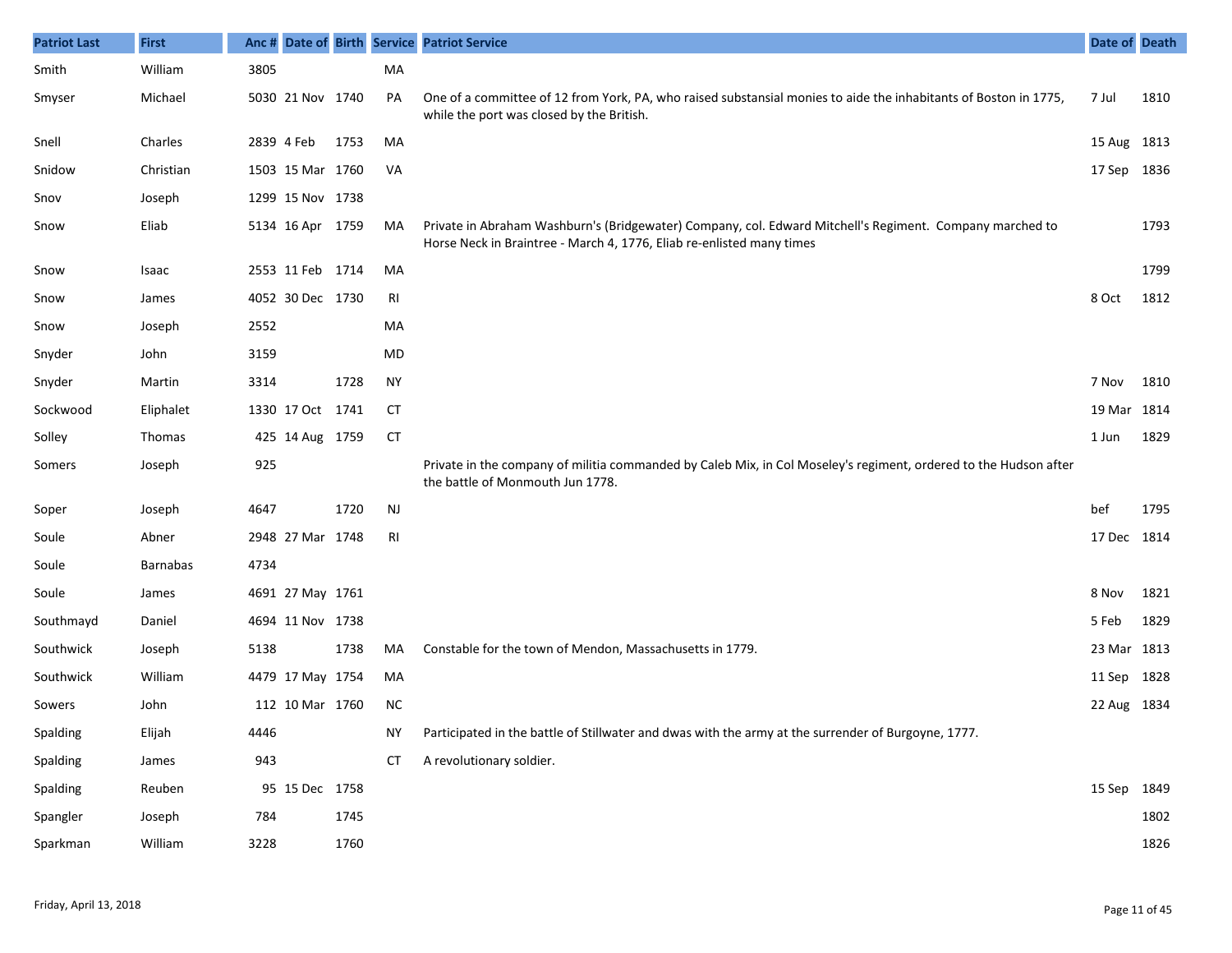| <b>Patriot Last</b> | <b>First</b> | Anc#       |                  |      |           | Date of Birth Service Patriot Service                                                                                                                 | Date of Death |      |
|---------------------|--------------|------------|------------------|------|-----------|-------------------------------------------------------------------------------------------------------------------------------------------------------|---------------|------|
| Sparks              | John         |            | 3172 12 Jul      | 1750 | <b>CT</b> |                                                                                                                                                       |               | 1814 |
| Spaulding           | William      |            | 2085 11 Sep 1737 |      |           |                                                                                                                                                       | 28 Jun        | 1805 |
| Spear               | Luther       |            | 3710 21 Aug 1758 |      | MA        |                                                                                                                                                       | 20 Aug 1843   |      |
| Speer               | John         | 4105       |                  | 1722 | <b>NY</b> |                                                                                                                                                       | 12 Mar 1797   |      |
| Speicher            | Joseph       | 3010       |                  | 1725 | PA        |                                                                                                                                                       |               | 1795 |
| Spelman             | Charles      |            | 680 24 Dec 1743  |      | MA        |                                                                                                                                                       | 13 Jan        | 1827 |
| Spencer             | Ansel        | 861        |                  |      | СT        | Private soldier in a Conn regiment.                                                                                                                   | Circa         | 1850 |
| Spencer             | Ashbel       |            | 1987 25 May 1750 |      | <b>CT</b> |                                                                                                                                                       | 14 Aug 1821   |      |
| Spencer             | David        | 1046 Circa |                  | 1745 | <b>CT</b> | Sergeant in the 1st company of Col Joseph Spencer's regiment 1775. In 1776 he was 2nd Lt in the 1st regiment, Ct<br>line.                             |               |      |
| Spencer             | Elihu        |            | 1483 13 Jan 1762 |      | <b>CT</b> |                                                                                                                                                       | 31 Aug 1840   |      |
| Spencer             | Elijah       |            | 4919 14 Feb 1758 |      | <b>CT</b> | Private in Capt. Waterman's Company (1775); Private in Capt. Bacon's Company (1776); Sailor under Capt. Harding<br>on board "Oliver Cromwell" (1777). | 18 Mar 1838   |      |
| Spencer             | Henry        | 1143       |                  |      | <b>CT</b> |                                                                                                                                                       |               |      |
| Spencer             | Hezekiah     |            | 2181 16 Dec 1740 |      | <b>CT</b> |                                                                                                                                                       | 3 Aug         | 1797 |
| Spencer             | Ichabod      |            | 3779 22 Aug 1747 |      | <b>CT</b> |                                                                                                                                                       | 25 Sep        | 1821 |
| Spencer             | Israel       |            | 1495 30 Jan 1731 |      | <b>CT</b> |                                                                                                                                                       | 18 Nov 1813   |      |
| Spencer             | Israel       |            | 1496 1 Aug       | 1762 | <b>CT</b> |                                                                                                                                                       | 5 Mar         | 1837 |
| Spencer             | Jared        |            | 3638 24 Feb      | 1760 | <b>CT</b> |                                                                                                                                                       | 25 May 1809   |      |
| Spencer             | Joseph       |            | 460 3 Oct        | 1714 | <b>CT</b> |                                                                                                                                                       | 13 Jan 1789   |      |
| Spencer             | Matthias     |            | 5001 about       | 1723 | <b>CT</b> | Private, Capt. Seth W. Holmes; Company, Col. Chapman's Regiment 3 Aug 1778 to 14 Sept 1778.                                                           | 18 Mar 1812   |      |
| Spencer             | Robert       | 2951 3 Sep |                  | 1755 | RI        |                                                                                                                                                       |               |      |
| Spencer             | Samuel       |            | 1866 28 Sep      | 1740 | <b>CT</b> |                                                                                                                                                       | 31 Mar 1784   |      |
| Spencer             | Stephen      | 2384       |                  | 1753 |           |                                                                                                                                                       | 9 Aug         | 1814 |
| Sperling            | Isaac        |            | 5262 01 Oct 1758 |      | NJ        | Private in the Second Regiment, Middlesex County, New Jersey Militia. He was at the Battle of Springfield on june<br>1780.                            | May           | 1825 |
| Sperry              | Gilead       | 3888       |                  | 1728 |           |                                                                                                                                                       | 14 Apr 1788   |      |
| Sperry              | Joel         |            | 2909 23 Aug 1752 |      | <b>CT</b> | Pvt in CT Militia                                                                                                                                     | 2 Feb 1826    |      |
| Sperry              | Joseph       |            | 4115 29 Apr 1754 |      | <b>CT</b> |                                                                                                                                                       | 12 Mar 1801   |      |
| Sperry              | Nathan       |            | 3087 3 Mar 1751  |      |           |                                                                                                                                                       | 30 Sept 1822  |      |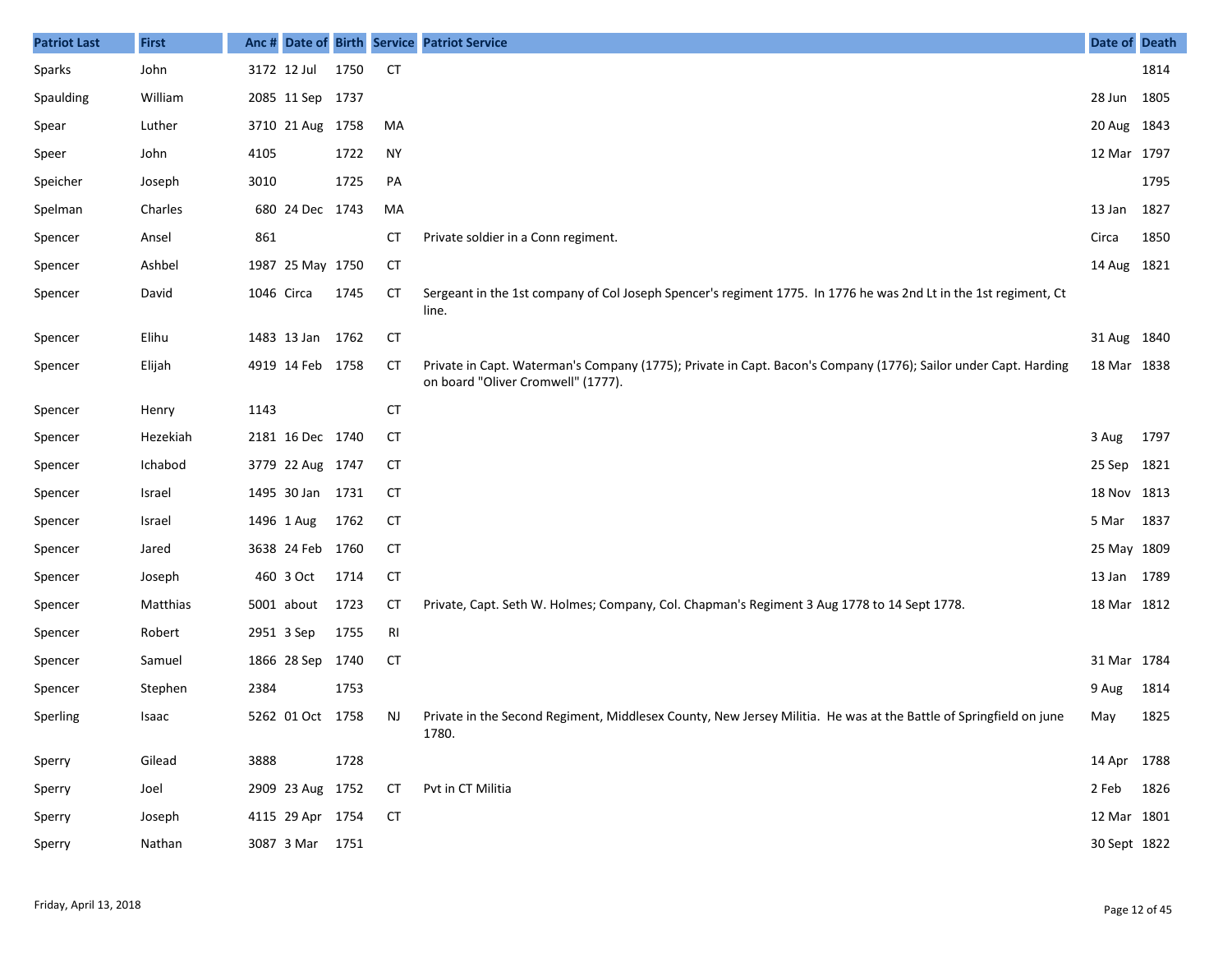| <b>Patriot Last</b> | <b>First</b> | Anc #      |                  |      |           | Date of Birth Service Patriot Service                                                                                                                                                     | Date of Death |      |
|---------------------|--------------|------------|------------------|------|-----------|-------------------------------------------------------------------------------------------------------------------------------------------------------------------------------------------|---------------|------|
| Sperry              | Simeon       |            | 1724 16 Mar 1738 |      | <b>CT</b> |                                                                                                                                                                                           |               | 1825 |
| Spiller             | Samuel       |            | 4837 17 Aug 1759 |      | MA        | Pvt Mass Troops 1777-1780, 3 enlistments.                                                                                                                                                 | 12 Mar 1824   |      |
| Spofford            | Daniel       |            | 3767 17 Apr      | 1721 |           |                                                                                                                                                                                           | 26 Apr 1803   |      |
| Spooner             | Charles      | 3237       |                  | 1738 | RI        |                                                                                                                                                                                           |               | 1779 |
| Spooner             | James        | 4121 5 Sep |                  | 1739 | MA        |                                                                                                                                                                                           | 3 Sep         | 1815 |
| Spooner             | Samuel       |            | 4336 20 Jan      | 1763 | MA        |                                                                                                                                                                                           | 18 Apr 1840   |      |
| Spooner             | Zoath        | 2018       |                  | 1765 | МA        | Private in Captain Drake's Co., Col. Drury's Regiment, Bristol County, Massachusetts, Aug. 1781 - Nov. 1781.                                                                              | 21 Aug 1869   |      |
| Sprague             | Abel         |            | 257 27 Jan       | 1738 | <b>NY</b> |                                                                                                                                                                                           |               | 1781 |
| Sprague             | Philip       | 2439 9 Jan |                  | 1765 | VT        |                                                                                                                                                                                           | 31 Mar 1866   |      |
| Sprague             | Seth         |            | 793 4 Jul        | 1760 | MA        |                                                                                                                                                                                           | 8 Jul         | 1847 |
| Sprague             | William      |            | 273 Bp 21 S 1746 |      | СT        | buried Mill River Cemetery, Marlborough Twp., Berkshire Co., MA                                                                                                                           | 26 Mar 1784   |      |
| Sprague             | William      |            | 4660 19 Nov 1740 |      | MA        |                                                                                                                                                                                           | 25 Mar 1829   |      |
| Spring              | Samuel       |            | 1922 8 Mar       | 1746 | CT        |                                                                                                                                                                                           | 10 Aug 1819   |      |
| Spring              | Thomas       | 4944 3 Jun |                  | 1737 | СT        | Corporal in Lieut. Joel Hays' Co., Col. Jonathan Pettibone's 18th Connecticut Militia Regt., Gen. Oliver Wolcott's<br>Brigade. Arrived in NY on Aug 22, 1776, discharged on Sep 25, 1776. | 25 Mar 1825   |      |
| Spurr               | Redman       | 2447 4 Sep |                  | 1747 | MA        |                                                                                                                                                                                           |               | 1816 |
| Squier              | Ellis        | 4721       |                  |      |           |                                                                                                                                                                                           |               |      |
| Squire              | Jonathan     |            | 4172 6 Oct       | 1739 | <b>CT</b> |                                                                                                                                                                                           |               |      |
| Squire              | Joseph       | 1616       |                  |      | <b>CT</b> |                                                                                                                                                                                           |               |      |
| Squire              | Joseph       | 3834 5 Jul |                  | 1752 | CT        |                                                                                                                                                                                           | 26 Nov 1825   |      |
| St John             | David        |            | 1684 15 Aug 1762 |      | CT        |                                                                                                                                                                                           | 6 Jun         | 1840 |
| St John             | Enoch        |            | 1179 14 Oct 1765 |      | СT        | Entered military service at about 16 and was on sentry duty at the burning of Fairfield, and later participated in an<br>attack on an armed vessel in the water of Long Island sound.     | 23 Apr 1846   |      |
| St John             | John         |            | 3276 1 Nov       | 1723 |           |                                                                                                                                                                                           | 30 Dec 1784   |      |
| St John             | Mathias      | 1879       |                  | 1732 | CT        |                                                                                                                                                                                           | 20 Mar 1819   |      |
| St John             | Stephen      | 171        |                  | 1733 | <b>CT</b> |                                                                                                                                                                                           | 23 Jul 1801   |      |
| St. John            | Samuel       |            | 3928 15 Jun      | 1753 | MA        |                                                                                                                                                                                           | 6 Oct         | 1785 |
| St.John             | Justin       | 4203       |                  | 1750 | <b>CT</b> |                                                                                                                                                                                           | 1 May 1816    |      |
| Stallworth          | William      | 754        |                  | 1745 | SC        |                                                                                                                                                                                           | 9 Sep 1808    |      |
| Standish            | Amasa        |            | 523 16 May 1754  |      | <b>CT</b> |                                                                                                                                                                                           | 13 Jan 1832   |      |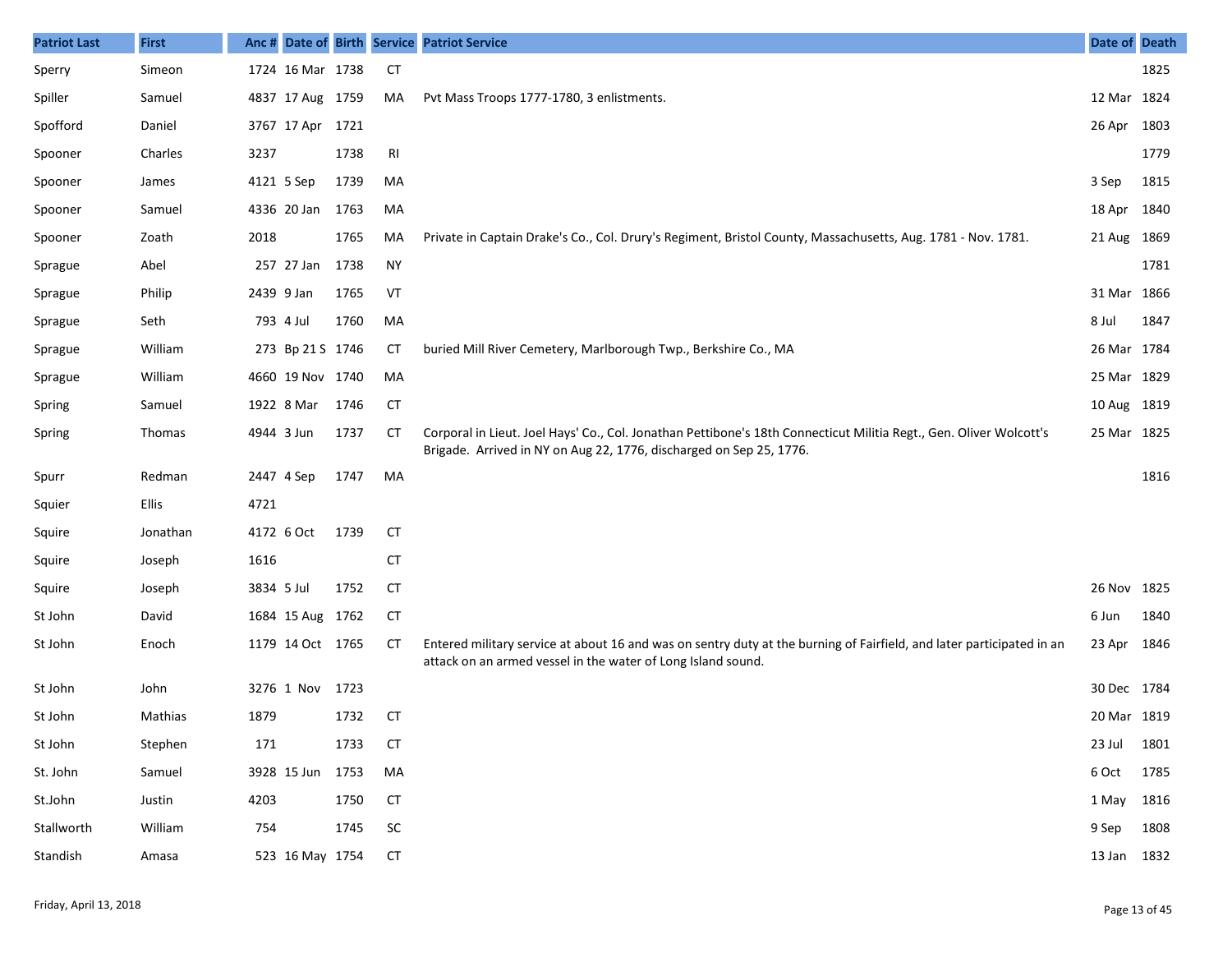| <b>Patriot Last</b> | <b>First</b> | Anc# |                  |      |           | Date of Birth Service Patriot Service                                                                                                                                                                                                      | Date of     | <b>Death</b> |
|---------------------|--------------|------|------------------|------|-----------|--------------------------------------------------------------------------------------------------------------------------------------------------------------------------------------------------------------------------------------------|-------------|--------------|
| Stanley             | Gad          |      | 1164 21 Mar 1735 |      | CT        | Capt of 1st company in the 2nd battalion, commanded by Col Fisher Gay, Wadsworth's brigade in 1776. In 1777 he<br>was Major of Col Hooker's regiment, in Gen Wolcott's brigade. In 1778 made Lt-Col of the 15th regiment of Ct<br>militia. | 10 Jan      | 1815         |
| Stanley             | John         | 1557 |                  | 1753 | <b>CT</b> |                                                                                                                                                                                                                                            | May         | 1840         |
| Stanley             | Theodore     |      | 1063 8 Oct       | 1752 | <b>CT</b> | Soldier from the town of Hartford, in the Lexington alarm.                                                                                                                                                                                 |             |              |
| Stanley             | Timothy      |      | 3870 30 Aug 1730 |      | <b>CT</b> |                                                                                                                                                                                                                                            | 26 Dec 1776 |              |
| Stanley             | Timothy      |      | 5175 08 Jun 1773 |      | СT        | Representative from the town of Goshen, Connecticut who attended the General Assembly held at Hartford on May<br>8, 1777                                                                                                                   | 09 Jun      | 1793         |
| Stannard            | Jasper       |      | 2184 11 Nov 1757 |      | CT        |                                                                                                                                                                                                                                            | 9 Nov       | 1839         |
| Stanton             | Augustus     |      | 704 22 Mar 1744  |      | RI        |                                                                                                                                                                                                                                            | 10 Apr      | 1822         |
| Stanton             | John         |      | 1208 17 Dec 1757 |      | <b>NH</b> | Of Berwick, Me and Dover, NH, who was in action at Bunker Hill; he was always called Captain Stanton when spoken<br>of in the family.                                                                                                      |             |              |
| Stanton             | Joshua       | 659  |                  |      |           | Colonel in the revolutionary war.                                                                                                                                                                                                          |             |              |
| Stanton             | Joshua       |      | 3630 3 apr       | 1740 | СT        |                                                                                                                                                                                                                                            | 27 Jan 1811 |              |
| Starin              | John         |      | 3839 31 Aug 1754 |      |           |                                                                                                                                                                                                                                            | 19 Feb      | 1832         |
| Stark               | John         | 3944 |                  | 1741 | VT        |                                                                                                                                                                                                                                            | 26Sep       | 1806         |
| Starkey             | Amos         |      | 123 Circa        | 1752 | MA        |                                                                                                                                                                                                                                            | 27 Dec 1803 |              |
| Starkey             | Timothy      |      | 2460 26 Nov 1709 |      | <b>CT</b> |                                                                                                                                                                                                                                            | 1 Nov       | 1817         |
| Starkweather        | Thomas       |      | 3444 25 Jun 1749 |      |           |                                                                                                                                                                                                                                            | 4 Nov       | 1837         |
| Starr               | Joseph       |      | 2065 Circa       | 1726 | СT        |                                                                                                                                                                                                                                            | 3 Apr       | 1802         |
| Starr               | Josiah       | 1413 |                  | 1740 | <b>CT</b> |                                                                                                                                                                                                                                            | 15 Oct      | 1813         |
| Starr               | Nathan       | 866  |                  |      | СT        | Private in company of Capt Joseph Churchill, in regiment of Col Comfort Sage; appointed armorer of said regiment<br>1776; he served on Long Island and in New York city.                                                                   |             |              |
| <b>Starr</b>        | Thomas       | 718  |                  | 1720 | <b>CT</b> |                                                                                                                                                                                                                                            | 27 Apr      | 1806         |
| Starr               | Timothy      |      | 700 24 Dec 1730  |      | <b>CT</b> |                                                                                                                                                                                                                                            | 3 Jan       | 1802         |
| Starr               | William      |      | 1648 20 Apr 1745 |      | <b>CT</b> |                                                                                                                                                                                                                                            | 31 Dec      | 1816         |
| Stauffer            | Christian    |      | 5031 18 Dec 1728 |      | PA        | Private in Phila Co. Penn Militia.                                                                                                                                                                                                         | 14 Jul      | 1797         |
| Stearns             | Aaron        |      | 5143 02 Feb 1746 |      | ΝH        | Corporal in Capt. Christopher Webber's Co., Col. David Hobart's Reg't, Gen. Stark's Brigade, NH                                                                                                                                            | 11 Sep      | 1807         |
| <b>Stearns</b>      | Increase     |      | 1156 01 Jul      | 1763 | MA        | Soldier during war of the revolution, in a Mass regiment commanded by Col Timothy Bigelow.                                                                                                                                                 | 24 Nov 1830 |              |
| Stearns             | Increase     | 5367 |                  | 1738 | MA        | Private in the regiment of Colonel Bigelow of Massachusetts                                                                                                                                                                                | aft         | 1778         |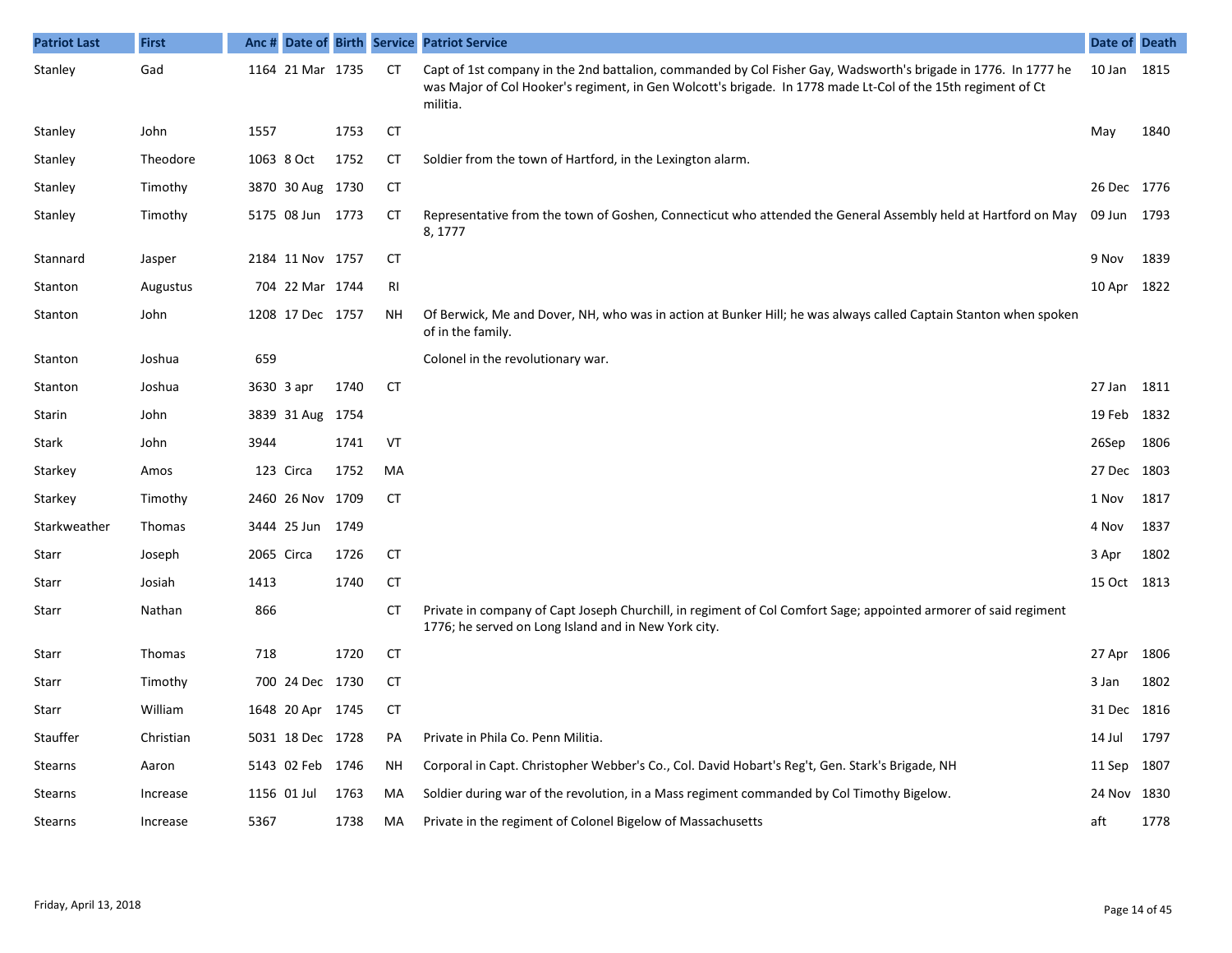| <b>Patriot Last</b> | <b>First</b>    | Anc#       |                     |      |           | Date of Birth Service Patriot Service                                                                                                                                                                             | Date of Death |      |
|---------------------|-----------------|------------|---------------------|------|-----------|-------------------------------------------------------------------------------------------------------------------------------------------------------------------------------------------------------------------|---------------|------|
| Stearns             | John            |            | 5002 17 Feb 1728    |      | MA        | Pvt. In Towne's Co., Bridge's MA Regt.; enlisted May 1, 1775; service 3 mos. 8 days. Also, Pvt. In Marston's Co.,<br>Peabody's NH Regt., April 30, 1778 to January 4, 1779, raised for Contienetal service at RI. | 2 Oct         | 1810 |
| Stebbins            | Benjamin        |            | 3896 30 Sep 1692    |      |           |                                                                                                                                                                                                                   | 16 Sep 1780   |      |
| Stebbins            | James           |            | 960 6 Oct           | 1760 | MA        | Private soldier in the Revolutionary war.                                                                                                                                                                         | 14 Mar 1846   |      |
| Stebbins            | Nehemiah        | 4797 circa |                     | 1752 | ΝY        | Pvt - Dutchess County NY Militia - 3rd Regt                                                                                                                                                                       | Sep           | 1784 |
| Stebbins            | Nehemiah        |            | 4798 12 Nov 1729    |      | ΝY        | Lt - Westchester county Ny Militia - 4th Regt; Pvt - Westchester county NY Militia - 2nd Regt                                                                                                                     | 24 Nov 1807   |      |
| <b>Steck</b>        | Baltzar         |            | 5370 06 Jul         | 1759 | PA        | Private 1st Class in Capt. Patrick Hayes's 8th Company of the 7th Battalion Lancaster County, PA Militia in 1782.                                                                                                 | 29 Mar 1821   |      |
| Stedman             | Ebenezer        | 2333 Jan   |                     | 1709 | MA        |                                                                                                                                                                                                                   | 13 Sep 1785   |      |
| Steel               | Elijah          |            | 3496 22 Jan 1758    |      | <b>CT</b> |                                                                                                                                                                                                                   | 21 Aug 1830   |      |
| Steele              | <b>Bradford</b> |            | 1795 22 Sep 1734    |      | <b>CT</b> |                                                                                                                                                                                                                   | 11 Apr 1804   |      |
| Steele              | Ebenezer        |            | 1861 12 May 1727    |      | <b>CT</b> |                                                                                                                                                                                                                   | 22 Jan 1821   |      |
| Steele              | Elisha          |            | 2495 23 Nov 1726    |      | <b>CT</b> |                                                                                                                                                                                                                   | 16 Oct 1811   |      |
| Steele              | James           | 3725       |                     | 1741 | PA        |                                                                                                                                                                                                                   | 10 Sep 1823   |      |
| Steele              | Luke            | 1614 Jun   |                     | 1739 | <b>CT</b> |                                                                                                                                                                                                                   |               | 1789 |
| Steele              | Matthew         |            | 4262 10 Dec 1761    |      | <b>CT</b> |                                                                                                                                                                                                                   | Feb           | 1805 |
| Steele              | William         | 279        |                     | 1757 | <b>CT</b> |                                                                                                                                                                                                                   | 28 Mar 1825   |      |
| Steelman            | Frederick       | 2765 circa |                     | 1718 | <b>NJ</b> |                                                                                                                                                                                                                   | 29 Apr 1778   |      |
| Stenchfield         | John            |            | 4509 23 Oct 1738    |      | MA        |                                                                                                                                                                                                                   | 21 Feb 1801   |      |
| Stephens            | Ezra            |            | 1826 25 May 1724    |      | СT        |                                                                                                                                                                                                                   | 5 Feb         | 1823 |
| Stephens            | Stephen         | 1340       |                     |      | <b>CT</b> |                                                                                                                                                                                                                   |               | 1833 |
| Sterling            | Abijah          | 1337       |                     | 1745 | <b>CT</b> |                                                                                                                                                                                                                   | 17 Mar 1802   |      |
| Sterling            | Josiah          |            | 5252 29 Jan         | 1762 | ME        | Private, MA, Capts Caleb Turner & Benjamin Plummer, Col. Sam'l McCobb ME/MA                                                                                                                                       | 20 Dec 1862   |      |
| Sterling            | Samuel          |            | 751 14 Oct 1732     |      | <b>CT</b> |                                                                                                                                                                                                                   | 16 May 1823   |      |
| Sterling            | Sylvanus        | 4189       |                     | 1739 | <b>CT</b> |                                                                                                                                                                                                                   | 6 Jan         | 1781 |
| Sterling            | William         |            | 2715 28 May 1743    |      | СT        |                                                                                                                                                                                                                   | 22 Jul 1805   |      |
| Stern               | David           |            | 2176 18 Mar 1762 VA |      |           |                                                                                                                                                                                                                   | 23 Oct 1837   |      |
| Sterrett            | John            |            | 4450 1 Feb 1751     |      | MD        |                                                                                                                                                                                                                   | 1 Jan 1787    |      |
| Stetson             | James           | 1484       |                     |      |           |                                                                                                                                                                                                                   |               |      |
| Stevens             | Aaron           |            | 815 29 Apr 1761 CT  |      |           |                                                                                                                                                                                                                   | 11 Nov 1831   |      |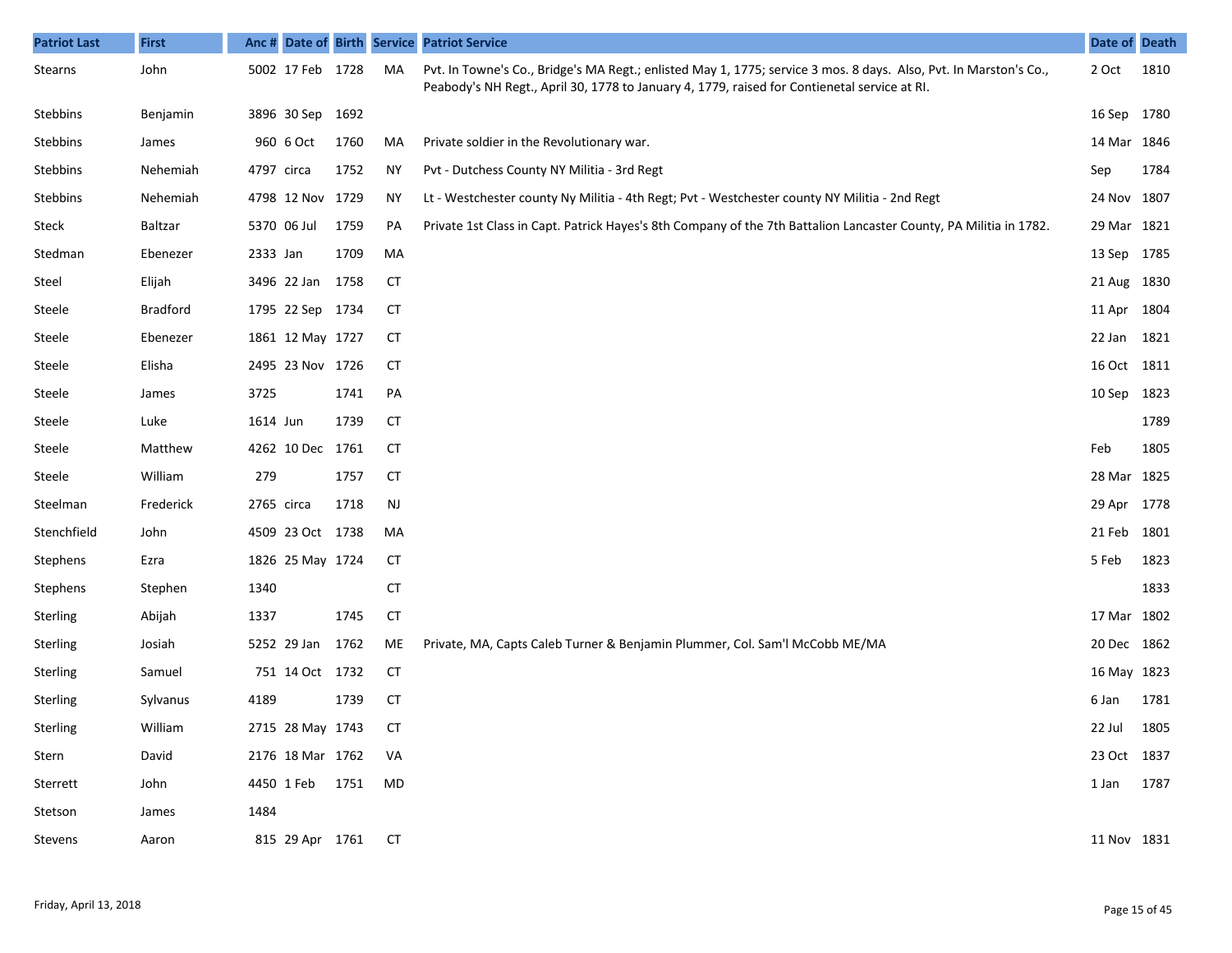| <b>Patriot Last</b> | <b>First</b> | Anc#        |                  |      |               | Date of Birth Service Patriot Service                                                           | Date of Death |      |
|---------------------|--------------|-------------|------------------|------|---------------|-------------------------------------------------------------------------------------------------|---------------|------|
| Stevens             | Aaron        |             | 3963 25 Apr 1736 |      |               |                                                                                                 | 29 Aug 1820   |      |
| Stevens             | Asa          |             | 2987 21 Sep 1760 |      | VT            |                                                                                                 | after 1 1838  |      |
| Stevens             | Elisha       |             | 149 1 Oct        | 1748 | <b>CT</b>     | Reg't of Artificers, Capt Clark's Company; Pvt in Col. Wolcott's Reg't, Capt Hale's Company     | 8 Mar 1813    |      |
| Stevens             | Elisha       |             | 522 28 Feb 1759  |      | <b>NY</b>     |                                                                                                 | 22 Dec 1814   |      |
| Stevens             | Elisha       | 1849        |                  | 1752 | <b>CT</b>     | Private soldier in Capt Clark's company, of a regiment of artficers, in service for five years. |               | 1815 |
| Stevens             | Elisha       |             | 4475 28 Feb 1759 |      | <b>NY</b>     |                                                                                                 | 22 Dec 1814   |      |
| Stevens             | Ezra         |             | 1537 25 May 1724 |      | <b>CT</b>     |                                                                                                 | 5 Feb         | 1823 |
| Stevens             | Gershom      |             | 848 11 Jun 1741  |      | <b>CT</b>     |                                                                                                 |               | 1825 |
| Stevens             | Moses        |             | 3128 23 Jan 1725 |      |               |                                                                                                 | 28 Jul        | 1814 |
| Stevens             | Nathaniel    |             | 789 18 Oct 1739  |      | <b>CT</b>     |                                                                                                 | 27 Jul        | 1808 |
| Stevens             | Peter        | 2986 Mar    |                  | 1741 | <b>CT</b>     |                                                                                                 | 26 May 1821   |      |
| Stevens             | Peter        |             | 4908 about       | 1712 | <b>CT</b>     | Private, 21st CT Reg't detached to the Continental Army, 1780.                                  | 28 Feb 1782   |      |
| Stevens             | Reuben       | 281         |                  | 1757 | <b>CT</b>     |                                                                                                 | 13 Feb 1822   |      |
| Stevens             | Thomas       | 5018 28 Jul |                  | 1767 | MA            |                                                                                                 | 7 May 1853    |      |
| Stevers             | Daniel       | 2809        |                  | 1763 | $\mathsf{NJ}$ |                                                                                                 |               | 1833 |
| Steward             | William      |             | 3761 18 Feb      | 1752 | <b>CT</b>     |                                                                                                 | 19 Sep 1844   |      |
| Stewart             | John         | 563         |                  | 1761 | <b>CT</b>     |                                                                                                 | 12 Aug 1834   |      |
| Stewart             | Lemuel       | 2926 6 Apr  |                  | 1759 | <b>CT</b>     |                                                                                                 | 8 Mar 1829    |      |
| Stewart             | William      | 434         |                  | 1738 | PA            |                                                                                                 | 12 Apr 1805   |      |
| Stiles              | John         |             | 3953 about       | 1753 | <b>NJ</b>     |                                                                                                 | 23 Oct 1830   |      |
| Stiles              | Joshua       | 3915 6 Apr  |                  | 1758 | MA            |                                                                                                 | 14 May 1828   |      |
| Stillman            | George       |             | 697 19 May 1739  |      | RI            |                                                                                                 |               |      |
| Stillman            | Samuel       | 3740 8 Sep  |                  | 1762 | <b>CT</b>     |                                                                                                 | 20 Oct 1827   |      |
| Stillwell           | Richard      |             | 414 28 Jan 1742  |      | <b>NJ</b>     |                                                                                                 | 26 Mar 1826   |      |
| Stinchfield         | John         |             | 283 23 Oct 1738  |      | MA            |                                                                                                 | 21 Feb 1801   |      |
| <b>Stites</b>       | William      | 397         |                  | 1750 | $\mathsf{NJ}$ |                                                                                                 |               | 1778 |
| Stivers             | Daniel       | 1617        |                  | 1763 | $\mathsf{NJ}$ |                                                                                                 |               | 1833 |
| Stock               | John         | 3093        |                  | 1746 | MA            |                                                                                                 | after         | 1790 |
| Stocking            | Elisha       |             | 2238 21 Apr 1754 |      | <b>CT</b>     |                                                                                                 | 10 Nov 1826   |      |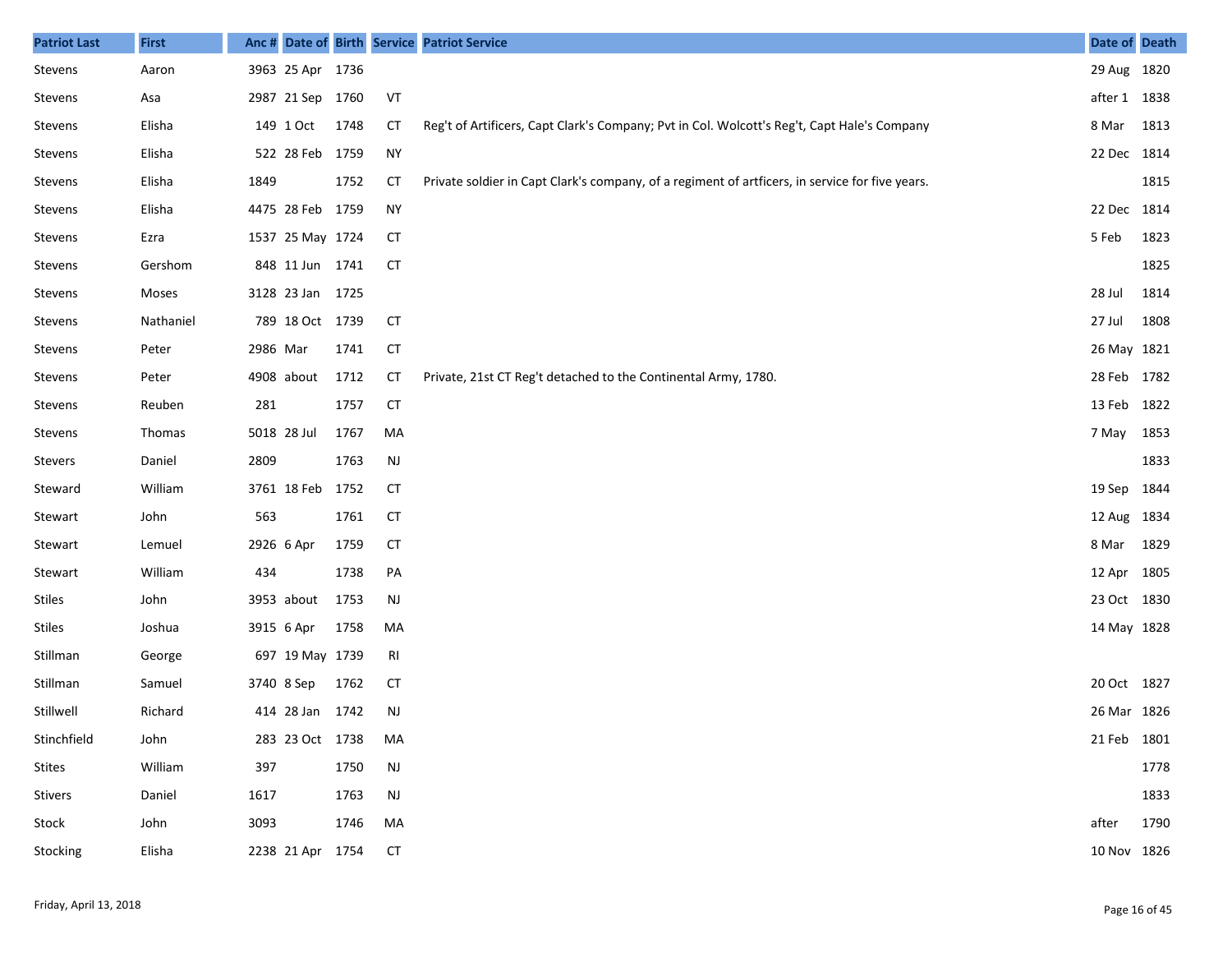| <b>Patriot Last</b> | <b>First</b> | Anc#       |                   |      |               | Date of Birth Service Patriot Service                                                                         | <b>Date of Death</b> |      |
|---------------------|--------------|------------|-------------------|------|---------------|---------------------------------------------------------------------------------------------------------------|----------------------|------|
| Stocking            | John         | 3642       |                   | 1756 | <b>CT</b>     |                                                                                                               | 9 Dec                | 1794 |
| Stockwell           | Levi         | 3747       |                   | 1740 |               |                                                                                                               | 12 Dec 1812          |      |
| Stoddard            | David        | 1948       |                   |      | NH            |                                                                                                               |                      |      |
| Stoddard            | Ichabod      | 3431       |                   | 1741 | <b>CT</b>     |                                                                                                               | 20 Apr 1825          |      |
| Stoddard            | Mark         |            | 4139 10 Oct 1743  |      | <b>CT</b>     |                                                                                                               | 8 Mar                | 1829 |
| Stoddard            | Ralph        |            | 4101 30 July 1723 |      | CТ            |                                                                                                               | 30 Aug 1811          |      |
| Stone               | Aaron        |            | 407 21 Oct 1741   |      | <b>CT</b>     |                                                                                                               | 7 Jan                | 1821 |
| Stone               | Aaron        |            | 4216 21 Oct 1741  |      | <b>CT</b>     |                                                                                                               | 7 Jan                | 1821 |
| Stone               | Benajah      |            | 240 12 Apr 1758   |      | <b>CT</b>     |                                                                                                               | 28 Jan               | 1825 |
| Stone               | Benjamin     |            | 4845 18 Oct 1739  |      | <b>CT</b>     | Capt in Lt Col. Canfield's Regiment, fought at Battle of New Haven, July 5, 1779.                             | 10 Sep 1830          |      |
| Stone               | John         |            | 1339 28 Nov 1760  |      | <b>CT</b>     |                                                                                                               | 29 Jan 1852          |      |
| Stone               | Levi         | 1379       |                   | 1754 | <b>CT</b>     |                                                                                                               | 31 Dec 1836          |      |
| Stone               | Silas        |            | 1943 29 Apr 1728  |      | <b>NH</b>     |                                                                                                               | 17 Oct 1777          |      |
| Stone               | Thomas       |            | 778 16 May 1731   |      | СT            |                                                                                                               |                      | 1778 |
| Stone               | Thomas       |            | 2914 21 Sep 1755  |      | <b>CT</b>     |                                                                                                               | 10 Sep 1843          |      |
| Stone               | Thomas       | 3187 Sept  |                   | 1752 | MA            |                                                                                                               | 21 Mar 1819          |      |
| Stooking            | Eben         |            | 1349 15 Jan 1756  |      | <b>CT</b>     |                                                                                                               | 26 Aug 1828          |      |
| Stores              | Thomas       |            | 566 16 Jan 1717   |      | СT            |                                                                                                               | 14 May 1802          |      |
| Storms              | John         |            | 370 10 Sep 1752   |      | <b>NY</b>     |                                                                                                               | 30 Nov 1845          |      |
| Storrs              | Dan          | 2328 7 Feb |                   | 1748 | <b>CT</b>     |                                                                                                               | 5 Jan                | 1831 |
| Storrs              | Dan          |            | 5230 07 Feb 1748  |      | СT            | Clerk, Marched in lexington Alarm, Apr 1775 from town of Mansfield, CT                                        | 04 Jan 1831          |      |
| Storrs              | Thomas       |            | 3340 16 Jan 1717  |      | СT            | PS - Committeman                                                                                              | 14 May 1802          |      |
| Story               | Ebenezer     |            | 611 26 Jun 1749   |      | CT.           | Crew - Ship "Confederacy" of Norwich, CT 1779.                                                                | Circa                | 1782 |
| Story               | Henry        |            | 5378 09 Jul       | 1753 | MA            | Rev War Pension #S33735                                                                                       | 06 Oct 1824          |      |
| Stoughton           | Oliver       | 2282       |                   | 1728 | <b>CT</b>     |                                                                                                               | Jan                  | 1815 |
| Stoughton           | Shem         |            | 1896 15 Jan       | 1757 | <b>CT</b>     |                                                                                                               | 5 Feb                | 1837 |
| Stout               | Abraham      | 3130       |                   | 1754 | $\mathsf{NJ}$ |                                                                                                               |                      | 1821 |
| Stout               | Job          |            | 5361 21 Feb 1763  |      | <b>NJ</b>     | While living in Greenwich Township, Sussex County, New Jersey, he enlisted in 1779 in Capt. Mackey's Company. | 28 Feb 1833          |      |
| Stout               | Jonathan     | 4017       |                   | 1750 | $\mathsf{NJ}$ |                                                                                                               | 28 Jun 1778          |      |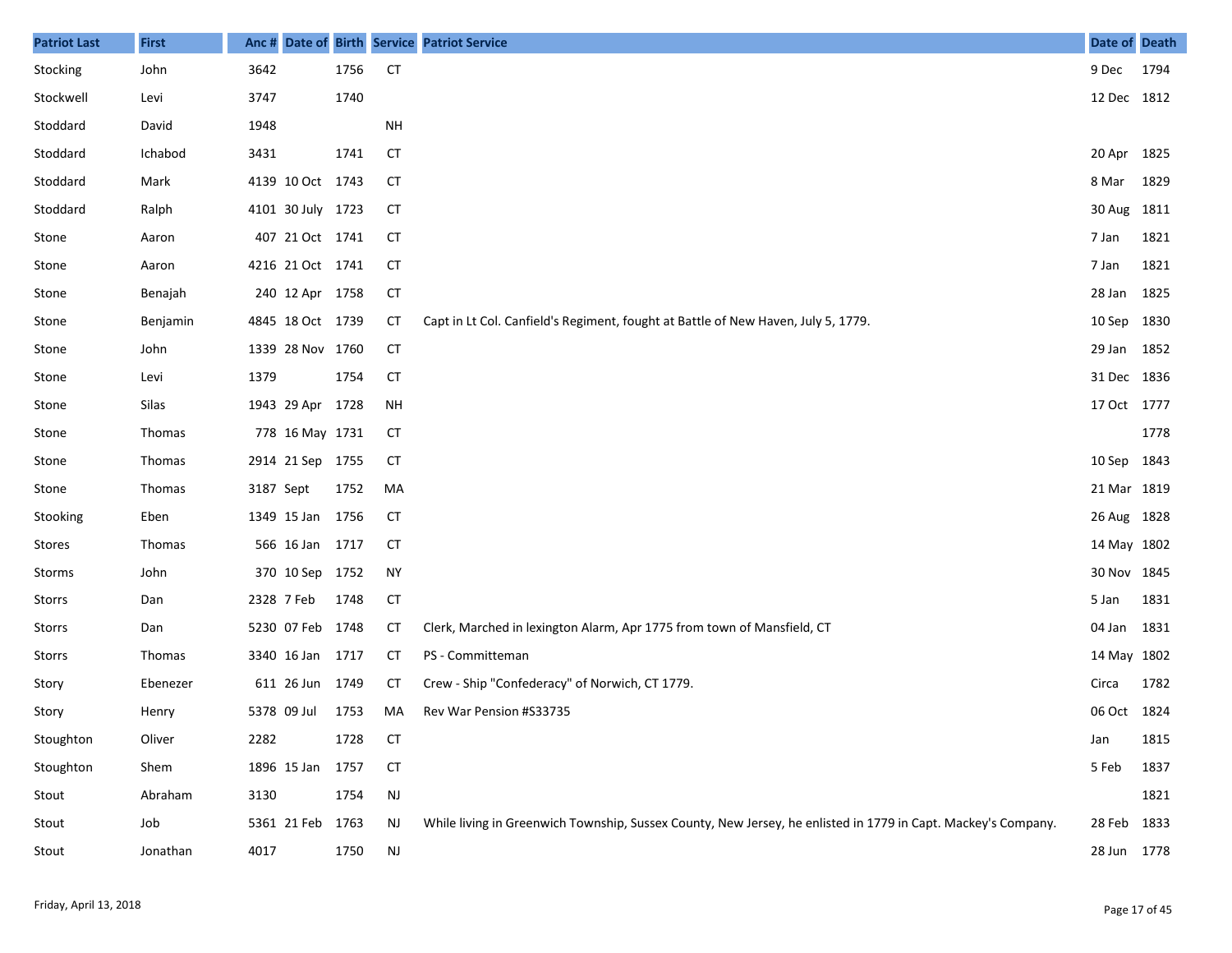| <b>Patriot Last</b> | <b>First</b> | Anc # |                   |      |           | Date of Birth Service Patriot Service                                                                                                                                       | Date of Death |      |
|---------------------|--------------|-------|-------------------|------|-----------|-----------------------------------------------------------------------------------------------------------------------------------------------------------------------------|---------------|------|
| Stow                | Elihu        |       | 4088 27 May 1736  |      | <b>CT</b> |                                                                                                                                                                             | 12 Nov 1812   |      |
| Stow                | Jedediah     | 670   |                   | 1757 | <b>CT</b> |                                                                                                                                                                             | 11 Dec 1848   |      |
| Stow                | John         |       | 2105 10 Mar 1760  |      | <b>CT</b> |                                                                                                                                                                             | 27 Jun 1839   |      |
| Stow                | Stephen      |       | 988 22 May 1726   |      | <b>CT</b> |                                                                                                                                                                             | 8 Feb         | 1777 |
| Stowell             | Jacob        |       | 4402 3 Apr        | 1736 |           |                                                                                                                                                                             | 13 Dec 1806   |      |
| Stowers             | Lewis        | 471   |                   | 1763 | VA        |                                                                                                                                                                             |               | 1844 |
| Stratton            | Joel         |       | 818 16 Oct 1758   |      | MA        |                                                                                                                                                                             | 7 Jan         | 1847 |
| Stratton            | John         |       | 2007 14 Oct 1732  |      | MA        |                                                                                                                                                                             | Jun           | 1787 |
| Stratton            | Thomas       |       | 2127 11 Sep 1756  |      | <b>CT</b> |                                                                                                                                                                             | 7 Jan         | 1850 |
| Strattonl           | Samuel       | 3866  |                   |      | <b>CT</b> |                                                                                                                                                                             | 8 Sep         | 1807 |
| Streeter            | George       |       | 4321 12 Mar 1752  |      |           |                                                                                                                                                                             | 19 Nov 1808   |      |
| Streeter            | James        |       | 2726 bapt 17 1734 |      | MA        |                                                                                                                                                                             | circa         | 1801 |
| Strickland          | Jonathan     | 4664  |                   | 1736 | NJ        |                                                                                                                                                                             | 3 Jul         | 1816 |
| Strong              | Aaron        |       | 1440 2 Oct        | 1736 | <b>CT</b> |                                                                                                                                                                             | 16 Oct 1777   |      |
| Strong              | Adonijah     |       | 5196 05 Jul       | 1743 | <b>CT</b> | Commissary of 4th CT Reg.(Col. Benjamin Hinman) 1775, Commissioned 1st LT. in Capt John Bigelow's Artillary Co<br>Jan 1776.                                                 | 12 Feb 1813   |      |
| Strong              | Anthony      |       | 474 9 Dec         | 1757 | <b>CT</b> |                                                                                                                                                                             | 28 Jan 1829   |      |
| Strong              | Asahel       |       | 1026 22 Jun 1725  |      | <b>CT</b> | Private soldier in Capt Amos Jones's company of the 3rd regiment of Conn militia, raised to reinforce Gen Gates at<br>Saratoga in 1777. Was in the battle of Bemis Heights. |               |      |
| Strong              | Benajah      |       | 3186 13 Oct 1740  |      | <b>CT</b> |                                                                                                                                                                             | 25 Nov 1809   |      |
| Strong              | Caleb        | 957   |                   |      | MA        | One of the committee of public safety during the revolutionary war.                                                                                                         |               |      |
| Strong              | Cyprian      |       | 3378 26 May 1743  |      |           |                                                                                                                                                                             | 17 Nov 1811   |      |
| Strong              | Daniel       |       | 4168 17 Sep 1700  |      | СT        |                                                                                                                                                                             | Nov           | 1808 |
| Strong              | Daniel       |       | 4169 22 Apr 1752  |      | СT        |                                                                                                                                                                             | 5 Jul         | 1826 |
| Strong              | David        |       | 1753 25 Nov 1758  |      | MA        |                                                                                                                                                                             | 13 Oct 1838   |      |
| Strong              | David        |       | 5164 04 Jun 1736  |      | СT        | Ensign in Capt. Amos Walbridge's Co. of men from Stafford, CT who responded to the Lexington Alarm. Appointed<br>Lieutenant of the 9th Co. 22nd CT Militia in Jan 1783      | 03 Oct 1811   |      |
| Strong              | Ebenezar     | 4706  |                   | 1754 | <b>CT</b> |                                                                                                                                                                             |               | 1824 |
| Strong              | Eliakim      |       | 674 6 Oct         | 1751 | <b>CT</b> |                                                                                                                                                                             | 13 May 1804   |      |
| Strong              | John         |       | 2519 10 Nov 1752  |      | <b>CT</b> |                                                                                                                                                                             | 19 Apr 1843   |      |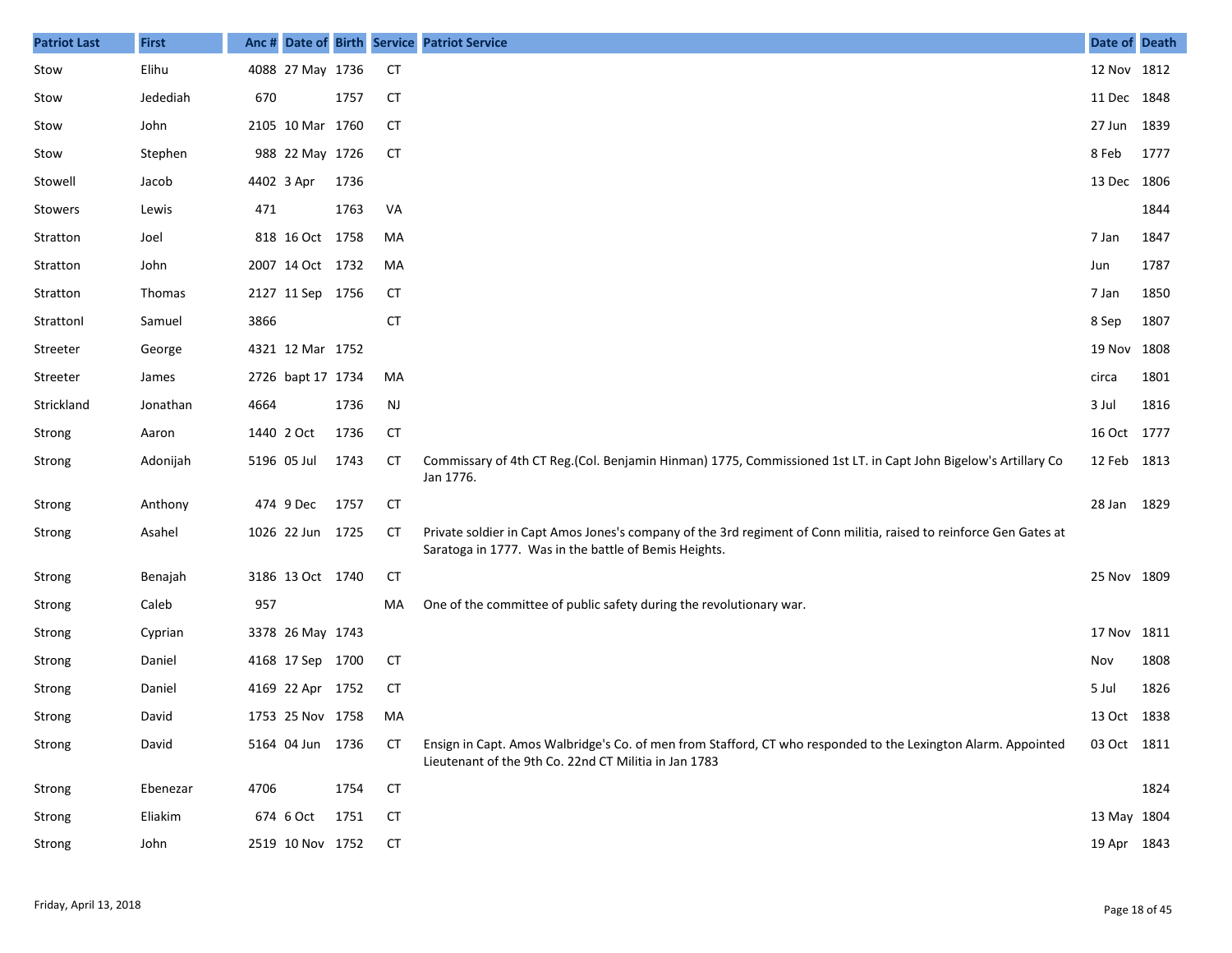| <b>Patriot Last</b> | <b>First</b> | Anc#       |                  |      |           | Date of Birth Service Patriot Service                                                                                                                                       | Date of Death |      |
|---------------------|--------------|------------|------------------|------|-----------|-----------------------------------------------------------------------------------------------------------------------------------------------------------------------------|---------------|------|
| Strong              | John         |            | 3133 24 Jun 1733 |      | <b>CT</b> |                                                                                                                                                                             | 16 Nov 1816   |      |
| Strong              | Josiah       |            | 2369 17 Jun 1758 |      | <b>NY</b> |                                                                                                                                                                             | 14 Nov 1841   |      |
| Strong              | Return       | 1013       |                  |      | <b>CT</b> | Lieutenant, a revolutionary soldier.                                                                                                                                        |               |      |
| Strong              | Selah        | 2731 Nov   |                  | 1733 | <b>CT</b> |                                                                                                                                                                             | 18 Mar 1807   |      |
| Strong              | Thomas       | 933        |                  |      | MA        |                                                                                                                                                                             |               |      |
| Strongl             | Eliakin      | 4752       |                  |      |           |                                                                                                                                                                             |               |      |
| Studley             | William      | 1204 6 Feb |                  | 1752 | MA        |                                                                                                                                                                             | 23 Aug 1833   |      |
| Studwell            | Joseph       | 3684       |                  | 1740 | <b>CT</b> |                                                                                                                                                                             |               | 1784 |
| Sturgeon            | Henry        | 4180       |                  | 1745 | PA        |                                                                                                                                                                             |               | 1839 |
| <b>Sturges</b>      | Aaron        |            | 2894 20 Jun      | 1760 | <b>CT</b> |                                                                                                                                                                             | 23 Oct 1842   |      |
| <b>Sturges</b>      | Jonathan     |            | 430 23 Aug 1740  |      | СT        | Patriotic Service - Deputy of Fairfield                                                                                                                                     | 4 Oct         | 1819 |
| Sturgis             | Abraham      |            | 4998 28 Oct 1759 |      | <b>CT</b> | Pvt. In Capt. Albert Chapman's company, 7th Regiment Conn. Infantry, Col. Heman Swift - unit commander, Sailor on 17 Dec 1826<br>the Conn. Brig Defence under Seth Harding. |               |      |
| Sturtevant          | Abiah        |            | 4894 27 Nov 1748 |      | СT        | Patriotic Service: took the Oath of Fidelity.                                                                                                                               | 30 Oct 1841   |      |
| Sturtevant          | Asa          | 3257       |                  | 1760 | MA        |                                                                                                                                                                             |               | 1839 |
| Sturtevant          | Francis      |            | 4523 17 Jun      | 1754 | MA        |                                                                                                                                                                             | 6 May         | 1833 |
| Sturtevant          | William      |            | 4268 9 Oct       | 1733 | MA        |                                                                                                                                                                             | 4 Jul         | 1783 |
| Sugg                | Lemuel       |            | 2875 before 1743 |      | <b>NC</b> |                                                                                                                                                                             | before 1781   |      |
| Sumner              | Ebenezer     |            | 151 14 Aug 1737  |      | <b>CT</b> |                                                                                                                                                                             | 12 Oct 1784   |      |
| Sumner              | Joseph       | 5159       |                  | 1761 | GA        | Soldier A111013 GA                                                                                                                                                          | 30 Dec 1827   |      |
| Sumner              | Joseph       |            | 5314 29 Jul      | 1760 | MA        | Private in Captain Ephraim Hartwell Company Militia, also Sgt, Pensioner                                                                                                    | 07 Dec 1846   |      |
| Sumner              | Thomas       | 2938 2 Jun |                  | 1757 | MA        |                                                                                                                                                                             | 19 Apr 1825   |      |
| Sunderland          | Daniel       | 3543       |                  | 1733 | <b>CT</b> |                                                                                                                                                                             |               | 1776 |
| Suratt              | John         | 5357 c.    |                  | 1755 | <b>SC</b> | Lt in Col. Benjamin Roebuck's Regiment of Militia in SC in July 1780                                                                                                        | bef. 10 1830  |      |
| Sutliffe            | John         |            | 507 21 Mar 1743  |      | CT        |                                                                                                                                                                             | 12 Apr 1816   |      |
| Sutliffe            | John         |            | 3581 21 Mar 1743 |      | СT        |                                                                                                                                                                             | 12 Apr 1816   |      |
| Suyant              | Luke         |            | 3820 5 Mar 1750  |      | <b>CT</b> |                                                                                                                                                                             | 9 Sep 1857    |      |
| Swain               | Edward       | 267        |                  | 1752 | MA        |                                                                                                                                                                             | 8 Sep 1798    |      |
| Swalley             | Imri         |            | 2805 16 Sep 1761 |      | VT        |                                                                                                                                                                             | 6 Apr 1827    |      |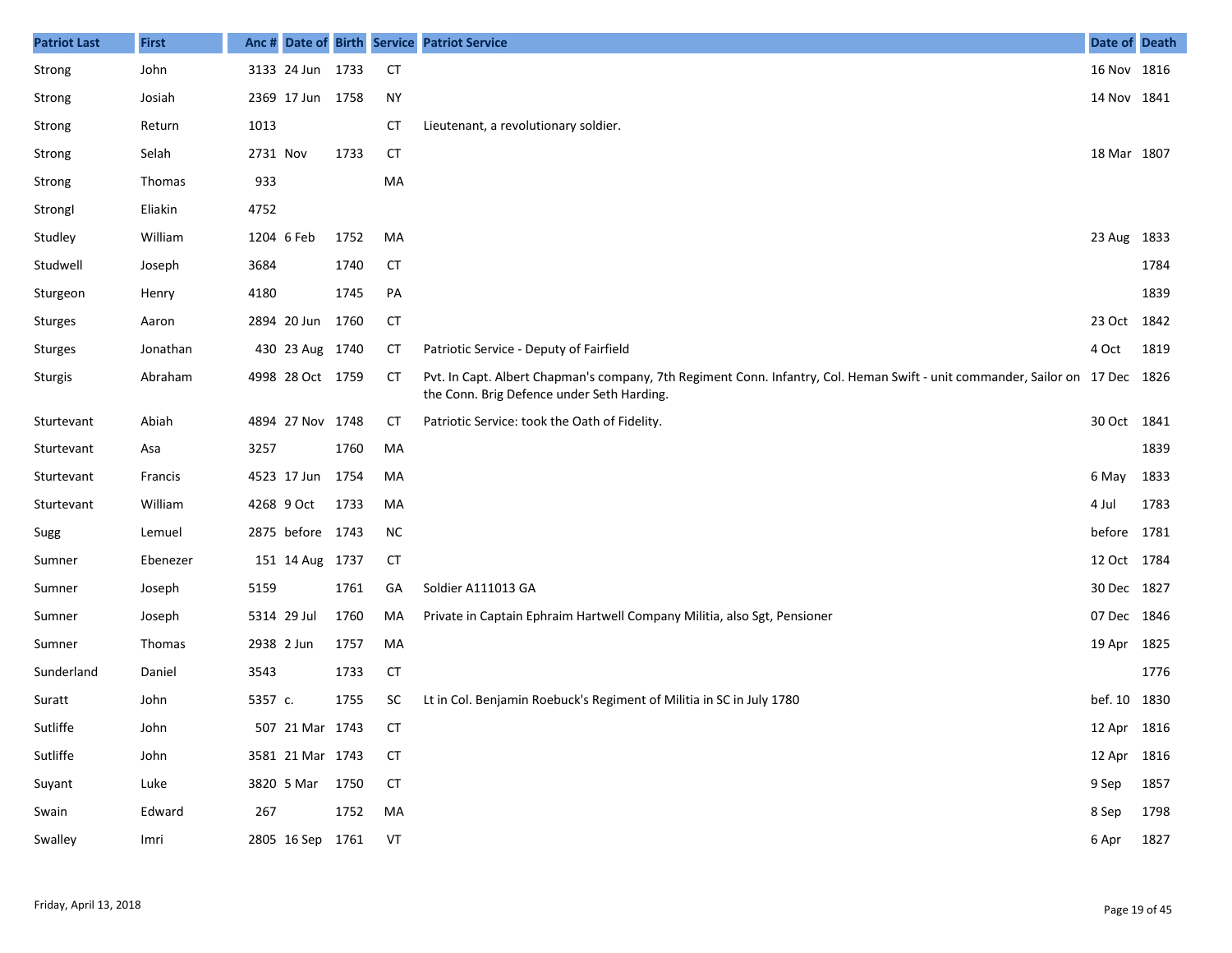| <b>Patriot Last</b> | <b>First</b> | Anc # |                     |      |           | Date of Birth Service Patriot Service                                                                                                                                                                                                       | Date of Death |      |
|---------------------|--------------|-------|---------------------|------|-----------|---------------------------------------------------------------------------------------------------------------------------------------------------------------------------------------------------------------------------------------------|---------------|------|
| Swan                | Charles      |       | 4430 24 May 1756    |      | СT        | Pvt. In Cpt. Lemuel Lamp's Co. 2nd Regiment of Light Horse                                                                                                                                                                                  | 29 Mar 1833   |      |
| Swan                | Samuel       | 4155  |                     | 1750 | MA        |                                                                                                                                                                                                                                             |               | 1825 |
| Swartwout           | Abraham      | 4550  |                     | 1742 | <b>NJ</b> |                                                                                                                                                                                                                                             |               | 1799 |
| Swartwout           | Abram        | 914   |                     |      | ΝY        | Captain in the 3rd battalion raised by the state of New York, 1776, commanded by Col Peter Gansevoort.                                                                                                                                      |               |      |
| Swartwout           | Barnardus    |       | 289 26 Sep 1761     |      | <b>NY</b> |                                                                                                                                                                                                                                             | 8 Oct         | 1824 |
| Sweet               | Samuel       |       | 256 16 Dec 1744     |      | NΗ        |                                                                                                                                                                                                                                             | 21 Sep        | 1792 |
| Swetland            | Benjamin     |       | 2058 29 Sep 1756    |      | CТ        |                                                                                                                                                                                                                                             | 29 Sep        | 1819 |
| Swetland            | Israel       |       | 3606 12 Jan 1756    |      | CТ        |                                                                                                                                                                                                                                             |               |      |
| Swett               | John         |       | 3022 31 Mar 1719    |      | ME        |                                                                                                                                                                                                                                             | 18 Jun        | 1790 |
| Swett               | Nathaniel    |       | 3015 11 Jul         | 1748 | ME        |                                                                                                                                                                                                                                             | 19 Mar 1792   |      |
| Swift               | Heman        |       | 909 14 Oct 1733     |      | <b>CT</b> | Colonel of 7th Ct regiment, 1777-81; from 1781-83 Col of the 2nd regiment of the Ct line; from Jan-Dec, 1783, Col of 12 Nov 1814<br>the 2nd regiment, 3rd formation, Ct line. Was made brevet Brigadier-general by act of Congress in 1783. |               |      |
| Swords              | Francis      | 1755  |                     | 1731 | <b>CT</b> |                                                                                                                                                                                                                                             |               | 1800 |
| Taft                | Aaron        |       | 2783 28 May 1743    |      | MA        |                                                                                                                                                                                                                                             | 26 Mar 1808   |      |
| Taft                | Jacob        |       | 5156 01 Dec 1751    |      | MA        | Pvt., Capt. Joseph Chapin's Co. of Minute-Men and Sergeant, Capt. Edward Seagrave's Co. Col. Mead's Reg't                                                                                                                                   | 30 May 1823   |      |
| Taft                | Timothy      |       | 3976 3 Apr          | 1750 | MA        |                                                                                                                                                                                                                                             | 30 Nov 1808   |      |
| Taggart             | John         |       | 2878 17 Mar 1735    |      | ΝH        |                                                                                                                                                                                                                                             | 5 Sep         | 1806 |
| Taggart             | William      |       | 5168 7 May          | 1755 | RI.       | Naval Captain RI                                                                                                                                                                                                                            | 17 Nov        | 1833 |
| Tainter             | Eaires       |       | 4482 20 Jul         | 1741 | MA        |                                                                                                                                                                                                                                             | 24 Jul        | 1824 |
| Talbot              | Ambrose      | 3320  |                     | 1725 | MA        |                                                                                                                                                                                                                                             | 2 May         | 1804 |
| Talcott             | Abraham      |       | 3782 31 Mar 1757    |      | CТ        |                                                                                                                                                                                                                                             | 4 Nov         | 1839 |
| Talcott             | Elizur       |       | 979 31 Dec 1709     |      | CТ        | Colonel of the 6th regiment of Conn militia, which participated in the campaign around New York, Aug to Sept, 1776. 24 Nov                                                                                                                  |               | 1797 |
| Talcott             | Gad          |       | 2106 26 Jul         | 1745 | CT        |                                                                                                                                                                                                                                             | 3 Oct         | 1830 |
| Talcott             | George       | 980   |                     |      | СT        | Member of a company that went from Glastonbury for the relief of Boston in the Lexington alarm.                                                                                                                                             |               |      |
| Talcott             | Jonathan     |       | 2049 12 May 1754 CT |      |           |                                                                                                                                                                                                                                             | 28 Jul 1847   |      |
| Talcott             | Ozias        | 4768  |                     |      |           |                                                                                                                                                                                                                                             |               |      |
| Talcott             | William      |       | 591 8 Jun 1742      |      | <b>CT</b> |                                                                                                                                                                                                                                             | 28 Mar 1807   |      |
| Tallmadge           | Daniel       |       | 3116 22 Dec 1746    |      |           |                                                                                                                                                                                                                                             | 17 May 1831   |      |
| Talmage             | Josiah       |       | 3034 19 Apr 1713    |      | <b>CT</b> |                                                                                                                                                                                                                                             | 22 Oct 1792   |      |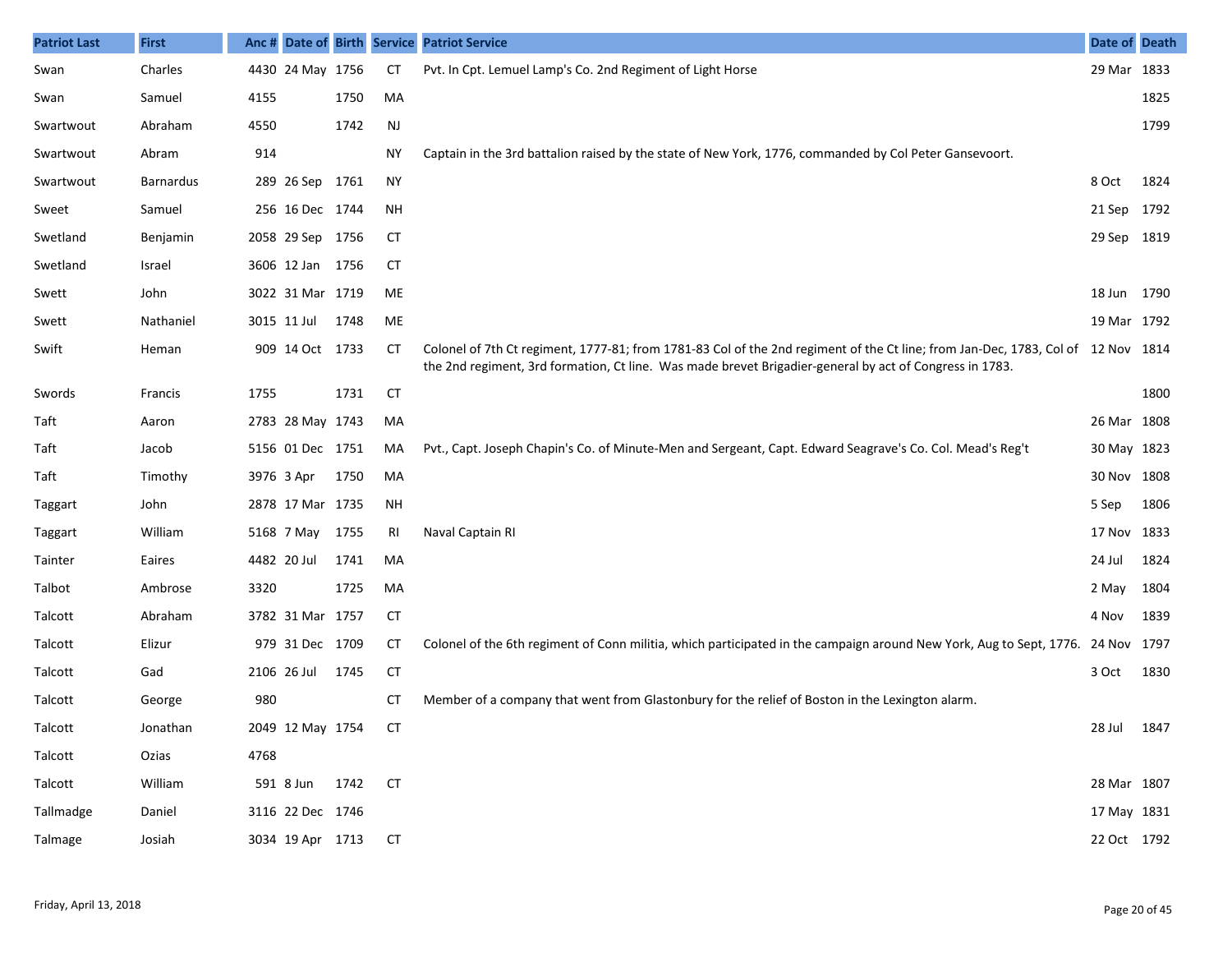| <b>Patriot Last</b> | <b>First</b> |             |                  |      |                | Anc # Date of Birth Service Patriot Service                                                                                                                                                                                                                 | Date of Death |      |
|---------------------|--------------|-------------|------------------|------|----------------|-------------------------------------------------------------------------------------------------------------------------------------------------------------------------------------------------------------------------------------------------------------|---------------|------|
| Tanner              | Henry        | 3238        |                  | 1723 | R <sub>l</sub> |                                                                                                                                                                                                                                                             |               | 1808 |
| Tanner              | Samuel       | 3242        |                  |      |                |                                                                                                                                                                                                                                                             |               | 1800 |
| Tanner              | Samuel       |             | 3405 17 Dec 1850 |      | RI             |                                                                                                                                                                                                                                                             |               |      |
| <b>Taplin</b>       | John         | 4208 14 Jul |                  | 1748 | VT             |                                                                                                                                                                                                                                                             | 20 Nov 1835   |      |
| Tapp                | Vincent      | 4690 2 Apr  |                  | 1757 | VA             |                                                                                                                                                                                                                                                             | 20 Mar 1824   |      |
| <b>Tappan</b>       | Benjamin     |             | 3927 21 Oct 1747 |      | MA             |                                                                                                                                                                                                                                                             | 29 Jan 1831   |      |
| Tarbell             | William      |             | 5215 02 Oct 1752 |      | MA             | Private, Capt Jonathan Stickney's Co., Col. Bridge's Reg't of Minutemen, 1775.                                                                                                                                                                              | 02 Mar 1818   |      |
| Tarbox              | Jonathan     |             | 3089 27 Dec 1755 |      | <b>CT</b>      |                                                                                                                                                                                                                                                             | 29 Jan        | 1837 |
| Tarbox              | Samuel       |             | 3425 25 Sep 1736 |      | <b>CT</b>      |                                                                                                                                                                                                                                                             |               | 1789 |
| Tassel              | Hendrich     |             | 3703 Bap 23 1736 |      | <b>NY</b>      |                                                                                                                                                                                                                                                             |               |      |
| Taulman             | Harmah       |             | 2811 30 Jan 1737 |      | <b>NY</b>      |                                                                                                                                                                                                                                                             | 29 Mar 1811   |      |
| Tayler              | Job          |             | 2130 21 Aug 1756 |      | <b>CT</b>      |                                                                                                                                                                                                                                                             | 19 May 1842   |      |
| Taylor              | Edward       |             | 3631 25 Jan      | 1744 | <b>CT</b>      |                                                                                                                                                                                                                                                             | 12 Jun 1817   |      |
| Taylor              | Eldad        | 1127        |                  | 1708 | MA             | A member of the general court of Mass.                                                                                                                                                                                                                      |               |      |
| Taylor              | Eldad        |             | 3632 10 Apr      | 1708 | <b>CT</b>      |                                                                                                                                                                                                                                                             | 21 May 1777   |      |
| Taylor              | John         | 1082 2 Jun  |                  | 1758 |                |                                                                                                                                                                                                                                                             |               | 1829 |
| Taylor              | John         |             | 2832 12 Jan      | 1754 | СT             | Private in Captain Thomas Hobb's Company, Danbury, Connecticut.                                                                                                                                                                                             | 5 Feb         | 1817 |
| Taylor              | John         | 3547        |                  | 1757 | MA             |                                                                                                                                                                                                                                                             | 19 Sep        | 1834 |
| Taylor              | John         |             | 4830 20 Mar 1700 |      | СT             | Glastonbury, CT: Oath of Fidelity, 1777                                                                                                                                                                                                                     | after 1 1778  |      |
| Taylor              | Jonathan     | 1209 7 Dec  |                  | 1731 | <b>CT</b>      |                                                                                                                                                                                                                                                             | 8 Feb         | 1818 |
| Taylor              | Joshua       | 3886        |                  | 1751 | <b>CT</b>      |                                                                                                                                                                                                                                                             |               | 1804 |
| Taylor              | Levi         |             | 2098 17 Dec 1733 |      | <b>CT</b>      |                                                                                                                                                                                                                                                             | 29 Dec 1799   |      |
| Taylor              | Nathaniel    | 929         |                  |      | СT             | Pastor of Congregational church during the revolutionary war.                                                                                                                                                                                               |               |      |
| Taylor              | Obadiah      | 2855        |                  | 1763 | <b>CT</b>      |                                                                                                                                                                                                                                                             |               | 1830 |
| Taylor              | Phineas      | 717         |                  |      |                | In 1776 volunteered under Cap Daniel Hickok, in a regiment commaned by Col Cook. In July 1777 he enlistsed in<br>Capt Scofield's company, in regiment commanded by Col Enos. In March 1781 he served with Capt Converse, in Col<br>Herman Swift's regiment. |               |      |
| Taylor              | Robert       | 3838        |                  | 1720 | PA             |                                                                                                                                                                                                                                                             |               | 1790 |
| Taylor              | Samuel       | 3173        |                  | 1733 | <b>CT</b>      |                                                                                                                                                                                                                                                             |               | 1805 |
| Taylor              | Stephen      | 3176        |                  | 1749 | MA             |                                                                                                                                                                                                                                                             |               |      |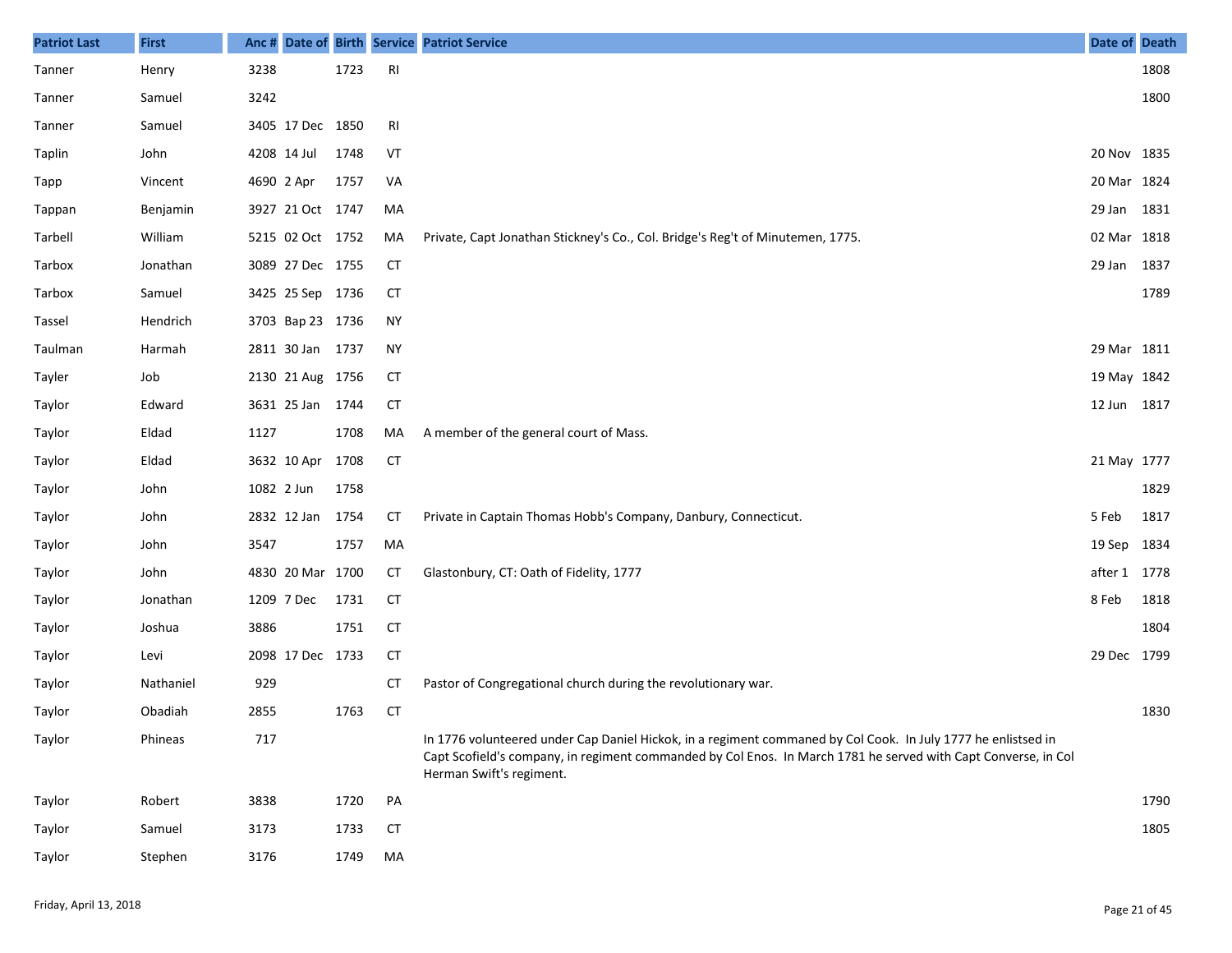| <b>Patriot Last</b> | <b>First</b> | Anc#     |                  |      |           | Date of Birth Service Patriot Service                                                                                                                                                                                                                             | Date of Death |      |
|---------------------|--------------|----------|------------------|------|-----------|-------------------------------------------------------------------------------------------------------------------------------------------------------------------------------------------------------------------------------------------------------------------|---------------|------|
| Taylor              | Thomas       |          | 3663 15 Jul      | 1722 | PA        |                                                                                                                                                                                                                                                                   | 24 Mar 1782   |      |
| Taylor              | Timothy      |          | 1304 13 Aug 1751 |      | CT        | Sergeant in the 5th Ct line, 1775; Ensign in Bradley's battalion 1776; Lt in the 2nd Ct, 1777 and Lt in Meigs's regiment 3 May 1800<br>at Stony Point; Capt in 1781-83. 1799 was commissioned as Lt-Col & served as commander of the 13th regiment of<br>US army. |               |      |
| Taylor              | Timothy      | 2722     |                  | 1735 | <b>CT</b> |                                                                                                                                                                                                                                                                   |               |      |
| Taylor              | William      |          | 451 18 Apr 1735  |      | MA        |                                                                                                                                                                                                                                                                   |               |      |
| Teed                | William      |          | 3945 15 Jan 1727 |      |           |                                                                                                                                                                                                                                                                   | 1 Jun         | 1812 |
| Tefft               | Daniel       | 5293     |                  | 1756 | RI        | Private, Capt. Gardner's Co., RI Line 1775-1778                                                                                                                                                                                                                   | 16 Dec 1835   |      |
| Tefft               | Robert       |          | 4304 25 May 1732 |      |           |                                                                                                                                                                                                                                                                   |               |      |
| Teller              | Abraham      |          | 1876 16 Apr 1744 |      | <b>NY</b> |                                                                                                                                                                                                                                                                   | 26 Jan 1803   |      |
| Tembleton           | W.           | 5310 abt |                  | 1750 | SC        | Service in the Rev. War as a private in Col. Anderson's Reg. South Carolina                                                                                                                                                                                       | 20 Apr 1817   |      |
| Temple              | Joseph       |          | 3734 30 Aug 1732 |      | MA        |                                                                                                                                                                                                                                                                   |               | 1796 |
| Tenney              | Daniel       |          | 249 23 Feb 1733  |      | <b>NH</b> |                                                                                                                                                                                                                                                                   | 4 Nov         | 1815 |
| Tenney              | John         |          | 4196 7 apr       | 1723 | MA        |                                                                                                                                                                                                                                                                   | 1 Jul         | 1808 |
| Terhune             | Nicholas     |          | 5312 22 Feb 1733 |      | NJ        | Captain, Begen County, New Jersey militia.                                                                                                                                                                                                                        | 18 Dec 1807   |      |
| Terrell             | Eliakim      |          | 2376 10 Feb 1760 |      | <b>CT</b> |                                                                                                                                                                                                                                                                   | 13 Mar 1807   |      |
| Terrell             | Ephraim      |          | 3977 15 Apr 1752 |      | <b>CT</b> |                                                                                                                                                                                                                                                                   | 8 Mar         | 1835 |
| Terrell             | Israel       | 4813     |                  | 1737 | CT        | 2nd Lt., 10th Company of 1st Reg't, Gen. Wooster - 1775 Commissioned, Milford, May 1; disc. Dec. 1775                                                                                                                                                             | 8 Jan         | 1811 |
| Terry               | Ebenezer     |          | 499 27 Aug 1748  |      | <b>CT</b> |                                                                                                                                                                                                                                                                   | 3 Oct         | 1838 |
| Terry               | Ephraim      |          | 4653 24 Oct 1701 |      | <b>CT</b> |                                                                                                                                                                                                                                                                   | 14 Oct 1783   |      |
| Terry               | Thomas       | 2669     |                  | 1727 | <b>NY</b> |                                                                                                                                                                                                                                                                   |               | 1777 |
| Tew                 | William      |          | 1499 5 Apr       | 1745 | RI        |                                                                                                                                                                                                                                                                   | 31 Oct 1808   |      |
| Thatcher            | Lot          |          | 4701 3 Jun       | 1757 | MA        |                                                                                                                                                                                                                                                                   | 4 Mar         | 1833 |
| Thaxter             | Joseph       |          | 2380 4 May       | 1744 | MA        |                                                                                                                                                                                                                                                                   | 18 Jul        | 1827 |
| Thayer              | Abraham      | 1031     |                  |      | MA        | Served from Mass in the revolutionary army, from Apr 1775, until the close of the war.                                                                                                                                                                            |               |      |
| Thayer              | David        |          | 4879 11 Apr 1761 |      | CT        | Soldier, under Capt. Robert Walker, served at Brandywine and Germantown.                                                                                                                                                                                          | 30 Dec 1843   |      |
| Thayer              | Hezekiah     |          | 2863 30 Sep 1730 |      | MA        |                                                                                                                                                                                                                                                                   | 14 Dec 1781   |      |
| Thayer              | Timothy      |          | 3702 2 Jun       | 1740 | MA        |                                                                                                                                                                                                                                                                   | 13 Sep 1811   |      |
| Thayer              | Uriah        |          | 2848 15 Oct 1724 |      | MA        |                                                                                                                                                                                                                                                                   | 10 Mar 1797   |      |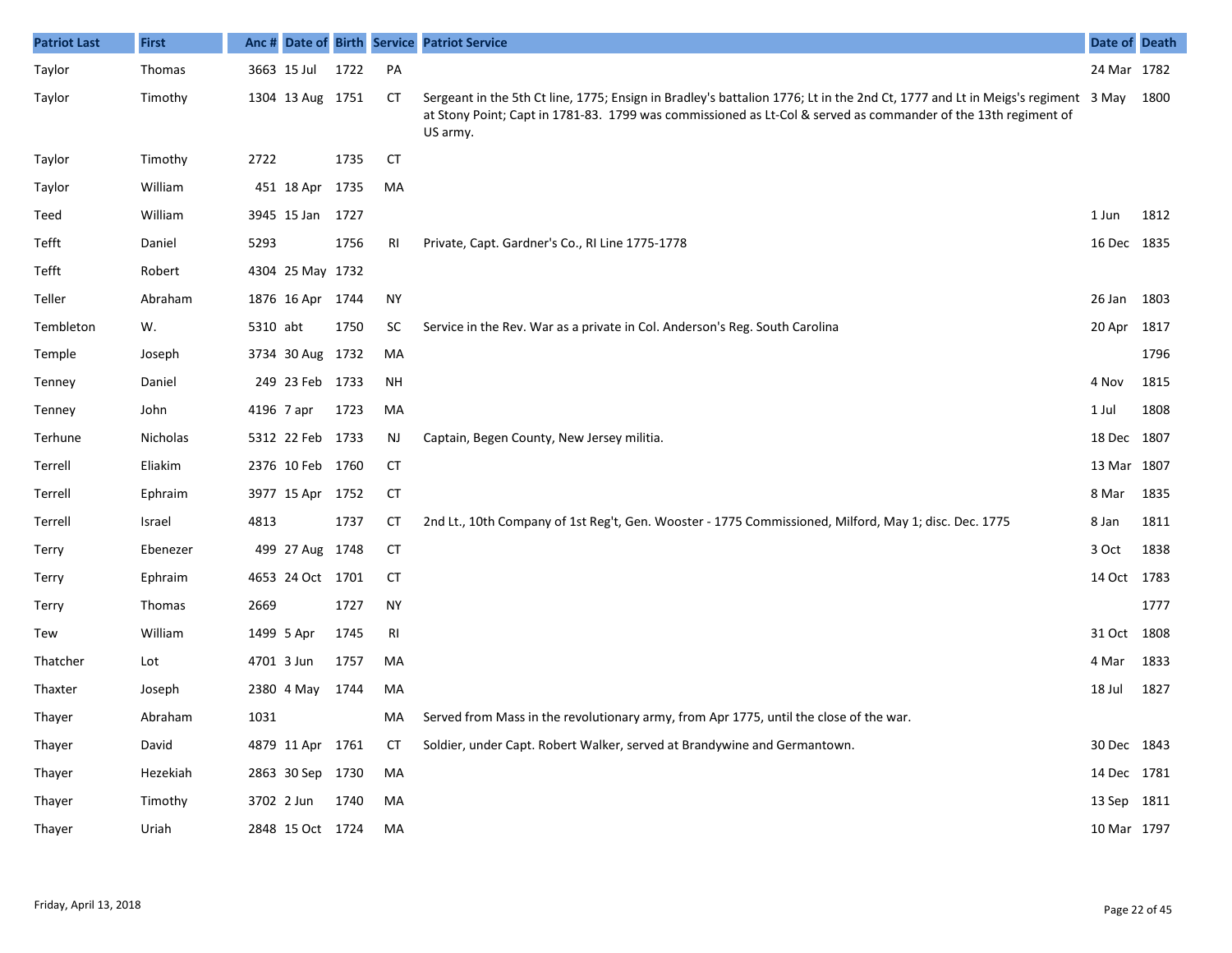| <b>Patriot Last</b> | <b>First</b> |            |                  |      |           | Anc # Date of Birth Service Patriot Service                                                                                                                                             | Date of Death |      |
|---------------------|--------------|------------|------------------|------|-----------|-----------------------------------------------------------------------------------------------------------------------------------------------------------------------------------------|---------------|------|
| Thayer              | Uriah        |            | 5371 22 Dec 1750 |      | MA        | Private, Capt. Silas Wild's Co. of Minutemen; Corp, Capt. Thayer, Holbrook, Penninian, Cols Lincoln, Greaton, Bass,<br>Francis                                                          | 22 Apr 1805   |      |
| Thomas              | John         | 2762       |                  |      |           |                                                                                                                                                                                         |               |      |
| Thomas              | John         |            | 4907 11 Oct 1705 |      | <b>NC</b> | <b>Patriotic Service</b>                                                                                                                                                                | 3 Dec         | 1788 |
| Thomas              | Joseph       | 3830       |                  | 1743 | <b>NH</b> |                                                                                                                                                                                         | 8 May         | 1825 |
| Thomas              | William      | 833        |                  | 1758 | MD        |                                                                                                                                                                                         | 1 Aug         | 1813 |
| Thompson            | Abel         |            | 4905 2 Feb       | 1717 | CT        | Patriot, took oath of Fidelity in Wallingford, CT 1777.                                                                                                                                 | 14 May 1717   |      |
| Thompson            | Abraham      |            | 3999 15 Jul      | 1753 | <b>CT</b> |                                                                                                                                                                                         | 4 Jul         | 1822 |
| Thompson            | Andrew       |            | 3318 21 Mar 1729 |      | VT        |                                                                                                                                                                                         | 21 Aug 1804   |      |
| Thompson            | David        |            | 1741 3 Dec       | 1749 | <b>CT</b> |                                                                                                                                                                                         | 4 Aug         | 1817 |
| Thompson            | Jabez        | 2300 3 Jul |                  | 1727 | CT        | Major from Derby, CT who marched for the relief of Boston in the Lexington Alarm, April 1775; Lieut-Col of the 2nd<br>Regt., Brig-Gen. Oliver wolcott's 6th Brigade of CT Militia, 1776 | 15 Sep 1776   |      |
| Thompson            | James        | 4384       |                  | 1724 | <b>CT</b> |                                                                                                                                                                                         | 20 Jun        | 1790 |
| Thompson            | Jeduthan     | 1287       |                  |      | <b>CT</b> | Enlisted Feb 1779, in Capt Bradley's company of matrosses and was killed Jul 5, 1779.                                                                                                   | 5 Jul         | 1779 |
| Thompson            | Jonathan     | 1891       |                  |      | MA        |                                                                                                                                                                                         |               |      |
| Thompson            | Joseph       |            | 3182 6 May       | 1757 | <b>CT</b> |                                                                                                                                                                                         | 23 Dec 1829   |      |
| Thompson            | Matthew      | 3148 Jul   |                  | 1763 | <b>CT</b> |                                                                                                                                                                                         | 4 Mar         | 1828 |
| Thompson            | Robert       |            | 2925 13 Aug 1751 |      | CT        |                                                                                                                                                                                         | 16 Jun 1801   |      |
| Thompson            | Sameul       |            | 3012 22 Mar 1735 |      | MA        | Brigadier General for Brunswick Militia, Cumberland county, ME                                                                                                                          | 16 May 1797   |      |
| Thompson            | Samuel       | 3183       |                  | 1733 | <b>CT</b> |                                                                                                                                                                                         | 5 Jan         | 1793 |
| Thompson            | Stephen      |            | 2302 25 Dec 1723 |      | CT        |                                                                                                                                                                                         | 10 Nov 1808   |      |
| Thompson            | Thaddeus     |            | 1489 5 Mar       | 1762 | <b>CT</b> |                                                                                                                                                                                         | 16 Jun        | 1829 |
| Thompson            | William      |            | 1252 29 Oct 1742 |      | СT        | Lieutenant, killed at Ridgefield, Ct, in 1777, during the Danbury raid.                                                                                                                 | 17 Apr 1777   |      |
| Thorp               | Eliphalet    |            | 1843 3 Feb       | 1740 | <b>CT</b> |                                                                                                                                                                                         | 1 Sep         | 1795 |
| <b>Thorpe</b>       | Jacob        | 946        |                  |      |           | Sergeant who was killed at East Haven, at the time of the invasion of Tryon, in 1779.                                                                                                   | 6 Jul         | 1779 |
| Thrall              | David        |            | 4200 23 Sep 1749 |      | <b>CT</b> |                                                                                                                                                                                         | 7 Dec         | 1822 |
| Thresher            | Aaron        | 1291       |                  |      | MA        | Private in Col Thomas Carpenter's regiment of Mass militia, which was at least twice in active service.                                                                                 |               |      |
| Thurston            | Samuel       |            | 428 21 Jan 1751  |      | <b>NH</b> |                                                                                                                                                                                         |               | 1795 |
| Tice                | Henry        | 3212       |                  | 1762 | <b>NY</b> |                                                                                                                                                                                         |               | 1851 |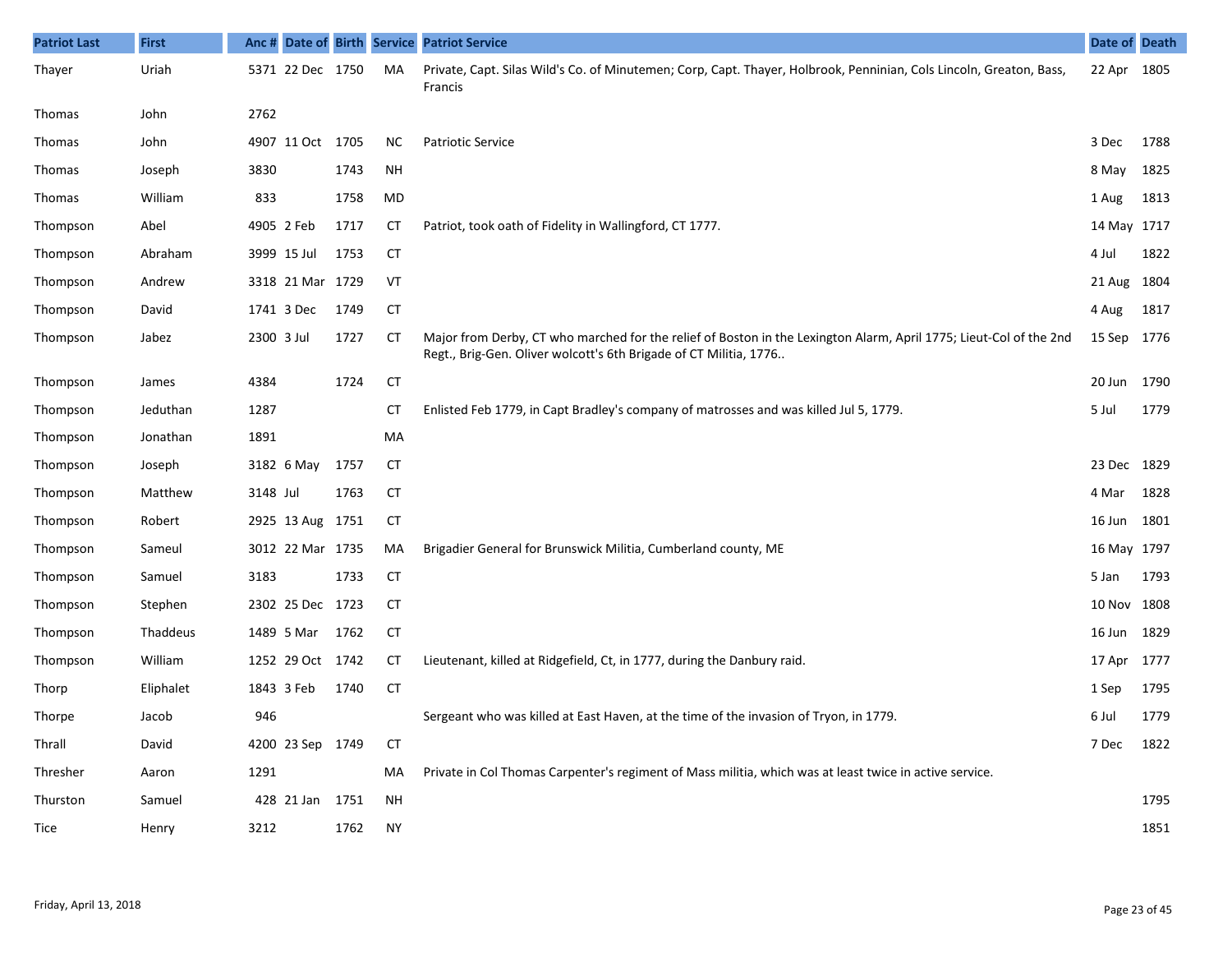| <b>Patriot Last</b> | <b>First</b> |          |                  |      |                | Anc # Date of Birth Service Patriot Service                                                                                                 | Date of Death |      |
|---------------------|--------------|----------|------------------|------|----------------|---------------------------------------------------------------------------------------------------------------------------------------------|---------------|------|
| Tice                | John         | 4955     |                  | 1746 | <b>NY</b>      | Private in Col. Holmes Reg Apr 1775 - Jan 1776; Private in col. Van Cortlandt's Reg Apr 1776 - close of War; New York 29 Mar 1822<br>Lines. |               |      |
| Ticknor             | Elisha       | 4603     |                  | 1736 | <b>NH</b>      |                                                                                                                                             |               | 1822 |
| Tilden              | Daniel       |          | 2256 5 Nov       | 1743 | <b>CT</b>      |                                                                                                                                             | 8 Dec         | 1833 |
| Tilestone           | Ezekial      | 2094     |                  | 1731 | MA             |                                                                                                                                             |               |      |
| Tillinghast         | Benjamin     |          | 5228 Sep 20 1726 |      | RI             | He was a member of the West Greenwich Town Council 1775 - 1781.                                                                             | <b>Jul 18</b> | 1817 |
| Tillotson           | Abraham      |          | 3095 26 Dec 1756 |      | <b>CT</b>      |                                                                                                                                             | 6 May         | 1821 |
| Tillotson           | Ashbel       |          | 4125 22 Jul      | 1761 | <b>CT</b>      |                                                                                                                                             | 3 Sep         | 1838 |
| Tilson              | Timothy      |          | 1215 28 Aug 1738 |      | ΝY             |                                                                                                                                             | 16 Mar 1800   |      |
| Tindall             | John         |          | 4488 23 Nov 1754 |      |                |                                                                                                                                             | 5 Nov         | 1837 |
| Tinker              | Martin       |          | 3307 28 Jun 1739 |      | МA             |                                                                                                                                             | 20 Dec 1811   |      |
| Tinker              | Nathan       | 2721     |                  | 1760 | CT             |                                                                                                                                             | 22 Nov 1833   |      |
| Titus               | Comfort      |          | 3955 23 Oct 1741 |      | СT             |                                                                                                                                             | 12 Mar 1822   |      |
| Titus               | Jonathan     | 3253 Dec |                  | 1724 | <b>NY</b>      |                                                                                                                                             | 12 Jun        | 1798 |
| Tobey               | Zoeth        |          | 3854 30 Dec 1758 |      | MA             |                                                                                                                                             | 21Aug         | 1838 |
| Todd                | Asa          |          | 3523 28 Jun 1756 |      | <b>CT</b>      |                                                                                                                                             | 16 Jul        | 1847 |
| Todd                | John         |          | 486 18 Apr 1756  |      | WV             |                                                                                                                                             | 24 Oct 1829   |      |
| Todd                | John         | 3826     |                  | 1739 | NJ             |                                                                                                                                             |               | 1823 |
| Todd                | Johnathan    |          | 4043 17 May 1756 |      | СT             |                                                                                                                                             | 10 Feb        | 1819 |
| Todd                | Thelus       |          | 1847 12 May 1763 |      | СT             |                                                                                                                                             | 1 Feb         | 1846 |
| Todd                | Yale         |          | 2629 25 Aug 1754 |      | <b>CT</b>      |                                                                                                                                             | 25 Jan        | 1807 |
| Tolles              | Clark        |          | 1369 14 Aug 1758 |      | СT             |                                                                                                                                             | 10 Jul        | 1832 |
| Tomlinson           | Agur         |          | 2391 1 Dec       | 1757 | СT             |                                                                                                                                             | 31 Oct        | 1843 |
| Tomlinson           | Beach        |          | 720 3 Dec        | 1726 | CT             |                                                                                                                                             | 28 Nov 1817   |      |
| Tomlinson           | David        | 1632     |                  |      | <b>CT</b>      |                                                                                                                                             |               |      |
| Tomlinson           | Isaac        |          | 1633 16 Oct 1723 |      | CT             |                                                                                                                                             | 29 Dec 1806   |      |
| Tomlinson           | James        | 5221     |                  |      |                | new for ns# 176402 john lewis tomlison III                                                                                                  |               |      |
| Topham              | John         | 3683     |                  | 1742 | R <sub>l</sub> |                                                                                                                                             | 27 Sep 1793   |      |
| Torrence            | Adam         | 4827     |                  | 1736 | NC.            | Private in Cpt. James Houston's Co., NC Rangers. Killeding Action at the Battle of Ramsuer Mill (Lincoln Co., NC).                          | 20 Jun 1780   |      |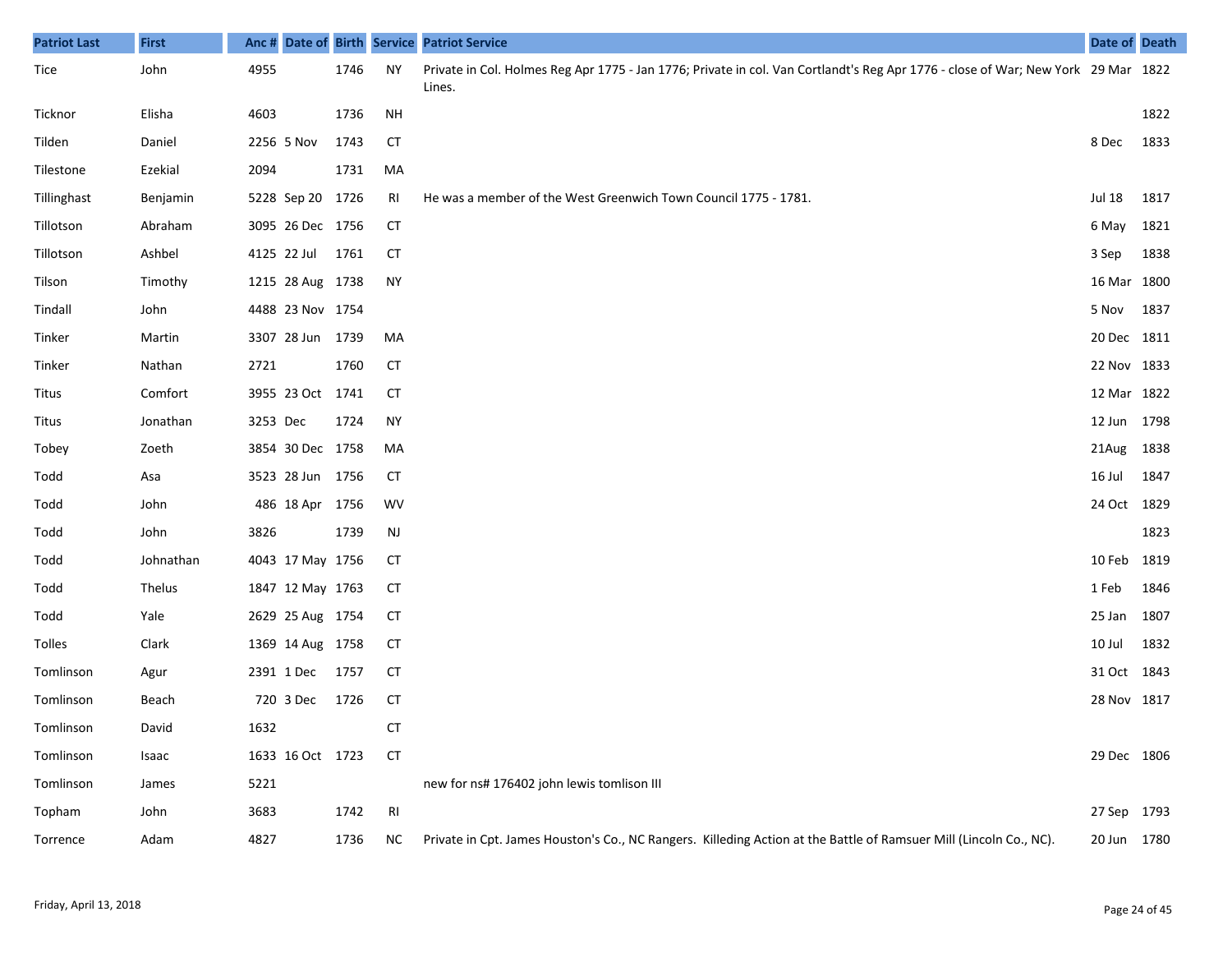| <b>Patriot Last</b> | <b>First</b> |          |                     |      |           | Anc # Date of Birth Service Patriot Service                                                                                                                                                            | Date of Death |      |
|---------------------|--------------|----------|---------------------|------|-----------|--------------------------------------------------------------------------------------------------------------------------------------------------------------------------------------------------------|---------------|------|
| Torrence            | Hugh         |          | 4826 10 Oct 1701    |      | PA        | Overseer of the Poor.                                                                                                                                                                                  | 22 Jul        | 1784 |
| Torrey              | Caleb        |          | 4068 23 Dec 1758    |      | MA        |                                                                                                                                                                                                        | 16 Mar 1808   |      |
| Torrey              | William      |          | 5099 21 Jan 1744    |      | MA        | Private Captain Samuel Clark's Company, Col. Benjamin Simon's Berkshire County Regiment                                                                                                                | 30 Oct 1820   |      |
| Tower               | Isaac        |          | 2623 10 May 1744    |      | MA        |                                                                                                                                                                                                        | 7 Mar         | 1826 |
| Tower               | Nathaniel    |          | 3687 7 Oct          | 1744 | MA        |                                                                                                                                                                                                        | 7 Apr         | 1810 |
| Towle               | Elisha       |          | 4949 23 Sep 1739    |      | ΝH        | A Private in Capt. Henry Elkin's Company of New Hampshire with the Continental Army.                                                                                                                   | 7 Jan         | 1820 |
| Towle               | Jonathan     |          | 290 23 Aug 1747     |      | ΝH        | Soldier, Sept 8 to Dec 15, 1777 in Moses Leavitt's Co. in Col. Abraham Drake's Regiment.                                                                                                               | 21 Mar 1822   |      |
| Towne               | John         |          | 3224 5 Dec          | 1729 |           |                                                                                                                                                                                                        | 9 Jan         | 1920 |
| Towner              | Jonathan     |          | 3852 16 Nov 1721    |      | <b>CT</b> |                                                                                                                                                                                                        | 20 Feb 1804   |      |
| Towner              | William      | 3617     |                     | 1755 | MA        |                                                                                                                                                                                                        | 12 Jan 1813   |      |
| Townsend            | Benjamin     |          | 5331 5 May          | 1711 | MA        | Capt Edward Cobb's Co., Col. Edward Mitchell Regt., 1776                                                                                                                                               | 01 Nov 1810   |      |
| Townsend            | John         |          | 1269 1 Aug          | 1749 | СT        | Private in Arnold's company from New Haven, in the Lexington alarm, 1775; also served among the defenders of<br>New Haven, at the time of the invasion by the British in 1779, and was taken prisoner. | Feb           | 1833 |
| Townsend            | John         | 4106 Apr |                     | 1743 | <b>NY</b> |                                                                                                                                                                                                        | 17 Sep 1821   |      |
| Townsend            | Nathan       | 2374     |                     |      | MA        |                                                                                                                                                                                                        |               |      |
| Townsend            | Timothy      |          | 3225 10 Nov 1755    |      | СT        | Pvt in 5th Co, 2nd Regt of Militia, Capt Caleb Mix                                                                                                                                                     | 15 Feb 1832   |      |
| Tracy               | Ebenezer     |          | 1997 20 Apr 1744    |      | <b>CT</b> |                                                                                                                                                                                                        | 10 Mar 1803   |      |
| <b>Tracy</b>        | Gamaliel     |          | 404 17 Feb 1759     |      | <b>CT</b> |                                                                                                                                                                                                        | 5 Feb         | 1853 |
| Tracy               | Hezekiah     | 1278     |                     | 1736 | СT        | 2nd Lieutenant in the 1st regiment, Ct line, formation of 1777-81.                                                                                                                                     | 9 Nov         | 1791 |
| Tracy               | Jabez        |          | 195 26 Mar 1740     |      | <b>CT</b> |                                                                                                                                                                                                        | 15 Jun        | 1828 |
| Tracy               | Moses        |          | 2304 1 Mar 1747     |      | CТ        |                                                                                                                                                                                                        | 14 Mar 1825   |      |
| Tracy               | Perez        |          | 1671 18 Jun 1744    |      | СT        |                                                                                                                                                                                                        | 26 Apr 1814   |      |
| Tracy               | Samuel       |          | 4568 23 Sep 1723    |      | СT        |                                                                                                                                                                                                        | 5 Jun         | 1798 |
| Tracy               | Zebediah     |          | 2317 26 Apr 1760    |      | СT        |                                                                                                                                                                                                        | 13 Dec 1831   |      |
| Train               | Isaac        |          | 1890 22 May 1759 MA |      |           |                                                                                                                                                                                                        | 19 Aug 1843   |      |
| Travis              | Philip       | 4529     |                     | 1761 |           |                                                                                                                                                                                                        |               | 1848 |
| Treadwell           | Daniel       | 2435     |                     | 1756 | <b>CT</b> |                                                                                                                                                                                                        |               | 1815 |
| Treadwell           | Daniel       |          | 4521 23 Mar 1758    |      | CТ        |                                                                                                                                                                                                        | 15 Apr 1822   |      |
| Treadwell           | Hezekiah     |          | 4880 14 Feb 1740    |      | СT        | Tailor for the Patriots.                                                                                                                                                                               | 19 Jan 1826   |      |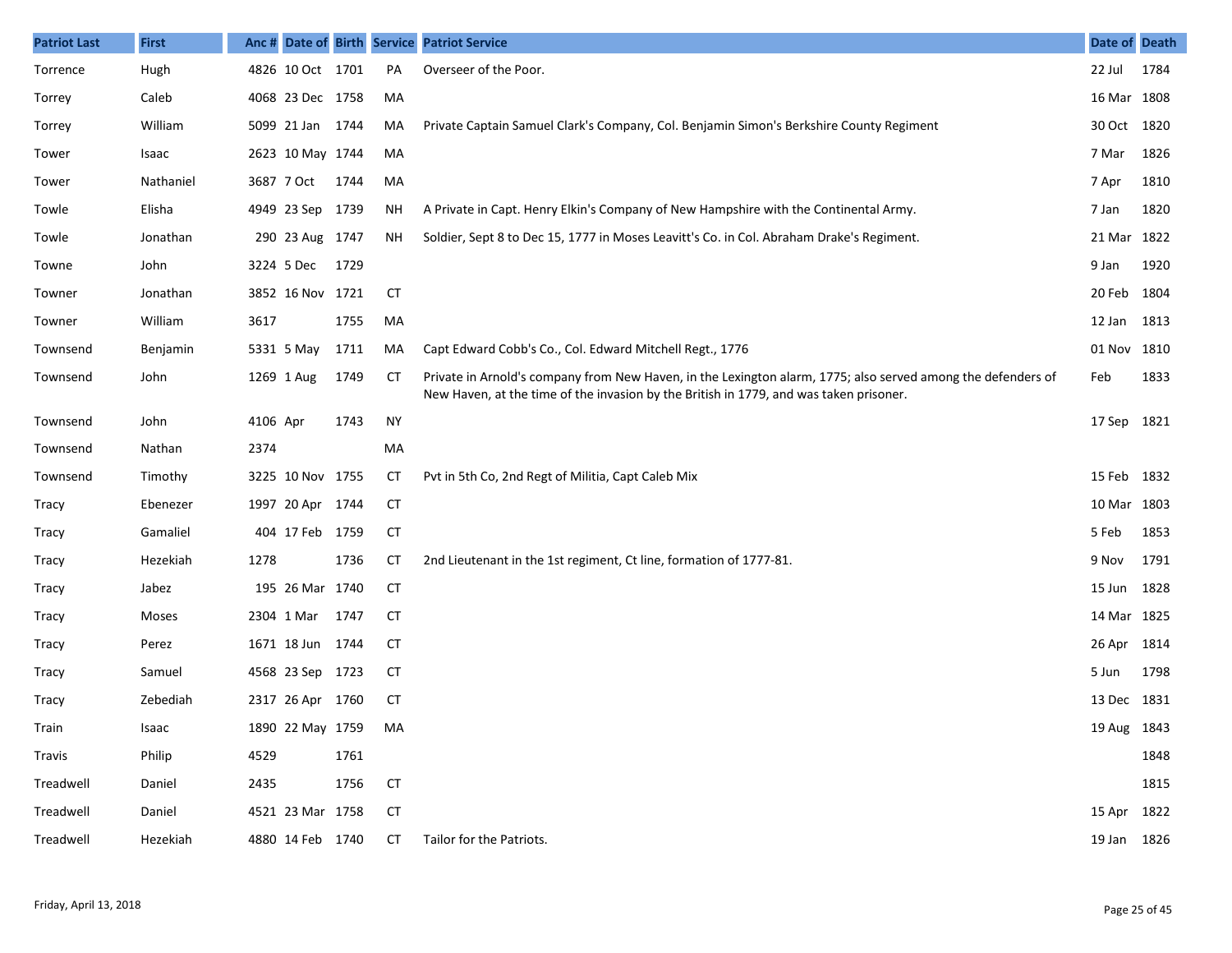| <b>Patriot Last</b> | <b>First</b> | Anc#       |                  |      |           | Date of Birth Service Patriot Service                                                                                                                                                               | Date of Death |      |
|---------------------|--------------|------------|------------------|------|-----------|-----------------------------------------------------------------------------------------------------------------------------------------------------------------------------------------------------|---------------|------|
| Treat               | Bethuel      |            | 2253 5 Nov       | 1738 | <b>CT</b> | Capt. Of the 11th Co. of the alarm list in the 13th CT Militia Regt., elected May '77. Capt. Of a CT Militia Co. to repel<br>Tryon's Invasion at New Haven, and same in Col. Samuel Whiting's Regt. | 25 Nov 1820   |      |
| Treat               | Charles      |            | 4715 1 Jun       | 1759 | <b>CT</b> |                                                                                                                                                                                                     | 5 Apr         | 1825 |
| Treat               | John         |            | 3566 22 July     | 1728 | СT        |                                                                                                                                                                                                     | 2 Mar         | 1778 |
| Treat               | Matthias     | 1979       |                  | 1750 | <b>CT</b> |                                                                                                                                                                                                     | 15 Jun        | 1827 |
| Treat               | Samuel       |            | 2607 6 Aug       | 1728 | СT        |                                                                                                                                                                                                     | 17 Aug 1787   |      |
| Treat               | Samuel       |            | 3346 6 Aug       | 1728 | СT        |                                                                                                                                                                                                     | 17 Aug 1787   |      |
| Treat               | Samuel       |            | 3347 16 aug 1760 |      | <b>CT</b> |                                                                                                                                                                                                     | 3 May         | 1813 |
| Tremper             | Michael      |            | 2008 13 Mar 1745 |      | <b>NY</b> |                                                                                                                                                                                                     |               | 1786 |
| Trow                | Bartholomew  |            | 129 25 Jul       | 1736 | MA        |                                                                                                                                                                                                     | 20 Sep        | 1806 |
| Trowbridge          | Daniel       |            | 3265 20 Jul      | 1738 | <b>CT</b> |                                                                                                                                                                                                     | 2 Oct         | 1776 |
| Trowbridge          | Daniel       |            | 3266 6 apr       | 1711 |           |                                                                                                                                                                                                     | 1 Oct         | 1795 |
| Trowbridge          | James        |            | 201 Circa        | 1754 | <b>NY</b> |                                                                                                                                                                                                     | 30 Apr        | 1821 |
| Trowbridge          | John         | 4547       |                  | 1753 |           |                                                                                                                                                                                                     | 5 May         | 1826 |
| Trowbridge          | Philemon     |            | 3028 13 Jan      | 1751 | <b>CT</b> |                                                                                                                                                                                                     | 9 Mar         | 1812 |
| Trowbridge          | Rutherford   | 1790 3 Jul |                  | 1744 | <b>CT</b> | Of New Haven, who had the first bounty for making saltpetre in the revolution.                                                                                                                      | 6 Apr         | 1825 |
| Trowbridge          | Samuel       | 1010       |                  |      | MA        | A Lieutenant in the Mass militia.                                                                                                                                                                   |               |      |
| Trowbridge          | Stephen      |            | 2781 18 Jan      | 1841 | <b>CT</b> |                                                                                                                                                                                                     | 5 Nov         | 1841 |
| Trowbridge          | Thomas       |            | 3098 2 May       | 1742 | <b>CT</b> |                                                                                                                                                                                                     | 25 Aug 1782   |      |
| True                | Benjamin     | 734        |                  |      |           |                                                                                                                                                                                                     |               |      |
| Truesdale           | Hugh         | 62         |                  | 1730 | PA        |                                                                                                                                                                                                     |               | 1814 |
| Trumbull            | Benjamin     |            | 575 19 Dec 1735  |      | <b>CT</b> |                                                                                                                                                                                                     | 2 Feb         | 1820 |
| Trumbull            | Jonathan     |            | 869 12 Oct 1710  |      | СT        | Governor of Ct during the revolutionary war                                                                                                                                                         | 17 Aug 1785   |      |
| Truster             | George       | 3037       |                  |      | PA        |                                                                                                                                                                                                     |               | 1796 |
| Tryon               | Abijah       | 2628 Feb   |                  | 1739 | СT        |                                                                                                                                                                                                     |               |      |
| Tryon               | David        |            | 3164 20 Nov 1728 |      | СT        |                                                                                                                                                                                                     | 24 Apr 1808   |      |
| Tubb                | William      |            | 2989 about 1730  |      | NC        |                                                                                                                                                                                                     | 29 Dec 1804   |      |
| Tubbs               | Simon        |            | 4854 16 Jan 1756 |      | СT        | Life Guard in Gen Washington's Army at Valley Forge, fought in battles at Germantown and Monmouth.                                                                                                  | 2 Apr         | 1824 |
| Tucker              | Ezra         | 1015       |                  |      | MA        | A minute-man in Capt Barnes's company that marched from Brookfield, Ma Apr 1775; also an enlisted man in Cat<br>Richardson's company, Col Samuel Denny's regiment, Mass militia in 1778 or 1779.    |               |      |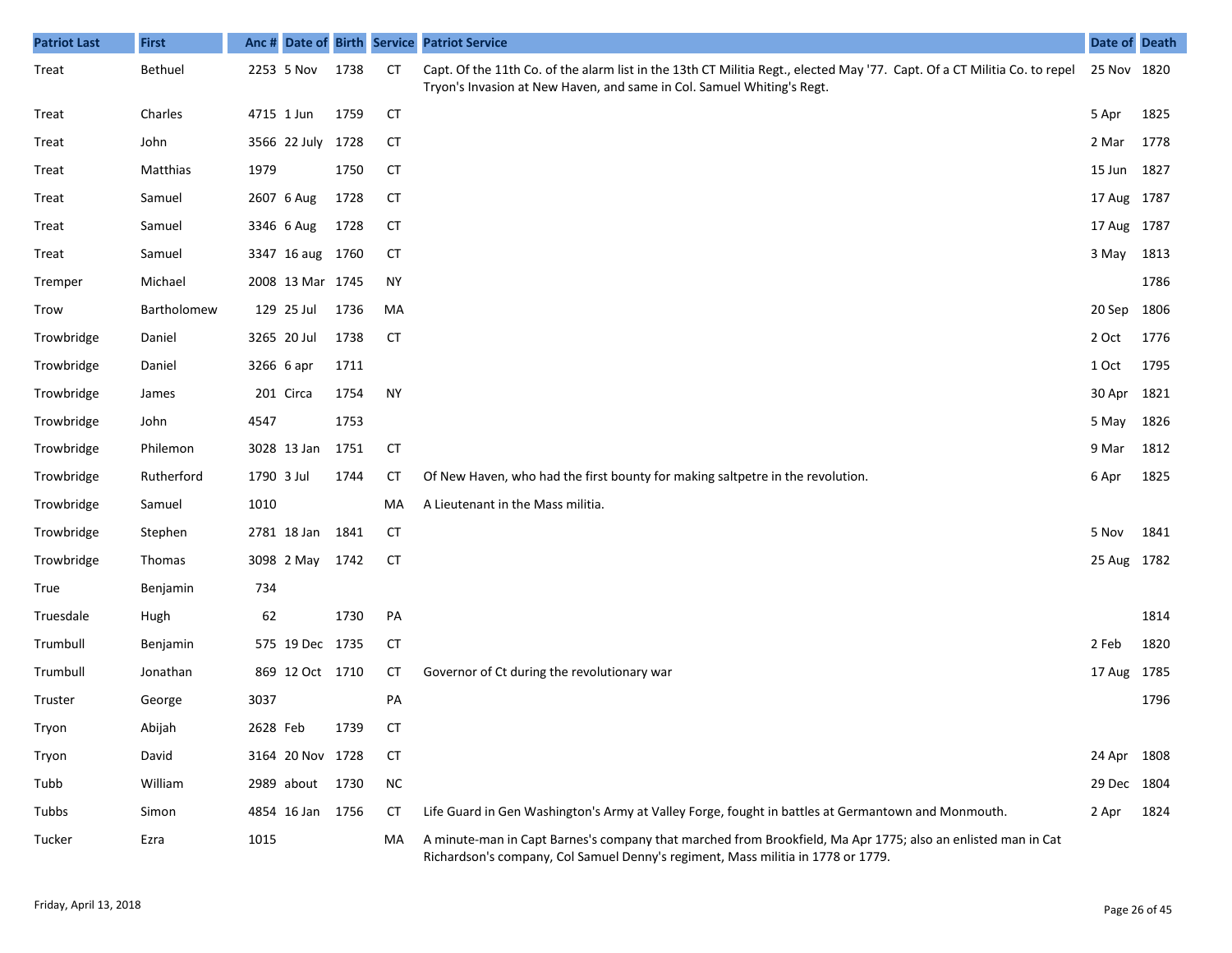| <b>Patriot Last</b> | <b>First</b> | Anc# |                   |      |           | Date of Birth Service Patriot Service                                                                                     | Date of Death |      |
|---------------------|--------------|------|-------------------|------|-----------|---------------------------------------------------------------------------------------------------------------------------|---------------|------|
| Tucker              | John         |      | 1925 26 Oct 1748  |      | MA        |                                                                                                                           | 12 Dec 1826   |      |
| Tucker              | Joseph       |      | 1490 9 Jun        | 1753 | VT        |                                                                                                                           |               | 1841 |
| Tucker              | Robert       |      | 2756 about        | 1761 | RI        |                                                                                                                           | 15 Feb 1843   |      |
| Tudor               | Samuel       |      | 1310 22 Jun 1737  |      | <b>CT</b> |                                                                                                                           | 19 Nov 1822   |      |
| Tudor               | William      |      | 1825 28 Mar 1750  |      | MA        |                                                                                                                           | 8 Jul         | 1819 |
| Tully               | Elias        | 1457 |                   |      | <b>CT</b> |                                                                                                                           |               |      |
| Turner              | Abiel        | 512  |                   | 1744 | MA        |                                                                                                                           |               | 1836 |
| Turner              | Amos         |      | 380 24 Sep 1763   |      | <b>CT</b> |                                                                                                                           | 1 Apr         | 1847 |
| Turner              | Dain         | 4027 |                   |      | <b>CT</b> |                                                                                                                           |               |      |
| Turner              | Ezekiel      |      | 381 27 Jan 1734   |      | <b>CT</b> |                                                                                                                           | 7 Apr         | 1826 |
| Turner              | Isaac        |      | 609 2 Apr         | 1754 | СT        | 1st Lieutenant, Col. Charles Webb's Connecticut 2nd Regiment, Continental Line.                                           | 13 Nov 1829   |      |
| Turner              | Jabez        |      | 3633 31 Jan 1756  |      | <b>CT</b> |                                                                                                                           | 12 Dec 1846   |      |
| Turner              | Matthew      |      | 608 12 Oct 1733   |      | <b>CT</b> |                                                                                                                           | 10 Mar 1824   |      |
| Turner              | Philip       | 1022 |                   | 1740 | <b>CT</b> | Surgeon at the battle of Bunker Hill. Was Surgeon-general of the eastern department from 1777 to the close of the<br>war. |               |      |
| Turney              | Abel         | 2163 |                   |      |           |                                                                                                                           |               |      |
| Turney              | Abel         |      | 3066 25 Sept 1762 |      | <b>CT</b> |                                                                                                                           | 7 Apr         | 1841 |
| Tuthill             | Barnabee     | 2454 |                   | 1732 | <b>NY</b> |                                                                                                                           |               |      |
| Tuthill             | James        | 3397 |                   | 1753 | <b>NY</b> |                                                                                                                           | 26 May 1836   |      |
| Tuthill             | John         | 2730 |                   | 1730 | <b>NY</b> |                                                                                                                           |               |      |
| Tuthill             | Nathaniel    |      | 572 17 Jan        | 1730 | <b>NY</b> |                                                                                                                           | 16 Sep 1803   |      |
| Tuttle              | Ayers        | 3656 |                   | 1762 | <b>CT</b> |                                                                                                                           | Sep           | 1837 |
| Tuttle              | Caleb        |      | 2465 3 May 1721   |      | <b>CT</b> |                                                                                                                           | 25 Sep        | 1790 |
| Tuttle              | Daniel       |      | 629 Bapt 5 1743   |      | <b>CT</b> |                                                                                                                           |               | 1813 |
| Tuttle              | Hezekiah     |      | 4683 5 May 1738   |      | CT        |                                                                                                                           | 23 Jan 1822   |      |
| Tuttle              | Ithamar      |      | 4297 26 Oct 1736  |      | CT        |                                                                                                                           | 8 Nov 1817    |      |
| Tuttle              | Lemuel       | 2048 |                   | 1760 | <b>CT</b> |                                                                                                                           | 8 Dec 1832    |      |
| Tuttle              | Levi         |      | 433 3 Apr 1751    |      | <b>CT</b> |                                                                                                                           | After 1796    |      |
| Tuttle              | Lucius       |      | 108 29 Apr 1749   |      | <b>CT</b> |                                                                                                                           | 27 Jun 1846   |      |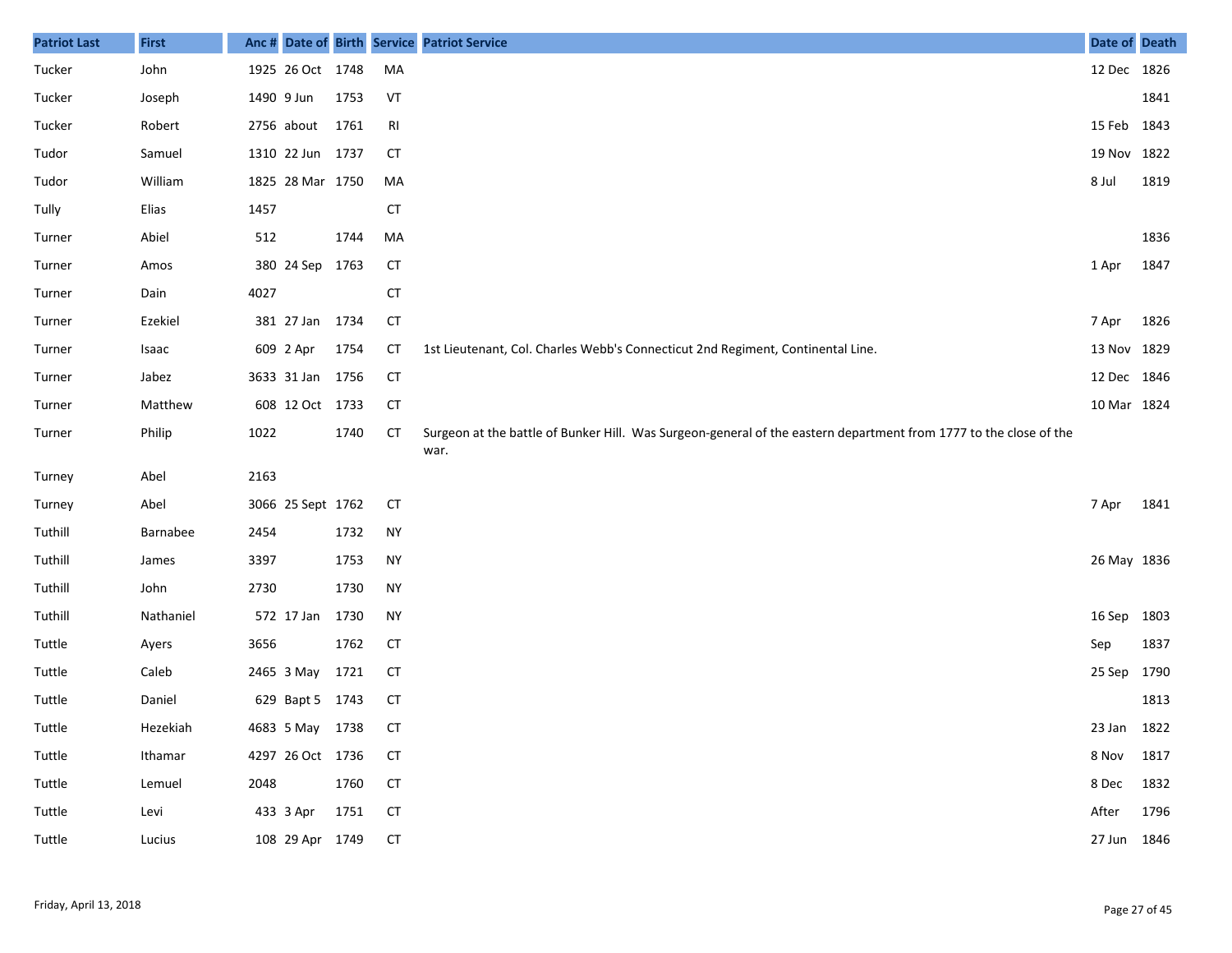| <b>Patriot Last</b> | <b>First</b> | Anc #      |                  |      |           | Date of Birth Service Patriot Service                                                                                                                                                                                  | Date of Death |      |
|---------------------|--------------|------------|------------------|------|-----------|------------------------------------------------------------------------------------------------------------------------------------------------------------------------------------------------------------------------|---------------|------|
| Tuttle              | Moses        |            | 1913 24 Oct 1753 |      | <b>CT</b> |                                                                                                                                                                                                                        | 17 Jan        | 1835 |
| Tuttle              | Nathaniel    |            | 477 1 Oct        | 1721 | CТ        |                                                                                                                                                                                                                        | 7 Jul         | 1796 |
| Tuttle              | Noah         |            | 3453 29 Apr 1734 |      | <b>CT</b> |                                                                                                                                                                                                                        |               |      |
| Tuttle              | Peter        |            | 89 10 Feb 1735   |      | <b>CT</b> |                                                                                                                                                                                                                        | 10 Feb 1802   |      |
| Tuttle              | Samuel       | 395        |                  | 1741 | <b>CT</b> |                                                                                                                                                                                                                        | 20 May 1817   |      |
| Tuttle              | Samuel       | 528        |                  | 1739 |           |                                                                                                                                                                                                                        | 20 May 1817   |      |
| Twing               | Nicholas     | 536        |                  | 1761 | MA        |                                                                                                                                                                                                                        |               | 1841 |
| Twining             | Elijah       |            | 5224 04 Nov 1741 |      | MA        | Private in Lieut. Samuel Knowles's Co., Maj. Zenas Winslow's MA Militia Regt. From 06 Sep to 13 Sep 1778 on alarms 02 oct 1802<br>at Bedford and Falmouth.                                                             |               |      |
| Twiss               | Joseph       |            | 1525 13 Apr 1761 |      | СT        |                                                                                                                                                                                                                        | 15 May 1842   |      |
| Twitchell           | Abel         |            | 3984 28 May 1751 |      | MA        |                                                                                                                                                                                                                        | 8 Mar         | 1837 |
| Twitchell           | Ebenezer     |            | 3016 10 Dec 1691 |      | MA        |                                                                                                                                                                                                                        | 14 Jun 1778   |      |
| Twitchell           | Ephraim      |            | 3280 19 Jun 1763 |      | MA        |                                                                                                                                                                                                                        |               |      |
| Twitchell           | Gershom      |            | 2970 6 Oct       | 1725 | MA        |                                                                                                                                                                                                                        | after 2 1779  |      |
| Twitchell           | Moses        |            | 5184 18 Mar 1723 |      | MA        | Capt. Samuel Noyes's Co., Col. Phinney's reg't., order for money in lieu of bounty coat dated Cambridge, fort No. 2,<br>Oct 27, 1775, enlisted 1776, served through Nov, 1778.                                         |               | 1777 |
| Tyler               | Abraham      |            | 851 12 Nov 1733  |      | СT        | Captain of Haddam Town Company 9CT) in Lesington Alarm, also served throughout the war as and officer in<br>Connecticut State Militia.                                                                                 | 12 Nov 1805   |      |
| Tyler               | Abraham      | 1914 9 Jun |                  | 1738 | <b>CT</b> | Captain of a company from Haddam, marched for relief of Boston in Lexington arlarm 1775; Capt in the 17th<br>continental regiment; Major of Col Samuel McClellan's regiment 1778; & Lt-col of the 7th Ct militia 1779. |               | 1823 |
| Tyler               | Blinn        | 947        |                  |      |           | Officer in the revolutionary war.                                                                                                                                                                                      |               |      |
| Tyler               | Daniel       |            | 1000 21 May 1750 |      | СT        | Adjutant in Putnam's regiment at the battle of Bunker Hill; and in 1780, ordered with a company of matrosses to<br>Newport.                                                                                            | 29 Apr 1832   |      |
| Tyler               | Daniel       | 1792       |                  | 1714 | <b>CT</b> |                                                                                                                                                                                                                        | 21 May 1794   |      |
| Tyler               | James        | 1797       |                  | 1742 | <b>CT</b> |                                                                                                                                                                                                                        | 21 May 1794   |      |
| Tyler               | John         |            | 328 31 Mar 1760  |      | СT        |                                                                                                                                                                                                                        | 5 Nov         | 1837 |
| Tyler               | John         |            | 1095 29 Dec 1723 |      | <b>CT</b> |                                                                                                                                                                                                                        | 4 Jul         | 1804 |
| Tyler               | Samuel       |            | 3450 16 Sep 1733 |      | <b>CT</b> |                                                                                                                                                                                                                        | 17 Aug 1816   |      |
| Udree               | Daniel       |            | 156 15 Aug 1751  |      | PA        |                                                                                                                                                                                                                        | 15 Jul        | 1828 |
| Ulmstead            | Herman       |            | 2232 16 Mar 1726 |      | PA        |                                                                                                                                                                                                                        | 4 Apr         | 1806 |
| Umpstead            | Herman       |            | 230 13 Mar 1726  |      | PA        |                                                                                                                                                                                                                        | 4 Apr         | 1806 |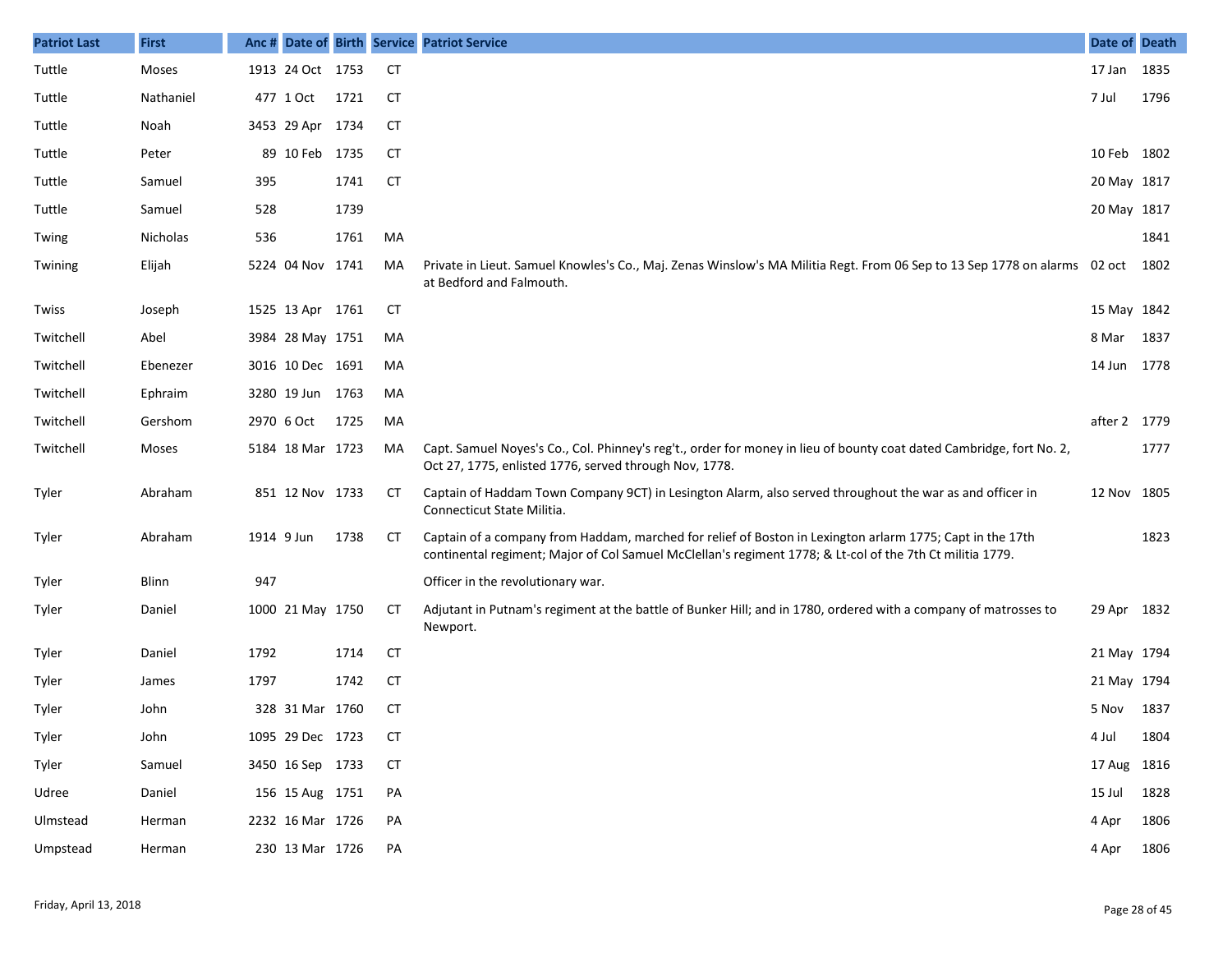| <b>Patriot Last</b> | <b>First</b> | Anc# |                  |      |           | Date of Birth Service Patriot Service                                                                                                                                                                           | Date of Death |      |
|---------------------|--------------|------|------------------|------|-----------|-----------------------------------------------------------------------------------------------------------------------------------------------------------------------------------------------------------------|---------------|------|
| Upham               | William      |      | 1619 29 Oct 1738 |      | VT        |                                                                                                                                                                                                                 | 20 Dec 1812   |      |
| Upson               | Benjamin     |      | 1863 14 Aug 1720 |      | СT        |                                                                                                                                                                                                                 |               |      |
| Upson               | Isaac        |      | 2747 8 Nov       | 1731 | CТ        |                                                                                                                                                                                                                 | 30 Jul        | 1814 |
| Upson               | James        |      | 501 9 Oct        | 1756 | <b>CT</b> |                                                                                                                                                                                                                 | 22 Jan        | 1803 |
| Upson               | Noah         |      | 1860 27 Sep 1758 |      | <b>CT</b> |                                                                                                                                                                                                                 |               |      |
| Upson               | Samuel       |      | 1848 8 Mar       | 1737 | <b>CT</b> |                                                                                                                                                                                                                 | 25 Feb        | 1816 |
| Upson               | Simeon       | 1171 |                  | 1760 | <b>CT</b> | A private soldier in Capt Jabez Fitch's company of independent volunteers, in service from Aug to Nov 1782.                                                                                                     | 4 Sep         | 1781 |
| Upson               | Stephen      |      | 1800 30 Sep      | 1686 | CT        |                                                                                                                                                                                                                 | 10 Sep 1777   |      |
| Upton               | Elias        |      | 2293 19 Apr 1745 |      | <b>CT</b> |                                                                                                                                                                                                                 |               |      |
| Upton               | Jacob        |      | 4014 10 Dec 1739 |      | MA        |                                                                                                                                                                                                                 | 4 Jul         | 1804 |
| Usher               | Robert       |      | 1416 31 Jan      | 1743 | <b>CT</b> |                                                                                                                                                                                                                 | 27 Mar        | 1820 |
| Vail                | Elisha       | 3698 |                  |      | <b>NY</b> |                                                                                                                                                                                                                 | 22 Jun        | 1797 |
| Vail                | Isaac        | 4307 |                  | 1740 | <b>NY</b> |                                                                                                                                                                                                                 | 1 Aug         | 1801 |
| Vail                | Israel       | 1631 |                  |      |           |                                                                                                                                                                                                                 |               |      |
| Vail                | John         |      | 106 22 Oct 1744  |      | ΝY        |                                                                                                                                                                                                                 | 2 Feb         | 1815 |
| Van Antwerp         | Lewis        |      | 3970 25 Feb 1731 |      | ΝY        |                                                                                                                                                                                                                 |               | 1809 |
| Van Buren           | Pieter       |      | 2973 18 Feb 1733 |      | <b>NY</b> |                                                                                                                                                                                                                 |               | 1782 |
| Van Deburgh         | James        | 1630 |                  |      | <b>NY</b> |                                                                                                                                                                                                                 |               |      |
| Van Deursen         | William      | 986  |                  |      | <b>CT</b> | Appointed, Jan 1781, Captain of a company of State Guards, stationed at New Haven for the defense of the coast.<br>Also commander of the brig Middletown, which served as a privateer during a part of the war. |               |      |
| Van Duren           | John         |      | 4282 23 Apr 1726 |      |           |                                                                                                                                                                                                                 |               | 1815 |
| Van Dyk             | John         | 2513 |                  | 1753 | <b>NY</b> |                                                                                                                                                                                                                 | 28 Feb        | 1840 |
| Van Etten           | Anthony      |      | 472 12 Jun       | 1726 | <b>NY</b> |                                                                                                                                                                                                                 |               | 1778 |
| Van Gieson          | Henry        | 3175 |                  | 1745 | <b>NJ</b> |                                                                                                                                                                                                                 |               |      |
| Van Hoosear         | Rinear       | 1984 |                  | 1756 | <b>CT</b> |                                                                                                                                                                                                                 | 17 Apr 1819   |      |
| Van Keuren          | Abraham      |      | 241 Bp 23 S 1711 |      | <b>NY</b> |                                                                                                                                                                                                                 | 12 Oct 1776   |      |
| Van Keuren          | Gerret       |      | 242 9 Nov 1746   |      | <b>NY</b> |                                                                                                                                                                                                                 | 21 Jan 1800   |      |
| Van Liew            | Frederick    |      | 2981 20 May 1753 |      | NJ        |                                                                                                                                                                                                                 | 20 Jun 1853   |      |
| Van Rensselaer      | Phillip      |      | 5078 19 May 1747 |      | NY        | Quarter Master of the Northern Region, responsible for supplying the Army with provisions, Military Storekeeper.                                                                                                | 3 Mar 1798    |      |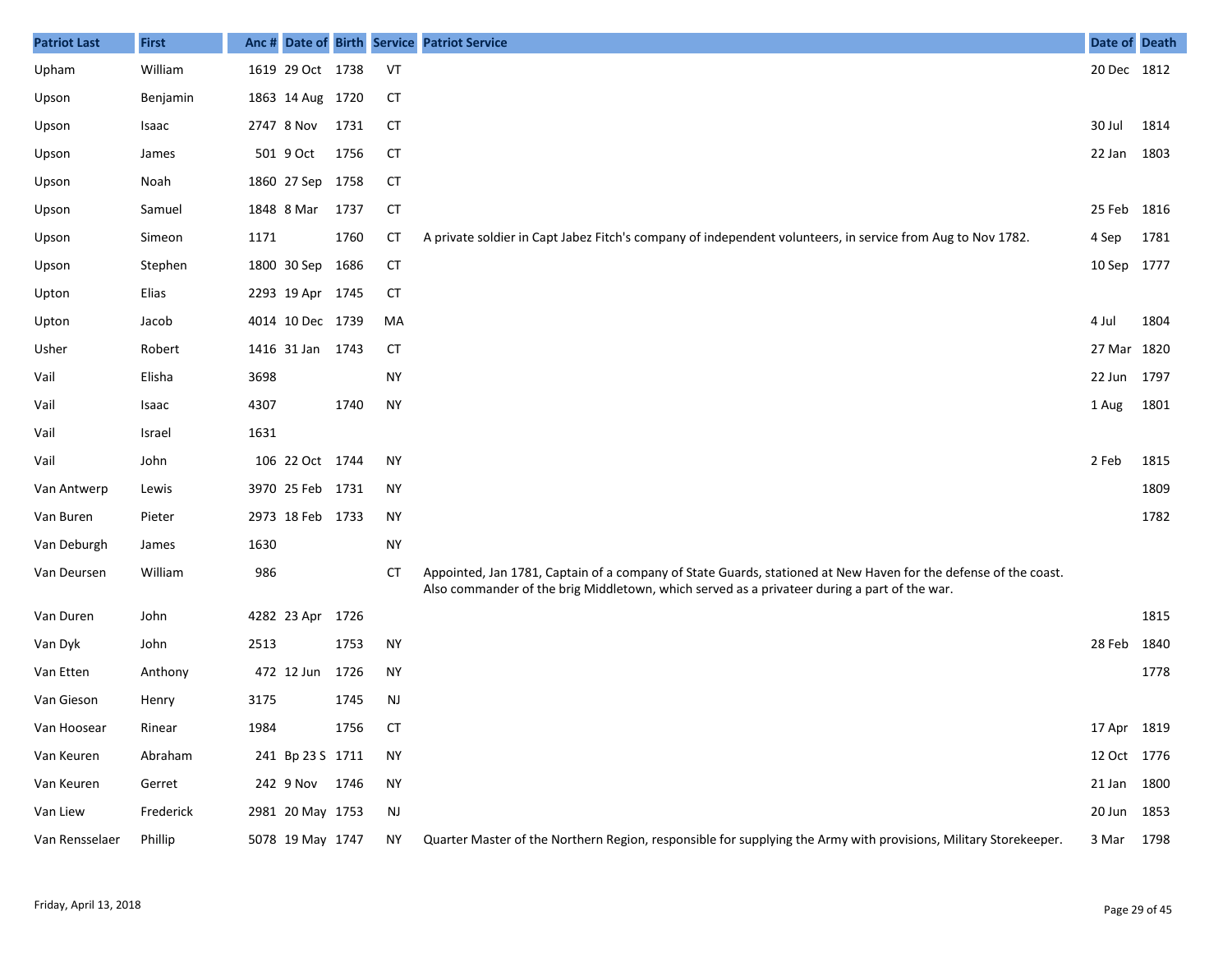| <b>Patriot Last</b> | <b>First</b> |            |                  |      |           | Anc # Date of Birth Service Patriot Service                                                                                                                                          | Date of Death |      |
|---------------------|--------------|------------|------------------|------|-----------|--------------------------------------------------------------------------------------------------------------------------------------------------------------------------------------|---------------|------|
| Van Zandt           | Tobias       |            | 4080 21 Aug 1732 |      | NY.       |                                                                                                                                                                                      | 8 Jul         | 1794 |
| Vanderbilt          | Derrick      | 2477       |                  |      | <b>NY</b> |                                                                                                                                                                                      |               |      |
| Vanderbilt          | Johannes     |            | 5329 14 May 1727 |      | ΝY        | Member of the Committee of Safety, Rockland Co., NY; Signed Association Test, 17 Jul 1775, Haverstraw, NY                                                                            | bef. 05 1805  |      |
| Vanderveer          | Cornelius    |            | 5029 05 Dec 1731 |      | <b>NY</b> | Captina who signed the Declaration and took their commissions 1776.                                                                                                                  | 13 Feb 1804   |      |
| Vanderwerken        | Isaac        |            | 2845 1 Feb       | 1751 | <b>NY</b> |                                                                                                                                                                                      | 25 Jan 1824   |      |
| Varnum              | Joseph       |            | 3726 29 Jan 1750 |      | MA        |                                                                                                                                                                                      |               | 1821 |
| Vaughan             | Benjamin     |            | 3818 15Aug       | 1757 | <b>CT</b> |                                                                                                                                                                                      |               |      |
| Vaught              | Matthias     |            | 4676 31 May 1750 |      | <b>SC</b> |                                                                                                                                                                                      | 13 Nov 1833   |      |
| Veazey              | Eleazur      | 1990       |                  | 1748 | <b>CT</b> |                                                                                                                                                                                      |               | 1826 |
| Ventres             | John         |            | 4494 7 Mar       | 1730 | СT        |                                                                                                                                                                                      | 30 Jun 1818   |      |
| Vermeule            | Cornelius    |            | 2934 2 Apr       | 1716 | <b>NJ</b> |                                                                                                                                                                                      | 15 Mar 1784   |      |
| Viall               | John         |            | 824 26 Nov 1759  |      | MA        |                                                                                                                                                                                      | 7 Apr         | 1833 |
| Viall               | Samuel       |            | 990 8 Jul        | 1729 |           |                                                                                                                                                                                      | 2 Feb         | 1777 |
| Vincent             | Leonard      | 4816       |                  | 1725 | <b>NY</b> | Enlisted Man in Dutchess County Militia - 5th Regiment; Tax payer from 1754 to 1778.                                                                                                 | bef 15        | 1801 |
| Vinton              | Abiathar     |            | 5375 11 Oct 1758 |      | MA        | Private in the Massachusetts Line under Captain Aaron Haynes, Colonel Whitcomb                                                                                                       | 22 Jan 1850   |      |
| Vinton              | John         | 1194       |                  |      | MA        |                                                                                                                                                                                      |               |      |
| Vinton              | Levi         | 1262 5 Jun |                  | 1760 | <b>CT</b> | Member of Capt Hastings's company in Col Henry Jackson's Mass regiment.                                                                                                              | 12 Sep        | 1820 |
| Vose                | Benjamin     | 3872 5 Jul |                  | 1744 | MA        |                                                                                                                                                                                      | 7 Jun         | 1815 |
| Voter               | John         |            | 354 31 Aug 1740  |      | MA        |                                                                                                                                                                                      |               | 1815 |
| Wadhams             | Jonathan     |            | 5114 18 Oct 1730 |      | CT        | Ensign. Member of Committee of Inspection, and a committee to provide for soldiers' families in 1777. Member of<br>a committee to settle a supply dispute in 1783. All in Goshen, CT | 12 Apr        | 1812 |
| Wadsworth           | Daniel       |            | 3445 14 Oct 1762 |      | <b>CT</b> |                                                                                                                                                                                      | 22 Mar 1849   |      |
| Wadsworth           | Hezekiah     |            | 874 2 Jan        | 1724 | <b>CT</b> |                                                                                                                                                                                      |               | 1810 |
| Wadsworth           | James        |            | 2959 bpt 28 1752 |      | <b>CT</b> |                                                                                                                                                                                      | 13 Nov 1803   |      |
| Wadsworth           | Jonathan     | 931        |                  | 1739 |           | Captain of a company in Col Thaddeus Cook's regiment; he was killed in a skirmish the night before Burgoyne's<br>surrender, at Saratoga, Oct 1777.                                   | 19 Sep 1777   |      |
| Wadsworth           | Joseph       | 3308       |                  | 1738 | <b>CT</b> |                                                                                                                                                                                      | 4 Jul         | 1824 |
| Wadsworth           | Peleg        |            | 5398 06 May 1748 |      | MA        | Adjutant General of Massachusetts Militia in 1778. Brigadier General of Massachusetts Militia in 1779.                                                                               | 12 Nov 1829   |      |
| Wadsworth           | Reuben       |            | 3038 23 Sep 1753 |      | CT        |                                                                                                                                                                                      | 19 Jul        | 1836 |
| Wadsworth           | Roger        |            | 2529 19 Mar 1756 |      | CT        |                                                                                                                                                                                      | 17 May 1810   |      |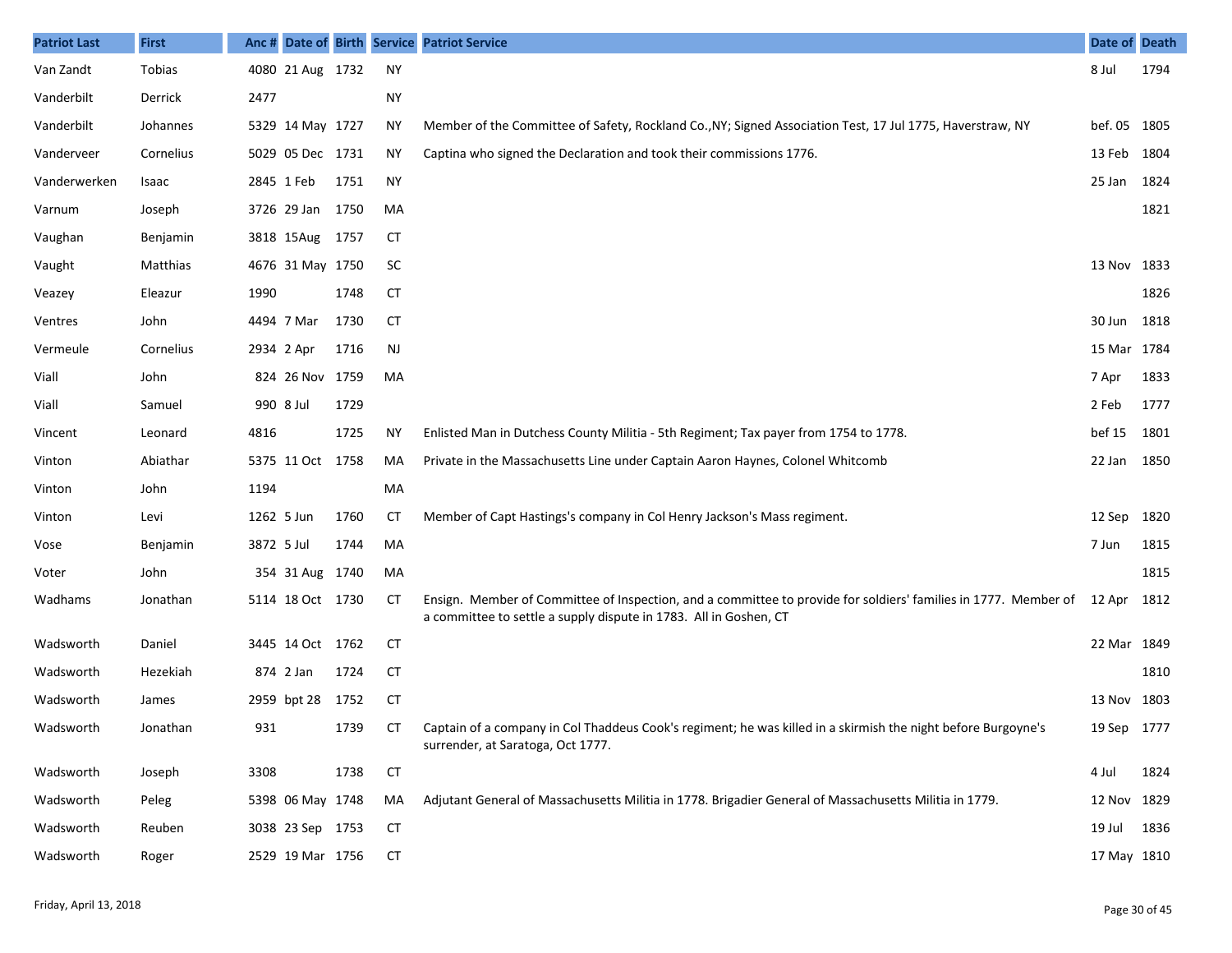| <b>Patriot Last</b> | <b>First</b> |             |                  |      |           | Anc # Date of Birth Service Patriot Service                                                                               | Date of Death |      |
|---------------------|--------------|-------------|------------------|------|-----------|---------------------------------------------------------------------------------------------------------------------------|---------------|------|
| Wadsworth           | Sedate       | 3813 22 Jul |                  | 1730 | ME        |                                                                                                                           | 26 Dec 1812   |      |
| Waggoner            | John         | 5347        |                  | 1758 | PA        | Private in Capt. Bartholomew Von Heer's Co. of Horsemen of PA; Member of Gen. George Washington's Life Guard. 15 Dec 1842 |               |      |
| Waggoner            | William      | 4698        |                  |      | PA        |                                                                                                                           |               |      |
| Wagner              | Joseph       |             | 3106 6 Mar       | 1759 |           |                                                                                                                           | 15 Aug 1848   |      |
| Wagner              | Peter        | 3103 8 Jun  |                  | 1722 |           |                                                                                                                           | 23 May 1813   |      |
| Wainwright          | William      | 4817        |                  | 1717 | <b>CT</b> | Pvt. In Capt. Whitings 2nd Company, Col. Waterbury's 5th Regiment.                                                        | 1 Nov 1775    |      |
| Waite               | William      | 1508 9 Jan  |                  | 1730 | <b>NY</b> |                                                                                                                           | 20 Mar 1826   |      |
| Wakeman             | David        |             | 1786 14 Jan 1730 |      | <b>CT</b> |                                                                                                                           |               |      |
| Wakeman             | Jeremiah     |             | 1785 16 Apr 1756 |      |           |                                                                                                                           |               | 1800 |
| Wakeman             | Joseph       |             | 3832 25 Feb 1740 |      | <b>CT</b> |                                                                                                                           | 2 sep         | 1784 |
| Walbridge           | Ebenezer     |             | 1446 20 Dec 1738 |      | VT        |                                                                                                                           | 3 Oct         | 1819 |
| Walbridge           | Eleazer      | 3569        |                  | 1748 | <b>CT</b> |                                                                                                                           | 31 Oct 1815   |      |
| Waldo               | Zacheus      |             | 5054 20 Nov 1756 |      | <b>CT</b> | Sargeant in the State Militia of Connecticut.                                                                             | 3 Oct         | 1834 |
| Waldschmidt         | Christian    |             | 4868 23 Mar 1755 |      | PA        | Private in PA militia.                                                                                                    | 30 Mar 1814   |      |
| Wales               | Nathaniel    | 1845        |                  | 1719 | MA        |                                                                                                                           |               | 1790 |
| Wales               | Nathaniel    | 1846 8 Feb  |                  | 1757 | MA        |                                                                                                                           | Dec           | 1825 |
| Walker              | Benjamin     | 2659 6 Oct  |                  | 1741 | MA        |                                                                                                                           | Jul           | 1775 |
| Walker              | Elijah       |             | 245 15 Nov 1730  |      | MA        | Captain of the 9th Company, 2nd Bristol Regiment, Massachusetts Militia.                                                  | 31 Aug 1804   |      |
| Walker              | John         | 1927        |                  | 1749 | MA        |                                                                                                                           | 7 May         | 1809 |
| Walker              | Joseph       |             | 2471 13 Feb 1731 |      | <b>CT</b> |                                                                                                                           | Jun           | 1816 |
| Walker              | Moses        | 2680 Oct    |                  | 1726 | MA        |                                                                                                                           |               | 1806 |
| Walker              | Phinehas     | 1658        |                  | 1738 | <b>CT</b> |                                                                                                                           | 22 Jul        | 1829 |
| Walker              | Robert       |             | 2521 27 Feb 1746 |      |           |                                                                                                                           | 7 Mar         | 1810 |
| Walker              | Zaccheus     |             | 3801 12 Mar 1749 |      | MA        |                                                                                                                           |               | 1832 |
| Wallace             | James        | 4727        |                  |      |           |                                                                                                                           |               |      |
| Wallis              | David        |             | 651 13 Sep 1758  |      | MA        |                                                                                                                           | 11 Jul        | 1843 |
| Walsworth           | James        | 3189 Sept   |                  | 1734 | MA        |                                                                                                                           |               | 1795 |
| Walton              | Timothy      |             | 4444 15 Jan 1744 |      | МA        |                                                                                                                           | 1 Mar         | 1818 |
| Walworth            | James        | 2813 Sep    |                  | 1734 | MA        |                                                                                                                           |               | 1828 |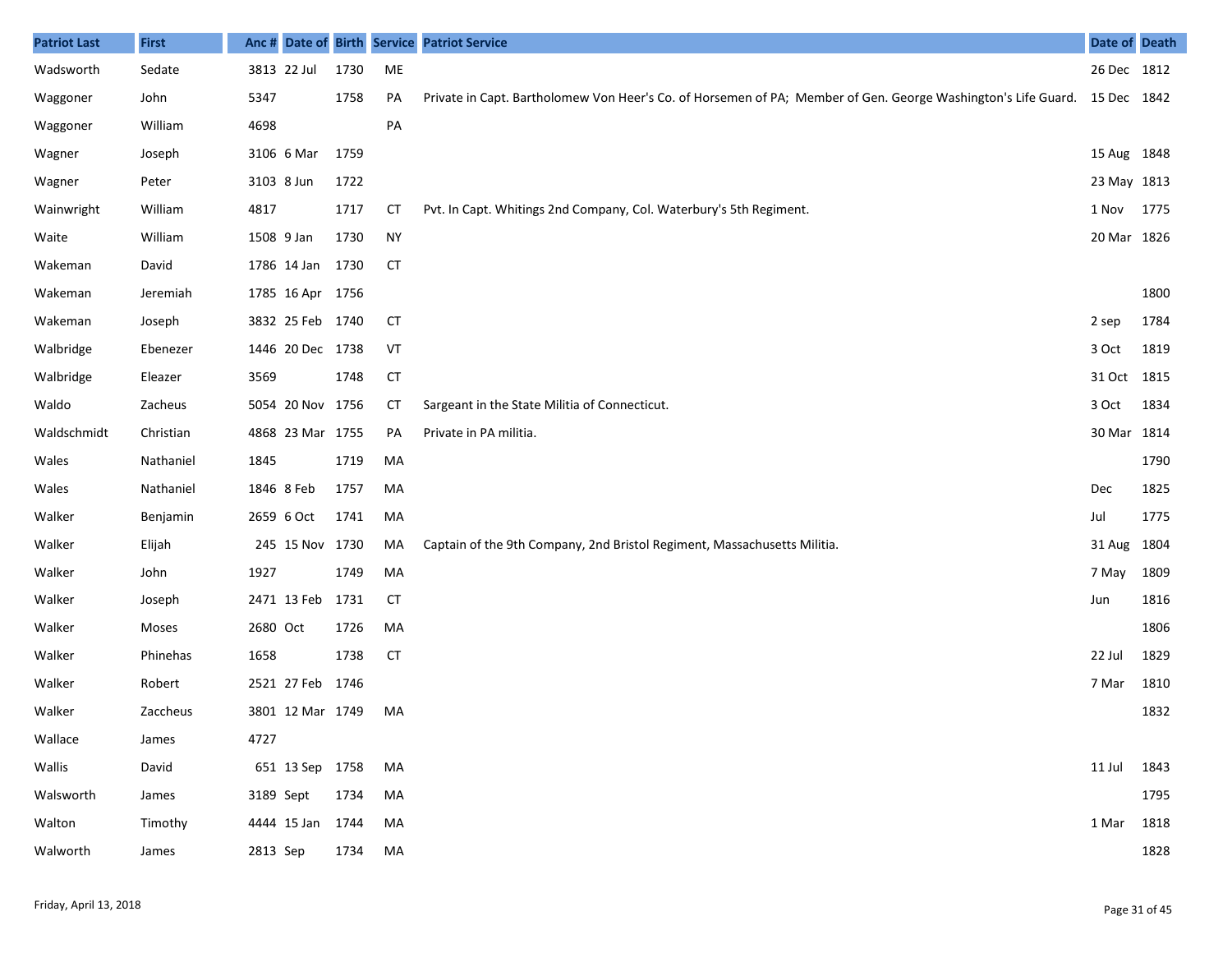| <b>Patriot Last</b> | <b>First</b> |            |                    |      |           | Anc # Date of Birth Service Patriot Service                                                                                                                                                                                    | Date of Death |      |
|---------------------|--------------|------------|--------------------|------|-----------|--------------------------------------------------------------------------------------------------------------------------------------------------------------------------------------------------------------------------------|---------------|------|
| Ward                | Ichabod      | 2267       |                    | 1760 | <b>CT</b> |                                                                                                                                                                                                                                | 26 May 1848   |      |
| Ward                | Jabez        | 5139 abt   |                    | 1722 | <b>CT</b> | Took association test in 1780.                                                                                                                                                                                                 | after         | 1810 |
| Ward                | Joseph       |            | 2061 19 Aug 1750   |      | <b>CT</b> |                                                                                                                                                                                                                                | 6 Sep         | 1834 |
| Ward                | Obadiah      |            | 4535 7 Oct         | 1742 | MA        |                                                                                                                                                                                                                                | 10 Jul        | 1816 |
| Ward                | Samuel       |            | 5010 1 Apr         | 1760 | <b>CT</b> | Private in Capt. Stedman's Company in Col. Douglas's Regiment from Connecticut in 1776 for over 3 months starting<br>Jan. 1st. Re-enlisted for service in Connecticut in april 1776, August 1777, August 1778, and April 1780. | 17 Jun 1835   |      |
| Wardner             | Jacob        |            | 3810 20 Jul        | 1752 | NH        |                                                                                                                                                                                                                                | 10 Dec 1822   |      |
| Ware                | Asa          |            | 3835 21 Jul        | 1751 | MA        |                                                                                                                                                                                                                                | 6 Jun         | 1831 |
| Ware                | Daniel       |            | 3639 22 Jan 1751   |      | <b>CT</b> |                                                                                                                                                                                                                                |               |      |
| Waring              | Joseph       |            | 2270 26 Jan 1753   |      | <b>CT</b> |                                                                                                                                                                                                                                | 14 Jan 1842   |      |
| Warner              | Benjamin     |            | 500 2 May 1730     |      | CT        | Private in 1st Reg't, 5th Co. - 25 May 1775 - 1 Sep 1775; 2nd Reg't of Artillery - 20 Jul 1780 - 22 Dec 1780                                                                                                                   | 2 Mar         | 1800 |
| Warner              | Benjamin     | 4713       |                    |      |           |                                                                                                                                                                                                                                |               |      |
| Warner              | Gideon       |            | 4422 19 Aug 1762   |      | <b>CT</b> |                                                                                                                                                                                                                                | 13 Jun 1836   |      |
| Warner              | Ichabod      |            | 5 1 Mar            | 1738 | <b>CT</b> |                                                                                                                                                                                                                                | 16 Nov 1815   |      |
| Warner              | Ichabod      | 2917       |                    | 1733 | MA        |                                                                                                                                                                                                                                | 13 Jul        | 1854 |
| Warner              | John         |            | 3082 14 Oct 1749   |      | CT        |                                                                                                                                                                                                                                |               |      |
| Warner              | John         |            | 4449 17 Apr 1761   |      | <b>CT</b> |                                                                                                                                                                                                                                | 30 Sep 1808   |      |
| Warner              | John         |            | 4890 10 Apr 1764   |      | CТ        | Soldier who served as a sub for his father John Warner.                                                                                                                                                                        | 8 Sep         | 1850 |
| Warner              | Jonathan     | 618 Jul    |                    | 1743 | MA        |                                                                                                                                                                                                                                | Oct           | 1826 |
| Warner              | Robert       |            | 3058 19 Aug 1750   |      | <b>CT</b> |                                                                                                                                                                                                                                | 11 Apr 1833   |      |
| Warner              | Samuel       |            | 3603 9 May         | 1760 |           |                                                                                                                                                                                                                                | 27 Mar 1841   |      |
| Warner              | Selden       | 1492       |                    | 1760 | <b>CT</b> |                                                                                                                                                                                                                                | 31 Aug 1844   |      |
| Warner              | Stephen      |            | 2298 30 Sep 1731   |      | CТ        |                                                                                                                                                                                                                                | 12 Nov 1802   |      |
| Warner              | William      |            | 3634 1 Oct         | 1715 | <b>CT</b> |                                                                                                                                                                                                                                | 1 May 1790    |      |
| Warren              | Cornelius    | 3003 circa |                    | 1747 | <b>NH</b> |                                                                                                                                                                                                                                | 21 Mar 1806   |      |
| Warren              | Edward       |            | 417 18 Sep 1761    |      | CT        |                                                                                                                                                                                                                                | 10 Dec 1814   |      |
| Warren              | Edward       | 4761       |                    |      |           |                                                                                                                                                                                                                                |               |      |
| Warren              | James        |            | 1793 4 Dec 1714 CT |      |           |                                                                                                                                                                                                                                |               | 1800 |
| Warren              | James        | 4762       |                    |      |           |                                                                                                                                                                                                                                |               |      |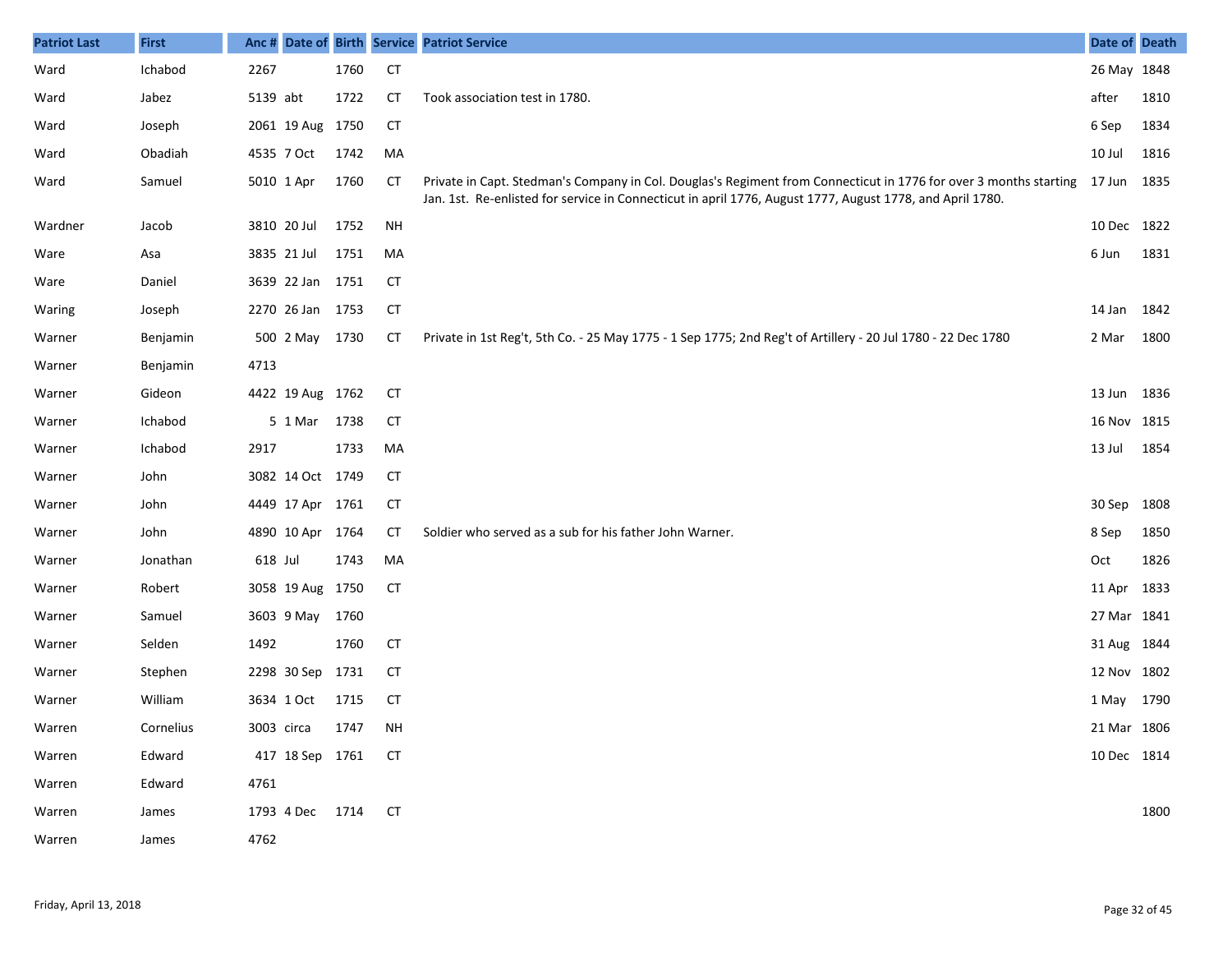| <b>Patriot Last</b> | <b>First</b> | Anc#       |                  |      |           | Date of Birth Service Patriot Service                                                          | Date of Death |      |
|---------------------|--------------|------------|------------------|------|-----------|------------------------------------------------------------------------------------------------|---------------|------|
| Warren              | John         | 94         |                  | 1745 | MA        |                                                                                                | 21 Jun 1816   |      |
| Warren              | Joseph       |            | 510 21 June 1760 |      | MA        |                                                                                                | 26 May 1849   |      |
| Warren              | Moses        |            | 1124 19 Jan 1725 |      | <b>CT</b> |                                                                                                | 19 Apr 1805   |      |
| Warren              | Moses        | 4766       |                  |      |           | Captain in revolutionary service                                                               |               |      |
| Warriner            | Abner        |            | 2538 1 Dec       | 1752 | MA        |                                                                                                | 16 Apr 1827   |      |
| Warriner            | James        |            | 1034 2 Sep       | 1723 | MA        |                                                                                                | 28 May 1816   |      |
| Wasgatt             | Davis        |            | 285 11 Mar 1751  |      | MA        | Served as QM Sgt in Capt James Harlow Co., Col. Ezra Woods Regiment from June to October 1778. | 27 Nov 1843   |      |
| Washburn            | Ezra         | 4922       |                  | 1745 | MA        | Private in Capt. John Crawford's Company, Col. James Converse's Regt.                          | 16 Apr 1793   |      |
| Washburn            | Jonah        |            | 217 16 Feb       | 1733 | MA        |                                                                                                | 12 Mar 1810   |      |
| Washburn            | Nathan       |            | 1507 25 Jun      | 1759 | <b>CT</b> |                                                                                                | 9 Oct         | 1837 |
| Washburn            | Solomon      |            | 1506 1 Sep       | 1734 | <b>CT</b> |                                                                                                | 20 Dec 1816   |      |
| Waterbury           | David        |            | 3802 12 Feb 1722 |      | <b>CT</b> |                                                                                                | 29 Jun 1801   |      |
| Waterbury           | Enos         |            | 2257 19 Jun      | 1762 | <b>CT</b> |                                                                                                | 2 Mar         | 1846 |
| Waterhouse          | Elijah       | 4617       |                  | 1741 | CT        |                                                                                                | 16 Mar 1839   |      |
| Waterhouse          | Gideon       |            | 770 16 Sep 1713  |      | <b>CT</b> |                                                                                                | 2 Aug         | 1787 |
| Waterman            | Malachai     | 3166       |                  |      | MA        |                                                                                                | 12 Feb 1824   |      |
| Waterman            | Nehemiah     |            | 661 24 Oct 1736  |      | CT        |                                                                                                | 17 Oct 1802   |      |
| Waterman            | Perez        | 4724       |                  |      |           |                                                                                                |               |      |
| Waterman            | Robert       |            | 2635 26 May 1741 |      | <b>CT</b> |                                                                                                | after 9 1815  |      |
| Waters              | William      | 4296       |                  | 1716 |           |                                                                                                |               | 1788 |
| Watrous             | Benjamin     | 2681       |                  | 1748 | CT        |                                                                                                | 27 Jun        | 1827 |
| Watson              | Benjamin     | 4612       |                  | 1764 | <b>NH</b> |                                                                                                | 3 Feb         | 1818 |
| Watson              | David        |            | 2971 25 Mar      | 1754 | МA        |                                                                                                | 23 Nov 1818   |      |
| Watson              | Drury        | 2708       |                  | 1740 | VA        |                                                                                                |               | 1829 |
| Watson              | John         | 2828 circa |                  | 1710 | VA        |                                                                                                |               | 1805 |
| Watson              | Thomas       |            | 1527 15 Oct 1763 |      | <b>CT</b> |                                                                                                | 23 Jan 1850   |      |
| Watson              | William      |            | 3013 22 Mar 1724 |      | MA        |                                                                                                | 19 Mar 1777   |      |
| Watts               | Samuel       | 4048       |                  | 1716 | MA        |                                                                                                |               |      |
| Watts               | Samuel       | 4049 Feb   |                  | 1756 | MA        |                                                                                                | Mar           | 1849 |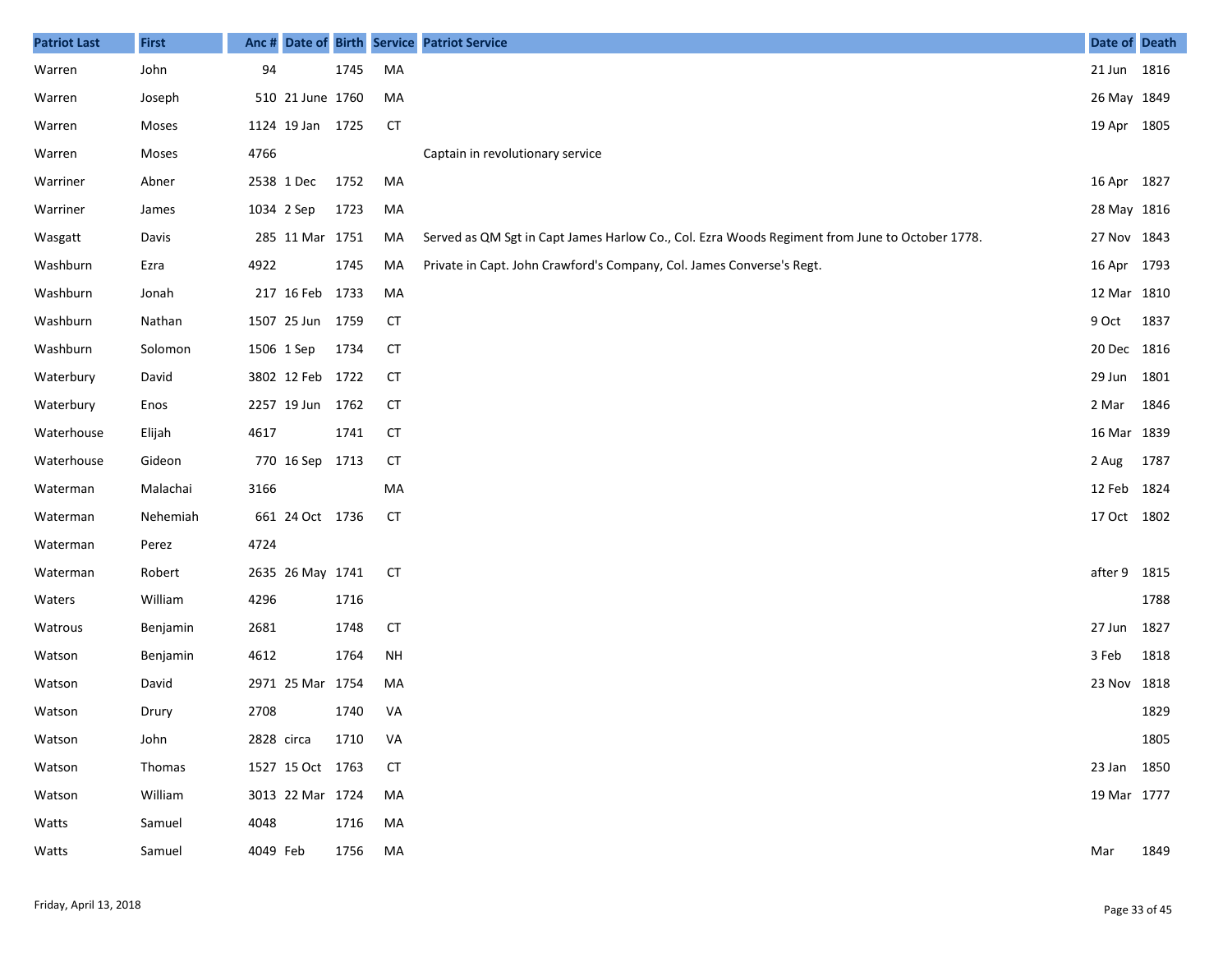| <b>Patriot Last</b> | <b>First</b> |            |                  |      |                | Anc # Date of Birth Service Patriot Service                                                                                                                                                                 | Date of Death |      |
|---------------------|--------------|------------|------------------|------|----------------|-------------------------------------------------------------------------------------------------------------------------------------------------------------------------------------------------------------|---------------|------|
| Waugh               | Samuel       |            | 2277 15 Jul      | 1758 | <b>CT</b>      |                                                                                                                                                                                                             | 12 Oct 1838   |      |
| Way                 | Abner        |            | 3712 29 May 1753 |      | <b>CT</b>      |                                                                                                                                                                                                             | 1 May         | 1841 |
| Way                 | Caleb        | 4593       |                  |      |                |                                                                                                                                                                                                             | aft           | 1810 |
| Way                 | Elisha       |            | 2071 13 Jun 1757 |      | <b>CT</b>      |                                                                                                                                                                                                             | 14 Apr 1842   |      |
| Way                 | Reynold      | 5359 abt.  |                  | 1757 | СT             | Private in a detachment of men from Capt. Samuel Mather's Co., - dated July 1776, Ft. Trumbull, New London, CT                                                                                              | 18 Apr 1831   |      |
| Way                 | Thomas       |            | 2500 14 Jun 1731 |      | <b>CT</b>      |                                                                                                                                                                                                             | 26 Nov 1815   |      |
| Way                 | Thomas       |            | 4978 18 Mar 1699 |      | CТ             | Patriotic Service in CT; Oath of Fidelity                                                                                                                                                                   | bef Ma 1782   |      |
| Wayland             | James        | 5015       |                  | 1760 | <b>CT</b>      | Pvt., Capt. Walker's Co., Col. Webb's Regiment                                                                                                                                                              | 29 Jun 1828   |      |
| Weare               | Meshech      |            | 3232 16 Jun      | 1713 | <b>NH</b>      |                                                                                                                                                                                                             | 14 Jan 1786   |      |
| Weaver              | Abial        | 2171       |                  |      |                |                                                                                                                                                                                                             |               |      |
| Weaver              | Caleb        | 2170 Circa |                  | 1754 | R <sub>l</sub> |                                                                                                                                                                                                             | 15 Apr 1836   |      |
| Webb                | Constant     | 3062       |                  | 1752 | <b>CT</b>      |                                                                                                                                                                                                             | 1 May 1834    |      |
| Webb                | John         | 2114       |                  | 1755 | <b>CT</b>      |                                                                                                                                                                                                             | 18 Apr 1828   |      |
| Webb                | Moses        |            | 3613 18 Feb 1756 |      | <b>CT</b>      |                                                                                                                                                                                                             |               | 1850 |
| Webb                | Nathaniel    |            | 1159 15 Aug 1737 |      | CТ             | In 1776, served as Adjutant in the regiment of Col John Douglass. Same year was appointed Adjutant of the 20th<br>Continental, Col Durkee's regiment. Commissioned Capt in the 4th regiment, Ct line, 1777. | 25 Jan        | 1814 |
| Webb                | Reynolds     | 1047       |                  |      | <b>CT</b>      | Private soldier in Capt Kirkland's company in the 6th regiment, Conn line, formation of 1777-81.                                                                                                            |               |      |
| Webb                | Seth         |            | 3753 15 Mar 1763 |      | <b>CT</b>      |                                                                                                                                                                                                             | 18 Oct 1816   |      |
| Webster             | Aaron        | 745 Aug    |                  | 1753 | <b>CT</b>      |                                                                                                                                                                                                             | 4 Jun         | 1843 |
| Webster             | Aaron        |            | 2478 24 Feb 1717 |      | <b>CT</b>      |                                                                                                                                                                                                             | 21 Mar 1783   |      |
| Webster             | Amos         | 1612 7 Jun |                  | 1752 | <b>CT</b>      |                                                                                                                                                                                                             | 10 Jan 1827   |      |
| Webster             | Benjamin     |            | 2155 8 Dec       | 1736 | <b>CT</b>      |                                                                                                                                                                                                             | 29 Oct 1782   |      |
| Webster             | Benjamin     |            | 2883 8 Dec       | 1736 | <b>CT</b>      |                                                                                                                                                                                                             | 29 Oct 1782   |      |
| Webster             | Jacob        |            | 295 12 Feb 1748  |      | MA             |                                                                                                                                                                                                             | 3 Oct         | 1776 |
| Webster             | James        |            | 348 26 Feb 1727  |      | СT             |                                                                                                                                                                                                             |               | 1783 |
| Webster             | James        |            | 5161 22 Dec 1751 |      | СT             | Pvt in Capt. Clark's company, responding to Lexington Alarm April 1775                                                                                                                                      | 24 Apr 1829   |      |
| Webster             | John         | 3107       |                  | 1750 |                |                                                                                                                                                                                                             | at sea        |      |
| Webster             | Joseph       |            | 5415 15 Sep 1724 |      | NH             | Signer of the Association Test in Weare NH, 1776.                                                                                                                                                           | 13 Sep 1810   |      |
| Webster             | Joshua       |            | 1596 16 Apr 1750 |      | <b>CT</b>      |                                                                                                                                                                                                             | 6 Oct         | 1830 |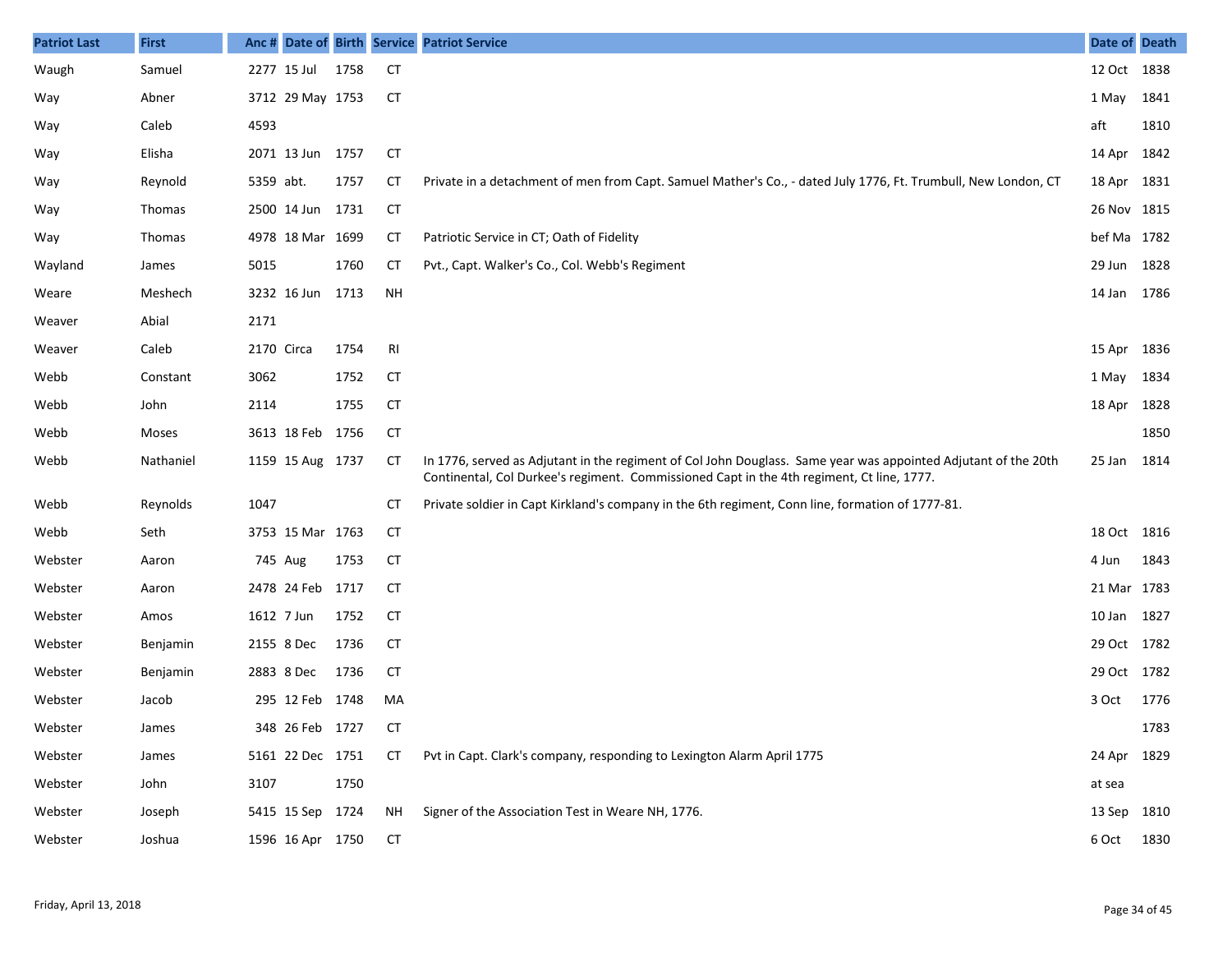| <b>Patriot Last</b> | <b>First</b> |            |                  |      |           | Anc # Date of Birth Service Patriot Service                                                                                                                                                                                                                    | Date of Death |      |
|---------------------|--------------|------------|------------------|------|-----------|----------------------------------------------------------------------------------------------------------------------------------------------------------------------------------------------------------------------------------------------------------------|---------------|------|
| Weed                | Aaron        |            | 4236 24 May 1742 |      | <b>CT</b> |                                                                                                                                                                                                                                                                |               | 1780 |
| Weed                | Benjamin     | 2350 3 Feb |                  | 1743 | <b>CT</b> |                                                                                                                                                                                                                                                                | 8 May         | 1812 |
| Weed                | David        |            | 4939 28 Jun      | 1722 | <b>NH</b> | Selectman Town of Unity and signed the Association Test in March 1776.                                                                                                                                                                                         | 15 Oct 1801   |      |
| Weed                | James        | 2584 circa |                  | 1726 | <b>CT</b> |                                                                                                                                                                                                                                                                | 17 Jan 1789   |      |
| Weed                | James        | 4767       |                  |      |           |                                                                                                                                                                                                                                                                |               |      |
| Weed                | John         | 1443       |                  | 1756 | <b>CT</b> |                                                                                                                                                                                                                                                                | 25 May 1847   |      |
| Weeks               | Thomas       |            | 2009 21 Apr      | 1735 | MA        | Lt., Col. Whitney's regt; acct. of ordanance stores received 23 Jun 1776, for troops at Hull.                                                                                                                                                                  | 20 Apr 1817   |      |
| Welch               | Joseph       |            | 773 20 Feb 1732  |      |           |                                                                                                                                                                                                                                                                | 9 Jul         | 1829 |
| Weld                | Caleb        |            | 3293 31 Aug 1759 |      | MA        |                                                                                                                                                                                                                                                                | 12 Feb 1846   |      |
| Weld                | Walter       |            | 2831 24 Apr 1761 |      | MA        |                                                                                                                                                                                                                                                                | 18 Dec 1813   |      |
| Weller              | Amos         | 1981       |                  | 1755 | <b>NY</b> |                                                                                                                                                                                                                                                                |               | 1832 |
| Weller              | Daniel       |            | 519 14 Aug 1802  |      | PA        |                                                                                                                                                                                                                                                                | 27 Jan 1892   |      |
| Welles              | Absolom      | 1145       |                  |      |           |                                                                                                                                                                                                                                                                |               |      |
| Welles              | Elijah       |            | 383 10 Jan 1751  |      | CT        |                                                                                                                                                                                                                                                                | 23 Dec 1796   |      |
| Welles              | Jonathan     | 1088       |                  |      | СT        | A Commissary; Lt-Col of the 19th regiment, Ct militia, 1777                                                                                                                                                                                                    |               |      |
| Welles              | Joshua       | 2627 Sep   |                  | 1736 | <b>CT</b> |                                                                                                                                                                                                                                                                |               |      |
| Welles              | Robert       | 1144       |                  |      |           |                                                                                                                                                                                                                                                                |               |      |
| Welles              | Roger        |            | 1085 29 Dec 1753 |      | <b>CT</b> |                                                                                                                                                                                                                                                                | 27 May 1795   |      |
| Welles              | Roger        |            | 4424 29 Dec 1753 |      | СT        | 2nd Lt Jan 1777, in the regiment commanded by Col Webb, & later promoted to 1st Lt & Capt. In 1781 he was in<br>command of a company from the 3rd Ct regiment. At close of war he was Brigadier-general of Ct militia, member of<br>Society of the Cincinnati. | 27 May 1795   |      |
| Welles              | Wait         |            | 3432 3 May 1734  |      | <b>CT</b> |                                                                                                                                                                                                                                                                | 24 May 1819   |      |
| Welling             | John         | 3079       |                  |      | NJ        |                                                                                                                                                                                                                                                                |               |      |
| Wells               | Aaron        |            | 2877 30 Dec 1722 |      | NH        |                                                                                                                                                                                                                                                                |               | 1776 |
| Wells               | Abner        |            | 299 14 May 1760  |      | <b>CT</b> |                                                                                                                                                                                                                                                                | 17 Dec 1833   |      |
| Wells               | Bazy         |            | 2486 5 Aug 1744  |      | <b>CT</b> |                                                                                                                                                                                                                                                                | 19 Oct 1814   |      |
| Wells               | Daniel       |            | 298 9 May 1722   |      | <b>CT</b> |                                                                                                                                                                                                                                                                | 27 Jan 1791   |      |
| Wells               | Elias        |            | 2368 30 Nov 1756 |      | <b>CT</b> |                                                                                                                                                                                                                                                                | 26 Jan 1826   |      |
| Wells               | Gideon       |            | 1620 29 Feb 1761 |      | <b>CT</b> |                                                                                                                                                                                                                                                                | 30 Mar 1840   |      |
| Wells               | Hezekiah     |            | 9 16 Feb 1733    |      | MA        |                                                                                                                                                                                                                                                                | 12 Mar 1810   |      |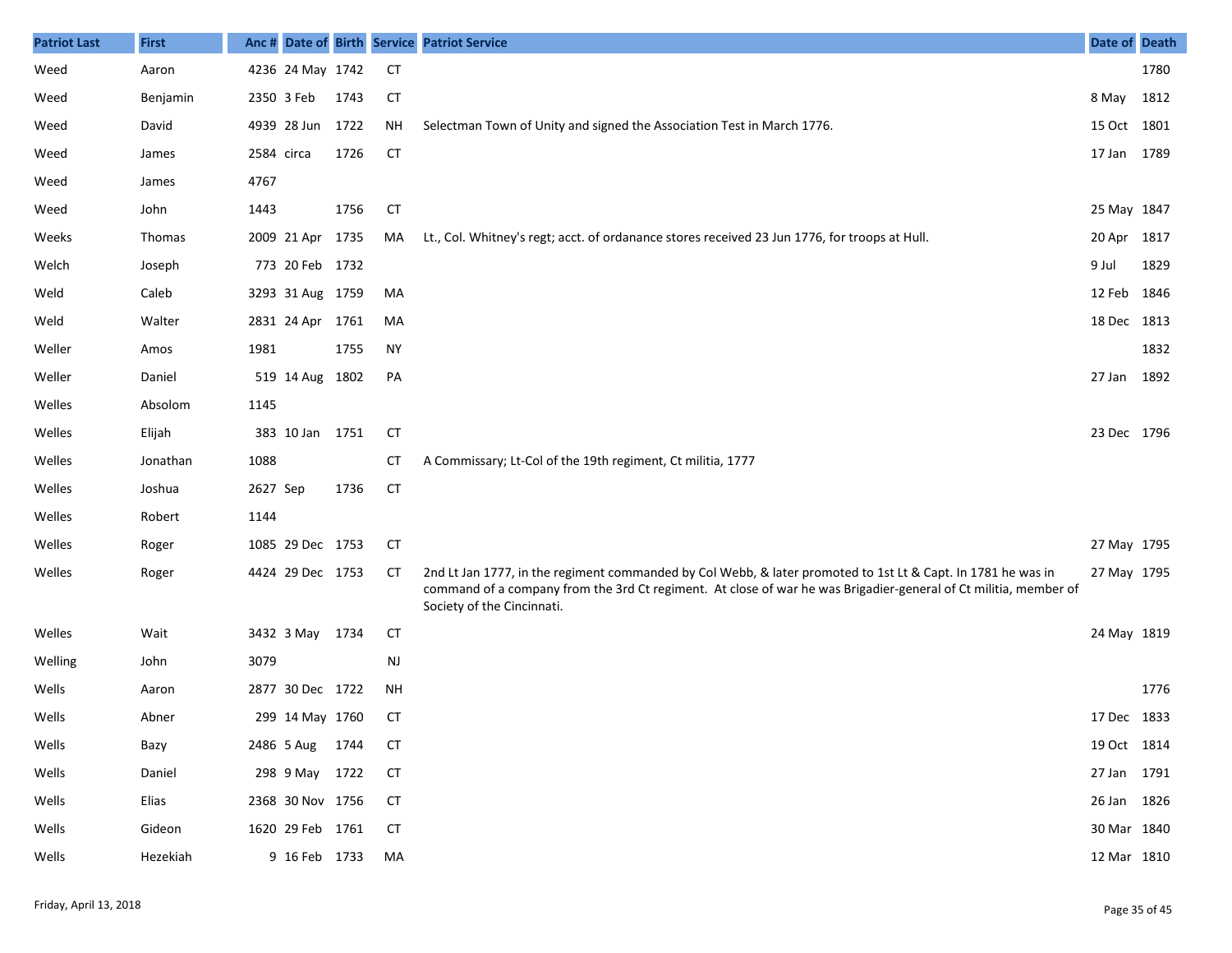| <b>Patriot Last</b> | <b>First</b> | Anc #      |                  |      |                | Date of Birth Service Patriot Service                                                                                                                                                      | Date of Death |      |
|---------------------|--------------|------------|------------------|------|----------------|--------------------------------------------------------------------------------------------------------------------------------------------------------------------------------------------|---------------|------|
| Wells               | Hezekiah     |            | 371 25 Jun       | 1736 | <b>CT</b>      |                                                                                                                                                                                            | 8 Mar         | 1817 |
| Wells               | Hezekiah     |            | 4362 9 Dec       | 1725 | <b>CT</b>      |                                                                                                                                                                                            | 1 Jan         | 1804 |
| Wells               | James        |            | 2123 27 Mar 1734 |      | RI             |                                                                                                                                                                                            | 4 Sep         | 1823 |
| Wells               | John         |            | 2499 23 Feb 1744 |      | СT             |                                                                                                                                                                                            | 7 Mar         | 1826 |
| Wells               | Littleberry  |            | 823 3 Apr        | 1762 |                |                                                                                                                                                                                            |               | 1848 |
| Wells               | Oliver       | 5120       |                  | 1731 | <b>CT</b>      | Ensign, William Worthington's 7th Regiment of Militia                                                                                                                                      | 25 Oct 1810   |      |
| Wells               | Peter        |            | 118 Bp 8 D 1751  |      | <b>NY</b>      |                                                                                                                                                                                            | Circa A 1787  |      |
| Wells               | Richard      |            | 3720 15 Mar 1722 |      | PA             |                                                                                                                                                                                            | 12 Sep 1810   |      |
| Wells               | Samuel       | 1224       |                  | 1731 |                |                                                                                                                                                                                            |               |      |
| Wells               | Silas        |            | 2837 10 Sep 1752 |      | NΗ             |                                                                                                                                                                                            | 14 May 1832   |      |
| Welton              | Daniel       |            | 2590 19 May 1731 |      | <b>CT</b>      |                                                                                                                                                                                            | 10 Jan 1792   |      |
| Wemple              | Hendrick     | 3840       |                  |      |                |                                                                                                                                                                                            |               |      |
| Wentworth           | David        | 2864 circa |                  | 1750 | <b>NY</b>      |                                                                                                                                                                                            | circa         | 1797 |
| Wentworth           | Samuel       | 3359 1 Jul |                  | 1760 | <b>NH</b>      |                                                                                                                                                                                            |               | 1831 |
| Wescott             | Stukeley     |            | 1403 11 Jun      |      | RI             |                                                                                                                                                                                            |               |      |
| West                | Ebenezer     |            | 300 Before 1739  |      | R <sub>l</sub> |                                                                                                                                                                                            | Circa         | 1822 |
| West                | Elias        | 1191 5 Jul |                  | 1744 | CT             | Lieutenant in Capt Nehemiah Waterman's company, in the 20th regiment of Ct militia, commanded by Col Samuel<br>Abbott, on a tour of duty of New London, 1779, at the time of Tryon;s raid. |               |      |
| West                | Samuel       |            | 776 23 Aug 1743  |      | СT             |                                                                                                                                                                                            | 10 Jan        | 1835 |
| West                | Thomas       |            | 4102 12 Jan 1748 |      | MA             |                                                                                                                                                                                            | 4 Jan         | 1822 |
| West                | Wilkes       |            | 4646 1 Mar       | 1740 | <b>NH</b>      |                                                                                                                                                                                            | 10 Apr        | 1830 |
| Westbrook           | Frederick    | 4367       |                  | 1751 |                |                                                                                                                                                                                            |               | 1827 |
| Westcott            | George       | 5166 Apr   |                  | 1730 | RI             | Pvt listed in the muster and size roll for the Town of Warwick RI in 1782                                                                                                                  | Jun           | 1814 |
| Westcott            | Jonathan     |            | 394 26 Mar 1759  |      | RI             |                                                                                                                                                                                            | 7 Mar         | 1824 |
| Westervelt          | Joannes      |            | 301 Bp 15 1741   |      | NJ             |                                                                                                                                                                                            |               |      |
| Westland            | Amos         |            | 4151 19 Aug 1749 |      | <b>CT</b>      |                                                                                                                                                                                            | 19 Aug 1823   |      |
| Westland            | Joseph       | 2520       |                  |      | CT             |                                                                                                                                                                                            | 22 Mar 1812   |      |
| Weston              | Abraham      |            | 4337 20 Aug 1755 |      | CT             |                                                                                                                                                                                            | 29 Aug 1832   |      |
| Weston              | Hannah       |            | 4051 22 Nov 1758 |      |                |                                                                                                                                                                                            | 12 Dec 1855   |      |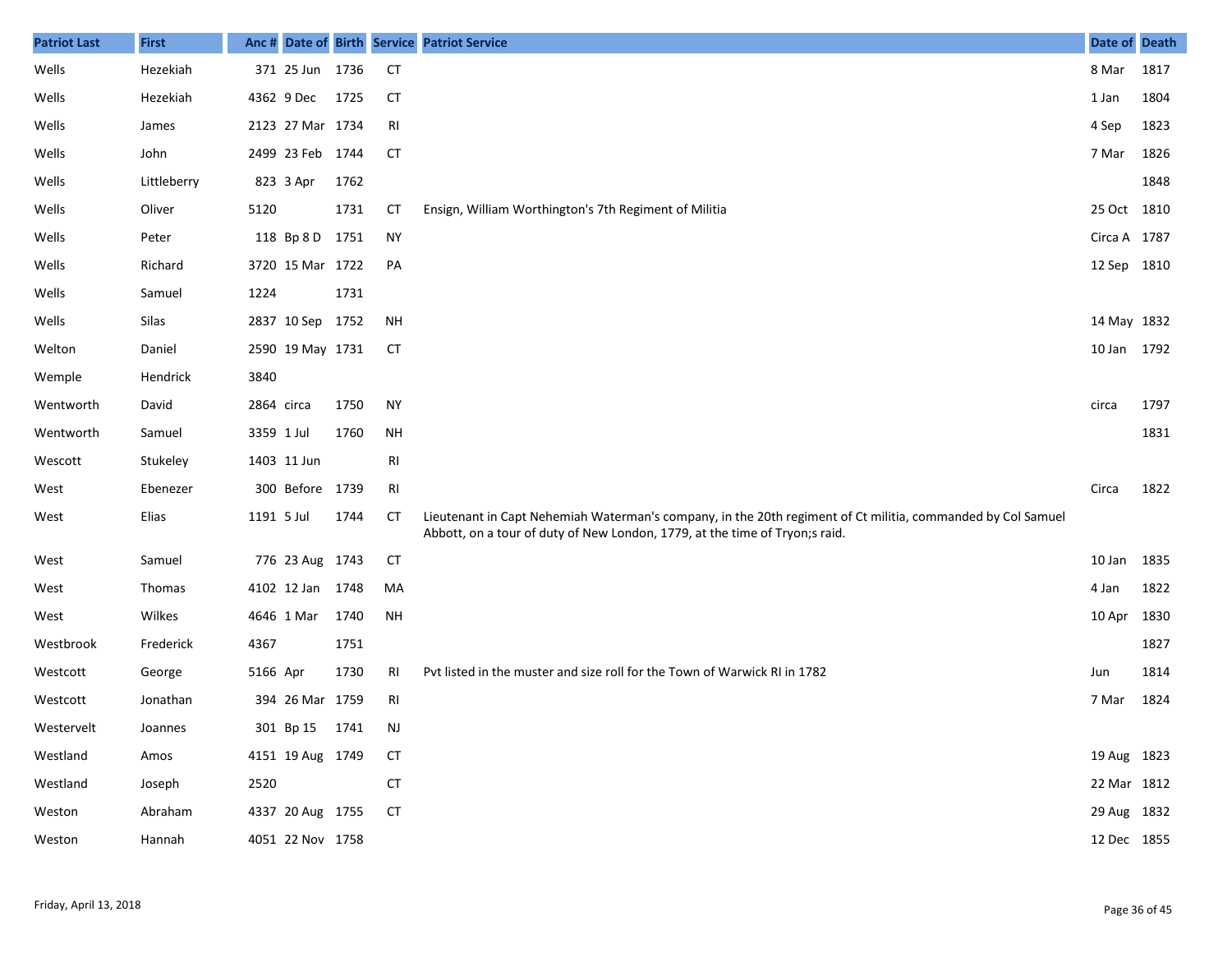| <b>Patriot Last</b> | <b>First</b> | Anc #       |                   |      |           | Date of Birth Service Patriot Service             | Date of Death |      |
|---------------------|--------------|-------------|-------------------|------|-----------|---------------------------------------------------|---------------|------|
| Weston              | Josiah       | 4050 22 Jul |                   | 1756 | MA        |                                                   | Aug           | 1827 |
| Weston              | Zachariah    | 119 Sep     |                   | 1762 | MA        |                                                   | 15 Dec 1819   |      |
| Wetherbee           | Samuel       | 2259 3 Apr  |                   | 1745 | <b>NH</b> |                                                   |               | 1825 |
| Wetherell           | Seth         | 1217 Circa  |                   | 1740 | MA        |                                                   | Circa         | 1798 |
| Wetmore             | Prosper      |             | 190 14 May 1722   |      | <b>CT</b> |                                                   | 15 Oct 1787   |      |
| Whaley              | Joseph       | 105         |                   | 1744 | RI        |                                                   | 15 Oct 1832   |      |
| Whaples             | Eli          |             | 3310 22 Apr       | 1736 | <b>CT</b> |                                                   | 7 Jan         | 1807 |
| Whaples             | Eli          | 3568 Mar    |                   | 1739 | <b>CT</b> |                                                   |               | 1804 |
| Wheatley            | John         |             | 3422 15 Nov 1718  |      | <b>NH</b> |                                                   | 30 July 1786  |      |
| Wheaton             | Roswell      | 1864 Circa  |                   | 1758 | <b>CT</b> |                                                   | 24 Sep 1842   |      |
| Wheeler             | Abraham      |             | 4554 29 Sep       | 1711 |           |                                                   | 23 Apr 1795   |      |
| Wheeler             | Agur         |             | 2107 20 Dec 1754  |      | <b>CT</b> |                                                   | 11 Dec 1802   |      |
| Wheeler             | Asa          | 2754        |                   | 1763 | MA        |                                                   |               | 1840 |
| Wheeler             | Asaph        |             | 253 2 Jun         | 1758 | MA        |                                                   | 25 May 1805   |      |
| Wheeler             | Comfort      |             | 4576 13 Mar 1766  |      |           |                                                   | 29 Apr 1855   |      |
| Wheeler             | Hezekiah     | 3646        |                   | 1763 | <b>CT</b> |                                                   | 31 Oct 1833   |      |
| Wheeler             | Isaac        |             | 4582 24 Mar 1735  |      | MA        |                                                   | 22 Apr 1817   |      |
| Wheeler             | Jesse        |             | 4552 24 Nov 1757  |      |           |                                                   |               | 1808 |
| Wheeler             | John         | 400         |                   | 1738 | <b>CT</b> |                                                   | 15 Mar 1801   |      |
| Wheeler             | John         |             | 1667 22 Dec 1756  |      | MA        |                                                   | 8 Jun         | 1794 |
| Wheeler             | John         |             | 4091 12 Apr 1747  |      | NC        |                                                   | 4 Oct         | 1814 |
| Wheeler             | Jonathan     | 4553        |                   |      |           |                                                   |               |      |
| Wheeler             | Josiah       |             | 3069 13 July 1744 |      | MA        |                                                   | Aug           | 1817 |
| Wheeler             | Samuel       | 669 Jan     |                   | 1760 | <b>CT</b> |                                                   | 24 Oct 1819   |      |
| Wheeler             | Sebastion    | 4882 Nov    |                   | 1721 | <b>NY</b> | Soldier, Dutchess County Militia - Fifth Regiment | 16 Feb 1788   |      |
| Wheelock            | Simeon       |             | 3423 18 Mar 1741  |      | MA        |                                                   |               | 1786 |
| Whipple             | Christopher  |             | 2258 26 Nov 1754  |      | RI        |                                                   | 14 Aug 1787   |      |
| Whipple             | James        |             | 3295 23 Nov 1737  |      | MA        |                                                   | 28 Jul 1808   |      |
| Whitcomb            | Ephriam      |             | 4638 22 Jul 1751  |      | MA        |                                                   | 19 Nov 1807   |      |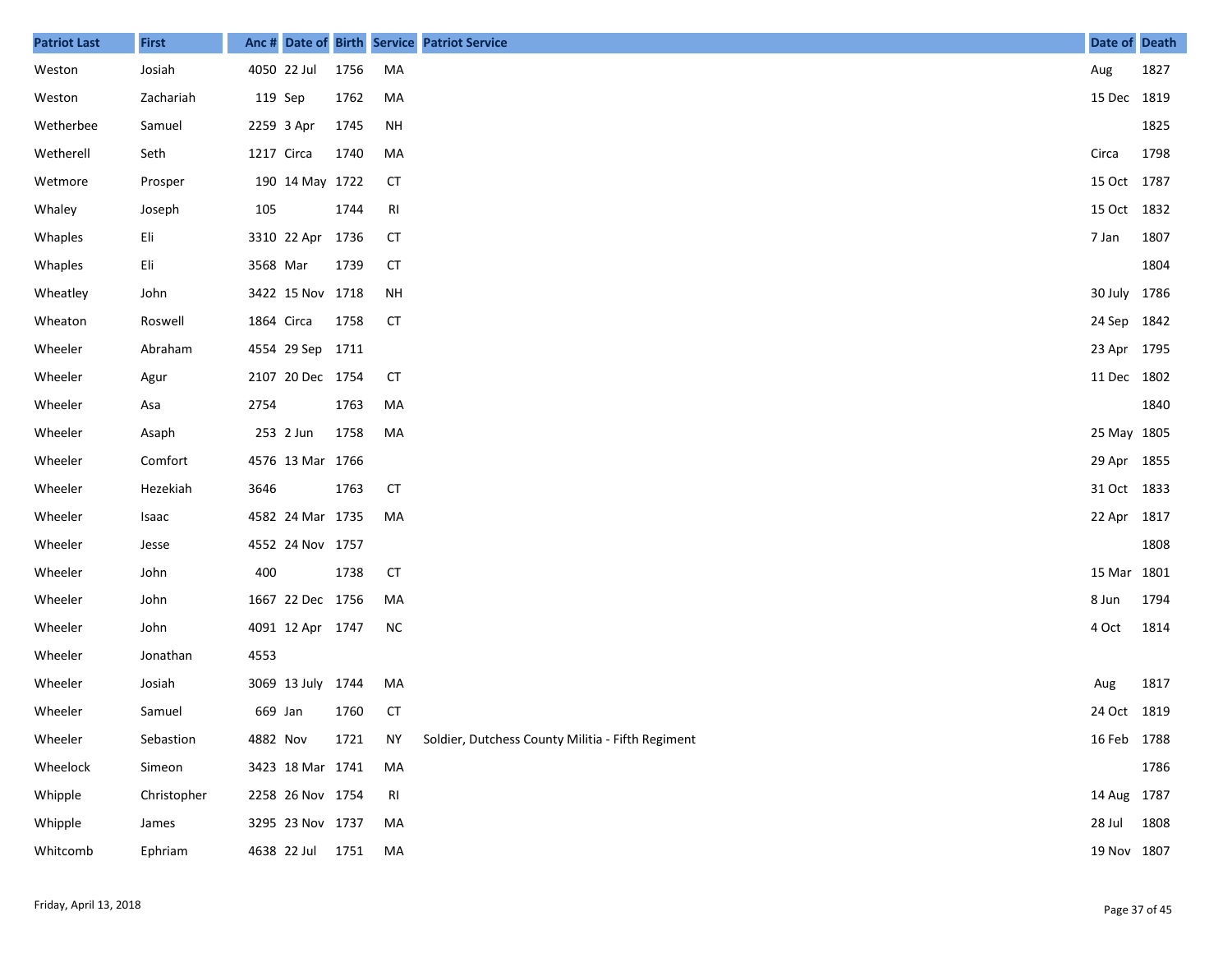| <b>Patriot Last</b> | <b>First</b> | Anc #      |                  |      |            | Date of Birth Service Patriot Service                                                                                                           | Date of Death |      |
|---------------------|--------------|------------|------------------|------|------------|-------------------------------------------------------------------------------------------------------------------------------------------------|---------------|------|
| White               | Amos         |            | 1621 20 Nov 1745 |      | <b>CT</b>  |                                                                                                                                                 | 21 Aug 1825   |      |
| White               | Ariel/Royal  |            | 4407 11 Jun 1754 |      |            |                                                                                                                                                 | 1 May 1811    |      |
| White               | Ezra         | 2412 Feb   |                  | 1746 | <b>CT</b>  |                                                                                                                                                 | 24 Feb 1811   |      |
| White               | Israel       | 2443       |                  | 1732 | <b>CT</b>  |                                                                                                                                                 | 5 Feb         | 1820 |
| White               | James        | 2466       |                  | 1747 | ${\sf NC}$ |                                                                                                                                                 | 14 Aug 1821   |      |
| White               | Jeremiah     |            | 5391 11 Oct 1749 |      | MA         | Sgt. in Capt. Abiel Clap's (Mansfield) Co. of Minutemen, Col. John Daggert's Regt. From 19 Apr 1776 to 29 Apr 1776                              | aft.          | 1790 |
| White               | Joel         |            | 1117 6 Apr       | 1705 | <b>CT</b>  | Chairman of Committee of Correspondence, Inspection & Safety, during the revolutionary war. He was a member of 28 Jun<br>the Conn Gen Assembly. |               | 1789 |
| White               | John         | 2254       |                  | 1756 | <b>CT</b>  |                                                                                                                                                 | 18 Feb 1830   |      |
| White               | John         |            | 2867 5 May       | 1756 | MA         |                                                                                                                                                 |               | 1793 |
| White               | Joseph       |            | 2850 1 Oct       | 1706 | MA         |                                                                                                                                                 | 23 Jan        | 1795 |
| White               | Joseph       |            | 5189 25 Jun 1738 |      | MA         | Pvt., Capt. Thaddeus Read's Co., Col. Nathan Tyler's Reg't, 1780 MA                                                                             | 05 Feb 1805   |      |
| White               | Josiah       |            | 2531 2 Jun       | 1741 | MA         |                                                                                                                                                 |               | 1790 |
| White               | Josiah       |            | 4775 13 Mar 1749 |      | MA         |                                                                                                                                                 | Sep           | 1819 |
| White               | Lemuel       |            | 2327 30 Dec 1758 |      | CТ         |                                                                                                                                                 |               | 1850 |
| White               | Matthew      |            | 4452 30 Jun 1761 |      |            |                                                                                                                                                 | 15 May 1823   |      |
| White               | Stephen      |            | 4230 22 Oct 1737 |      | <b>NY</b>  |                                                                                                                                                 |               |      |
| Whitehead           | Nathaniel    |            | 233 15 Aug 1757  |      | <b>CT</b>  |                                                                                                                                                 |               | 1813 |
| Whiting             | Benjamin     |            | 3120 12 Oct 1731 |      | <b>CT</b>  |                                                                                                                                                 |               |      |
| Whiting             | John         | 2736 2 Jul |                  | 1758 | <b>CT</b>  |                                                                                                                                                 |               |      |
| Whiting             | Samuel       |            | 857 15 May 1721  |      | СT         | Sergeant in the revolutionary service.                                                                                                          | 15 Feb 1803   |      |
| Whitlock            | Abel         |            | 3353 17 Apr 1759 |      | <b>CT</b>  |                                                                                                                                                 | 20 May 1829   |      |
| Whitlock            | Thaddeus     |            | 534 16 Dec 1757  |      | СT         |                                                                                                                                                 | 30 Nov 1825   |      |
| Whitman             | Jacob        |            | 4527 28 Nov 1753 |      | MA         |                                                                                                                                                 | 29 Dec 1842   |      |
| Whitman             | Thomas       |            | 1572 18 Oct 1751 |      | MA         |                                                                                                                                                 | 27 Jul 1821   |      |
| Whitmore            | Hezekiah     |            | 3327 3 Mar 1756  |      | CT         |                                                                                                                                                 | 27 Feb 1842   |      |
| Whitner             | Henry        |            | 5270 9 Oct 1717  |      | <b>NC</b>  | Furnished supplies                                                                                                                              | aft           | 1790 |
| Whitney             | John         |            | 2766 13 Apr 1754 |      | СT         |                                                                                                                                                 | 8 Sep         | 1835 |
| Whitney             | Joshua       |            | 3039 3 Apr 1737  |      | MA         |                                                                                                                                                 | 7 May 1809    |      |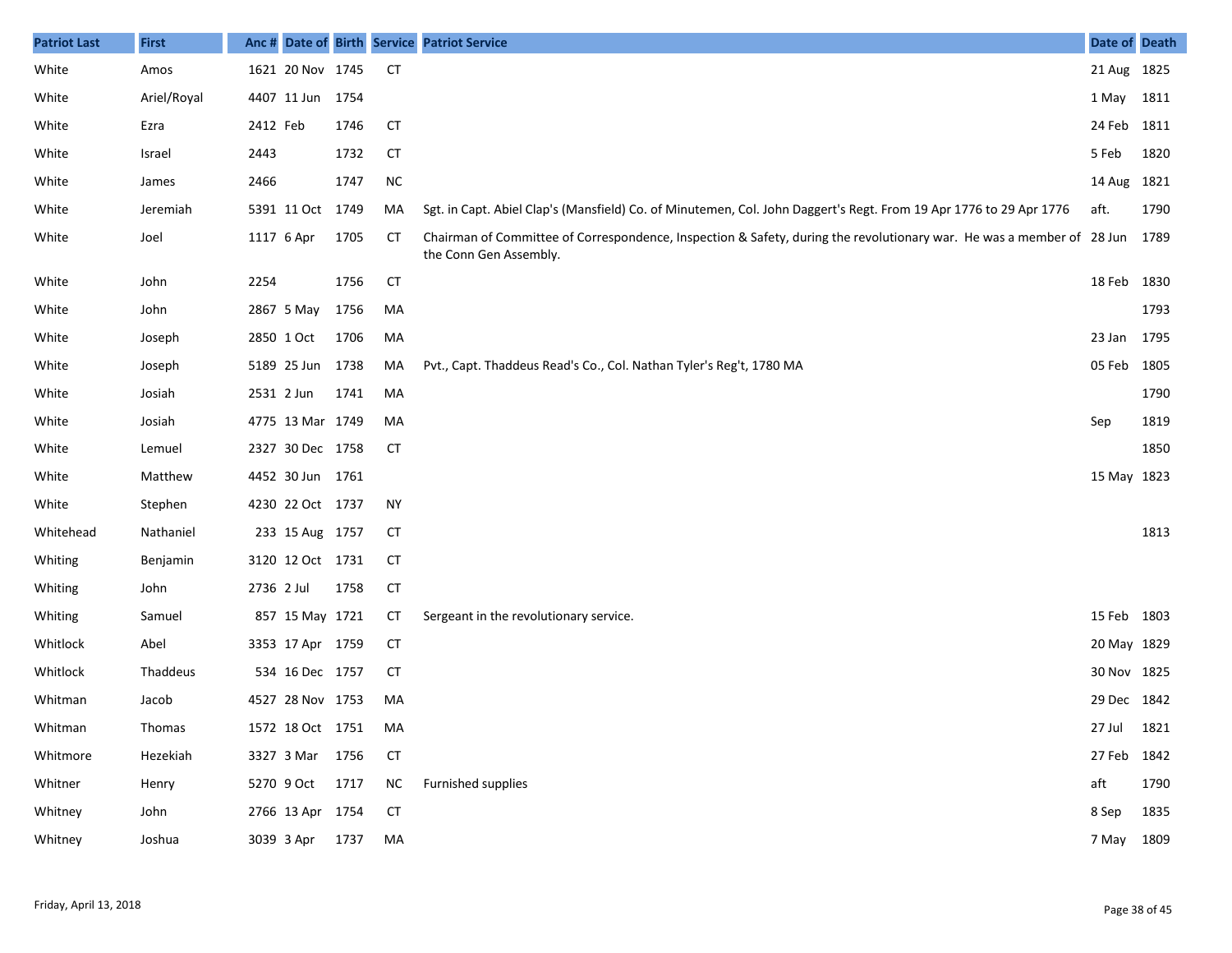| <b>Patriot Last</b> | <b>First</b> |            |                  |      |           | Anc # Date of Birth Service Patriot Service                                                                                                                                           | Date of Death |      |
|---------------------|--------------|------------|------------------|------|-----------|---------------------------------------------------------------------------------------------------------------------------------------------------------------------------------------|---------------|------|
| Whitney             | Samuel       |            | 2032 5 Sep       | 1734 | <b>NH</b> |                                                                                                                                                                                       | 29 May 1808   |      |
| Whitney             | Timothy      |            | 1334 13 Jul      | 1744 | <b>CT</b> |                                                                                                                                                                                       | 15 Jun 1825   |      |
| Whittelsey          | Charles      |            | 336 18 Oct 1764  |      | <b>CT</b> |                                                                                                                                                                                       | 12 Mar 1828   |      |
| Whittemore          | James        |            | 1683 16 Dec 1734 |      | MA        |                                                                                                                                                                                       |               | 1811 |
| Whittemore          | Joseph       |            | 1831 22 Feb 1743 |      | MA        |                                                                                                                                                                                       | 25 Jun        | 1821 |
| Whittemore          | Joseph       | 2279 4 Jul |                  | 1756 | <b>CT</b> |                                                                                                                                                                                       | 4 May         | 1811 |
| Whittlesey          | Azariah      |            | 1765 2 Feb       | 1741 | <b>CT</b> |                                                                                                                                                                                       | 9 Apr         | 1806 |
| Whittlesey          | Eliphalet    |            | 5183 02 Jul      | 1748 | MA        | Private in Capt. Ezra Whittlesey's Co., 3rd Berkshire County, MA Militia Reg't. from 14 Oct to 18 Oct 1780 at the<br>Westward (also given in northern Dept.) on alarm of 14 oct 1780. | 25 Jan 1823   |      |
| Whittlesey          | John         |            | 639 23 Dec 1741  |      | <b>CT</b> |                                                                                                                                                                                       | 30 Sep 1802   |      |
| Wick                | Lemuel       |            | 5383 16 Apr 1743 |      | ΝY        | 2nd Lieutenant, 5th Co. 2nd Battalion, Suffolk County, NY Militia.                                                                                                                    | 18 Aug 1809   |      |
| Wiggin              | Benjamin     | 1893       |                  | 1756 | <b>NH</b> |                                                                                                                                                                                       |               |      |
| Wilbert             | John         |            | 41 7 Jun         | 1760 | <b>NY</b> |                                                                                                                                                                                       | 21 Feb        | 1849 |
| Wilbur              | Joseph       |            | 2882 23 Sep 1736 |      | RI        | Private 1st Co. Westerly Rhode Island Militia.                                                                                                                                        | after         | 1778 |
| Wilcox              | Amos         |            | 3544 15 May 1729 |      | <b>CT</b> |                                                                                                                                                                                       | 20 Oct 1785   |      |
| Wilcox              | Daniel       | 3134       |                  | 1744 | <b>CT</b> |                                                                                                                                                                                       | 9 Feb         | 1836 |
| Wilcox              | Elijah       |            | 3150 14 Jan      | 1720 | <b>CT</b> |                                                                                                                                                                                       | 12 Apr 1809   |      |
| Wilcox              | James        |            | 214 19 Jul       | 1755 | VT        |                                                                                                                                                                                       | 14 Feb 1840   |      |
| Wilcox              | Jesse        | 2231       |                  | 1745 | NH        |                                                                                                                                                                                       | 12 Mar 1823   |      |
| Wilcox              | Josiah       |            | 3657 31 Mar 1750 |      | <b>CT</b> |                                                                                                                                                                                       | 3 Sep         | 1835 |
| Wilcox              | William      | 1839       |                  | 1727 |           |                                                                                                                                                                                       |               | 1775 |
| Wilcoxson           | Ephraim      | 916        |                  |      |           | Private soldier in the revolutionary war.                                                                                                                                             |               |      |
| Wilder              | Abel         |            | 2608 7 Sep       | 1741 | MA        |                                                                                                                                                                                       |               | 1792 |
| Wiley               | Nathaniel    |            | 1150 11Apr       | 1729 | MA        | Belonging to the regiment commanded by Col David Green, of Reading, Mass, in Apr 1775.                                                                                                |               | 1822 |
| Wilkerson           | Joseph       | 3050       |                  | 1749 | VA        |                                                                                                                                                                                       |               | 1841 |
| Willard             | Daniel       |            | 3541 8 Apr 1753  |      | <b>CT</b> |                                                                                                                                                                                       | 16 Jan 1817   |      |
| Willard             | Elias        |            | 1577 23 Feb 1759 |      |           |                                                                                                                                                                                       | 16 Dec 1823   |      |
| Willard             | Simon        | 2823       |                  |      |           |                                                                                                                                                                                       |               |      |
| Willcox             | James        |            | 3498 19 Jul 1755 |      |           |                                                                                                                                                                                       | 14 Feb 1840   |      |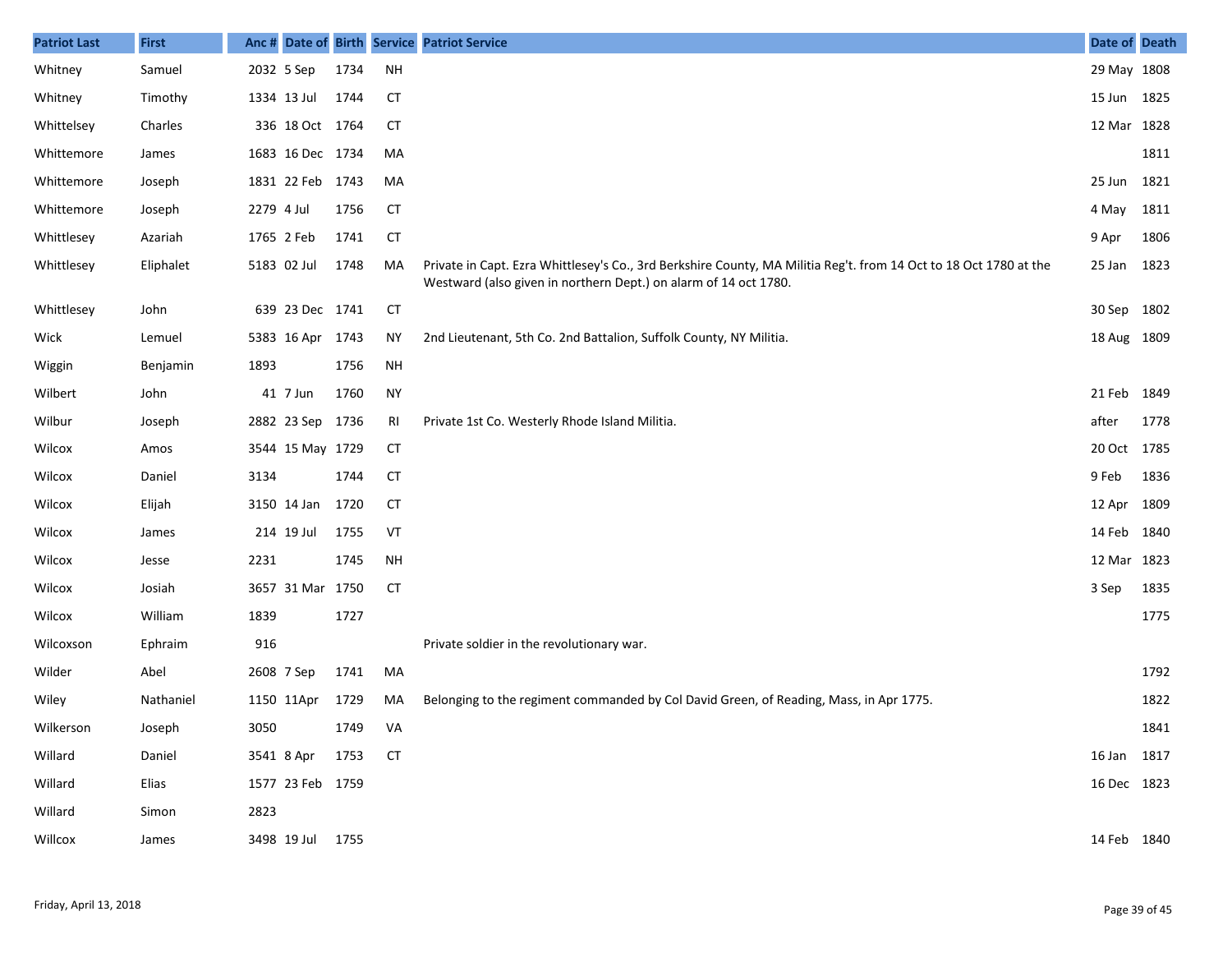| <b>Patriot Last</b> | <b>First</b> | Anc #      |                  |      |           | Date of Birth Service Patriot Service                                                                           | Date of Death |      |
|---------------------|--------------|------------|------------------|------|-----------|-----------------------------------------------------------------------------------------------------------------|---------------|------|
| Willett             | Marinus      |            | 545 3 Jul        | 1740 | <b>NY</b> |                                                                                                                 | 22 Aug 1830   |      |
| Willey              | John         |            | 2568 11 Oct 1732 |      | <b>CT</b> |                                                                                                                 | 26 Dec 1805   |      |
| Williams            | David        |            | 3137 21 Feb 1752 |      | <b>CT</b> |                                                                                                                 | 20 May 1837   |      |
| Williams            | Edward       | 4408       |                  | 1750 | MD        |                                                                                                                 |               | 1810 |
| Williams            | Elias        |            | 1929 10 Feb 1718 |      | <b>CT</b> |                                                                                                                 | 5 Dec         | 1798 |
| Williams            | Eliel        |            | 2108 30 Jan 1746 |      | СT        |                                                                                                                 | 2 Aug         | 1819 |
| Williams            | Elisha       |            | 1611 6 May 1759  |      | <b>CT</b> |                                                                                                                 | 8 May 1847    |      |
| Williams            | Elisha       |            | 3215 14 Dec 1744 |      | <b>CT</b> |                                                                                                                 |               |      |
| Williams            | Elnathan     |            | 4035 23 Jan 1729 |      | <b>CT</b> |                                                                                                                 | 23 Oct 1815   |      |
| Williams            | Ephraim      |            | 1069 31 May 1756 |      | СT        | Sergeant in Capt William Stanton's company in the 8th regiment of Conn militia, at New York, 1776.              | 6 Jul         | 1804 |
| Williams            | Isaac        |            | 2502 20 Mar 1758 |      | <b>CT</b> |                                                                                                                 | 10 Oct 1811   |      |
| Williams            | Isaiah       |            | 382 Bp 15        | 1721 | <b>CT</b> |                                                                                                                 | 15 Aug 1793   |      |
| Williams            | Jabez        |            | 495 3 Jul        | 1756 | <b>CT</b> | Soldier                                                                                                         | 17 Apr 1812   |      |
| Williams            | Jacob        |            | 3132 28 Aug 1755 |      | MA        |                                                                                                                 | 2 May 1829    |      |
| Williams            | John         |            | 606 5 Apr        | 1739 | <b>CT</b> | Captain who was killed at Fort Griswold, Sep 6, 1781.                                                           | 6 Sep         | 1781 |
| Williams            | John         |            | 4506 4 Nov       | 1734 |           |                                                                                                                 | 15 Oct 1823   |      |
| Williams            | Joseph       |            | 4409 14 Mar 1753 |      | MA        |                                                                                                                 | 23 Oct 1800   |      |
| Williams            | Joshua       |            | 2491 18 Jul      | 1749 | СT        | Pvt. In Capt. William Stanton's Co. of militia in the 8th Regiment under arms August 6th, 1780, 2 days service. | 21 Apr 1838   |      |
| Williams            | Lemuel       |            | 4364 3 Aug       | 1742 | MA        |                                                                                                                 | 31 Oct 1833   |      |
| Williams            | Nathaniel    |            | 3239 28 Jan      | 1755 | RI        |                                                                                                                 | 8 Nov         | 1809 |
| Williams            | Nathaniel    |            | 4237 20 Mar 1747 |      |           |                                                                                                                 | 23 Sep 1799   |      |
| Williams            | Peter        | 610        |                  |      |           |                                                                                                                 |               |      |
| Williams            | Rufus        | 3500       |                  | 1762 |           |                                                                                                                 |               | 1881 |
| Williams            | Samuel       |            | 319 20 Aug 1756  |      | <b>CT</b> |                                                                                                                 | 17 Dec 1828   |      |
| Williams            | Samuel       | 338        |                  | 1759 | <b>NH</b> |                                                                                                                 | After         | 1838 |
| Williams            | Solomon      | 3635 4 Jun |                  | 1700 | <b>CT</b> |                                                                                                                 | 29 Feb 1776   |      |
| Williams            | Thomas       |            | 15 Oct           | 1755 | <b>NY</b> |                                                                                                                 | 17 Aug 1851   |      |
| Williams            | Thomas       |            | 3636 12 Nov 1735 |      | <b>CT</b> |                                                                                                                 | 10 Feb 1819   |      |
| Williams            | Veach        |            | 1120 23 Apr 1727 |      | <b>CT</b> |                                                                                                                 | 11 Sep 1804   |      |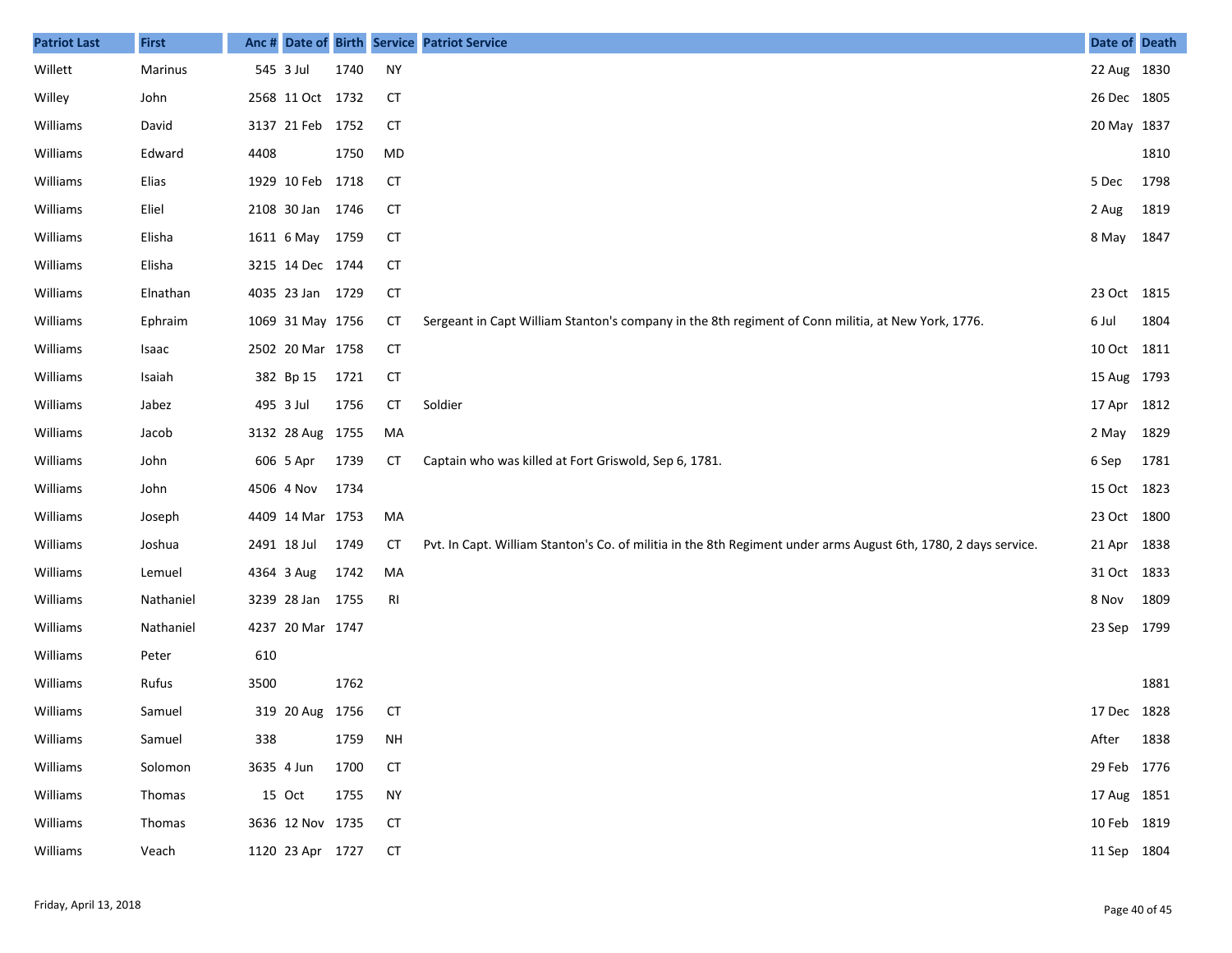| <b>Patriot Last</b> | <b>First</b> |            |                  |      |            | Anc # Date of Birth Service Patriot Service                                                                                                                                               | Date of Death |      |
|---------------------|--------------|------------|------------------|------|------------|-------------------------------------------------------------------------------------------------------------------------------------------------------------------------------------------|---------------|------|
| Williams            | William      |            | 1118 2 Aug       | 1762 | <b>CT</b>  |                                                                                                                                                                                           | 5 Nov         | 1818 |
| Williams            | William      |            | 1332 8 Apr       | 1731 | <b>CT</b>  |                                                                                                                                                                                           | 2 Aug         | 1811 |
| Williams            | William      | 2535       |                  | 1738 | VT         |                                                                                                                                                                                           |               | 1823 |
| Williamson          | Peter        |            | 856 24 Jul       | 1763 | <b>NJ</b>  | Fifer in Capt. Taylor's New Jersey Co. for 5 mos. In 1776 - was in the Battle of Long Island. Enlisted Jan. 1777 as<br>Private serving various times in the New Jersey Troops. Pensioner. | 18 Mar 1844   |      |
| Williard            | Elias        |            | 3809 13 Feb 1758 |      | <b>CT</b>  |                                                                                                                                                                                           | 16 Dec 1823   |      |
| Willis              | Joseph       | 2417       |                  |      | VA         |                                                                                                                                                                                           |               | 1809 |
| Wills               | Edward       | 4525       |                  | 1758 |            |                                                                                                                                                                                           |               | 1820 |
| Wills               | James        | 4279       |                  | 1758 | ME         |                                                                                                                                                                                           | 12 Oct 1842   |      |
| Wilmot              | Walter       | 3094       |                  | 1755 |            |                                                                                                                                                                                           |               | 1824 |
| Wilson              | Gittings     | 2962 4 Jan |                  | 1750 | MD         |                                                                                                                                                                                           | 18 Jan        | 1834 |
| Wilson              | John         |            | 3381 16 Oct      | 1761 | MA         |                                                                                                                                                                                           | 30 Jun        | 1842 |
| Wilson              | Moses        | 508        |                  | 1740 | KY         |                                                                                                                                                                                           |               | 1825 |
| Wilson              | Robert       | 5094       |                  | 1749 | PA         | Second PA Battalion, Pvt; Conetinental Line - Third PA, Pvt; Continental Line - Twelth PA; Pvt                                                                                            | 2 Oct         | 1824 |
| Wilson              | William      | 1903       |                  | 1754 | <b>CT</b>  |                                                                                                                                                                                           | 31 Mar 1807   |      |
| Winchell            | Job          | 5255 abt   |                  | 1752 | MA         | Sgt, Capt Jona Nowell's Co, MA, 1775; Quartermaster, Col Wigglesworth's Regt, MA, 1777; 2nd Lt, Capt Staples' 12th Jul<br>Co, 2nd York County Militia, MA                                 |               | 1828 |
| Winchell            | Joseph       | 4212       |                  | 1738 | MA         |                                                                                                                                                                                           | bef 1 J 1790  |      |
| Winchenbach         | John         | 2946 circa |                  | 1754 | MA         |                                                                                                                                                                                           | 17 Aug 1847   |      |
| Winfree             | James        | 5377 abt.  |                  | 1750 | ΝC         | Signed Oath of Allegiance to North Carolina (Grenville County, 1778)                                                                                                                      | 28 Nov 1822   |      |
| Wing                | Moses        |            | 1926 25 Apr      | 1759 | MA         |                                                                                                                                                                                           | Jul           | 1837 |
| Winne               | Johannes     | 411        |                  | 1724 | <b>NY</b>  |                                                                                                                                                                                           | 3 May         | 1802 |
| Winship             | Ebenezer     |            | 116 30 Sep       | 1735 | MA         |                                                                                                                                                                                           |               | 1799 |
| Winship             | Isaac        |            | 4920 8 Jun       | 1724 | MA         | Private, Capt. Isaac Hall's Co., service 4 days; company marched from Medford by order of Gen. Washington at the<br>time of taking Dorchester Heights in March, 1776.                     | 8 Apr         | 1783 |
| Winslow             | Abner        |            | 2844 17 May 1732 |      | MA         |                                                                                                                                                                                           | 13 Apr 1803   |      |
| Winston             | Joseph       |            | 538 17 Jun 1746  |      | ${\sf NC}$ |                                                                                                                                                                                           |               | 1815 |
| Winter              | George       | 4600       |                  | 1732 | MD         |                                                                                                                                                                                           | 18 Dec 1798   |      |
| Wirtz               | Peter        | 4951       |                  | 1748 | <b>NJ</b>  | PS - Courier in Capt Alexander Dow's Company, Col. Benjamin Flowers Regiment, Quartermaster General.                                                                                      |               | 1792 |
| Witherell           | James        |            | 4363 16 Jul      | 1759 |            |                                                                                                                                                                                           | 9 Jan         | 1838 |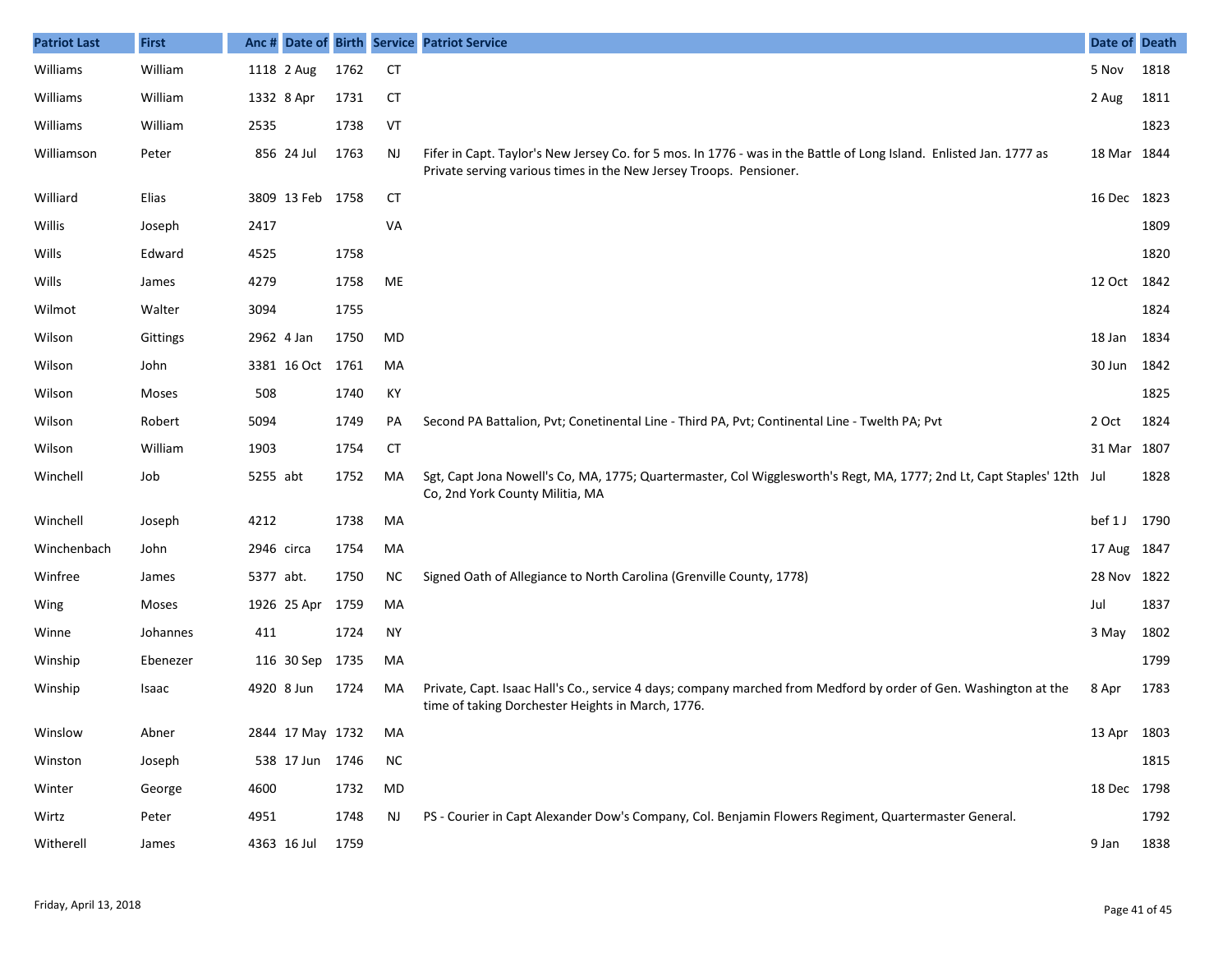| <b>Patriot Last</b> | <b>First</b> |             |                   |      |           | Anc # Date of Birth Service Patriot Service                                                                                                              | Date of Death |      |
|---------------------|--------------|-------------|-------------------|------|-----------|----------------------------------------------------------------------------------------------------------------------------------------------------------|---------------|------|
| Withers             | John         |             | 2339 29 Dec 1729  |      | <b>CT</b> |                                                                                                                                                          | 24 Dec 1813   |      |
| Withey              | Lemuel       |             | 194 6 Jun         | 1737 | CT        |                                                                                                                                                          | 13 Feb 1826   |      |
| Witter              | Ebenezer     | 710         |                   |      | <b>CT</b> |                                                                                                                                                          | 13 Jun 1784   |      |
| Witter              | Jonah        | 1327        |                   | 1758 | CT        |                                                                                                                                                          | Jul           | 1847 |
| Wixon               | Solomon      | 5344        |                   |      |           | patriot of Brian Anderson                                                                                                                                |               |      |
| Wodrin              | William      | 4173 7 Jul  |                   | 1760 | <b>CT</b> |                                                                                                                                                          | 15 apr 1814   |      |
| Woglum              | Abraham      | 2893 8 Sep  |                   | 1731 | <b>NY</b> |                                                                                                                                                          |               | 1785 |
| Wolcott             | Abiel        |             | 1308 10 Aug 1761  |      | <b>CT</b> |                                                                                                                                                          | 15 Jan        | 1840 |
| Wolcott             | Alexander    | 1779 7 Jan  |                   | 1712 | <b>CT</b> |                                                                                                                                                          |               | 1795 |
| Wolcott             | Elisha       |             | 2712 2 Oct        | 1755 | <b>CT</b> |                                                                                                                                                          | 17 Jan 1827   |      |
| Wolcott             | Elisha       |             | 3199 26 Sept 1717 |      |           |                                                                                                                                                          | 18 Oct 1793   |      |
| Wolcott             | Erastus      | 1247        |                   |      | СT        | Commanded a Ct regiment at the siege of Boston; afterwards appointed Brigadier-general of the 1st brigade & was<br>on duty at Peekskill Mar to Jun 1777. |               |      |
| Wolcott             | Simon        |             | 1780 9 Aug        | 1746 | <b>CT</b> |                                                                                                                                                          | 7 Apr         | 1809 |
| Wolcott             | Solomon      |             | 1961 21 Jun 1743  |      | <b>CT</b> |                                                                                                                                                          | 11 Jan        | 1811 |
| Wolcott             | William      | 1309 21 Jul |                   | 1711 | <b>CT</b> |                                                                                                                                                          | 22 May 1799   |      |
| Wood                | Barzillai    | 3217        |                   | 1754 | MA        |                                                                                                                                                          | Dec           | 1831 |
| Wood                | Daniel       | 4185        |                   | 1726 | <b>CT</b> |                                                                                                                                                          |               | 1808 |
| Wood                | Dexter       |             | 3111 22 Sept 1733 |      | MA        |                                                                                                                                                          | 4 Mar         | 1811 |
| Wood                | Elnathan     |             | 3978 14 Apr 1758  |      | CT        |                                                                                                                                                          | 11 Apr 1844   |      |
| Wood                | Henry        |             | 4696 11 Sep 1757  |      |           |                                                                                                                                                          | 18 Jun 1814   |      |
| Wood                | Hollad       | 3254        |                   | 1750 | MA        |                                                                                                                                                          | 30 May 1835   |      |
| Wood                | James        |             | 2706 12 Mar 1732  |      | MA        |                                                                                                                                                          | circa         | 1793 |
| Wood                | John         |             | 5353 22 Jun 1757  |      | CT        | Private, Capt Eliphalet Bulkley, Col. Erastus Wolcott.                                                                                                   | bef 21        | 1845 |
| Wood                | Nehemiah     | 3151        |                   | 1758 | NY        |                                                                                                                                                          |               | 1842 |
| Wood                | Samuel       |             | 3383 6 apr 1767   |      |           |                                                                                                                                                          | 11 May 1853   |      |
| Wood                | William      |             | 3688 31 Aug 1735  |      | MA        |                                                                                                                                                          |               |      |
| Wood                | Zebedee      |             | 5330 17 Dec 1767  |      | NC.       | Commissioner overseeing courthouse construction, paid for services rendered.                                                                             | aft.          | 1840 |
| Woodbridge          | Henry        |             | 2675 28 Oct 1750  |      | CT        |                                                                                                                                                          | 6 Sep         | 1781 |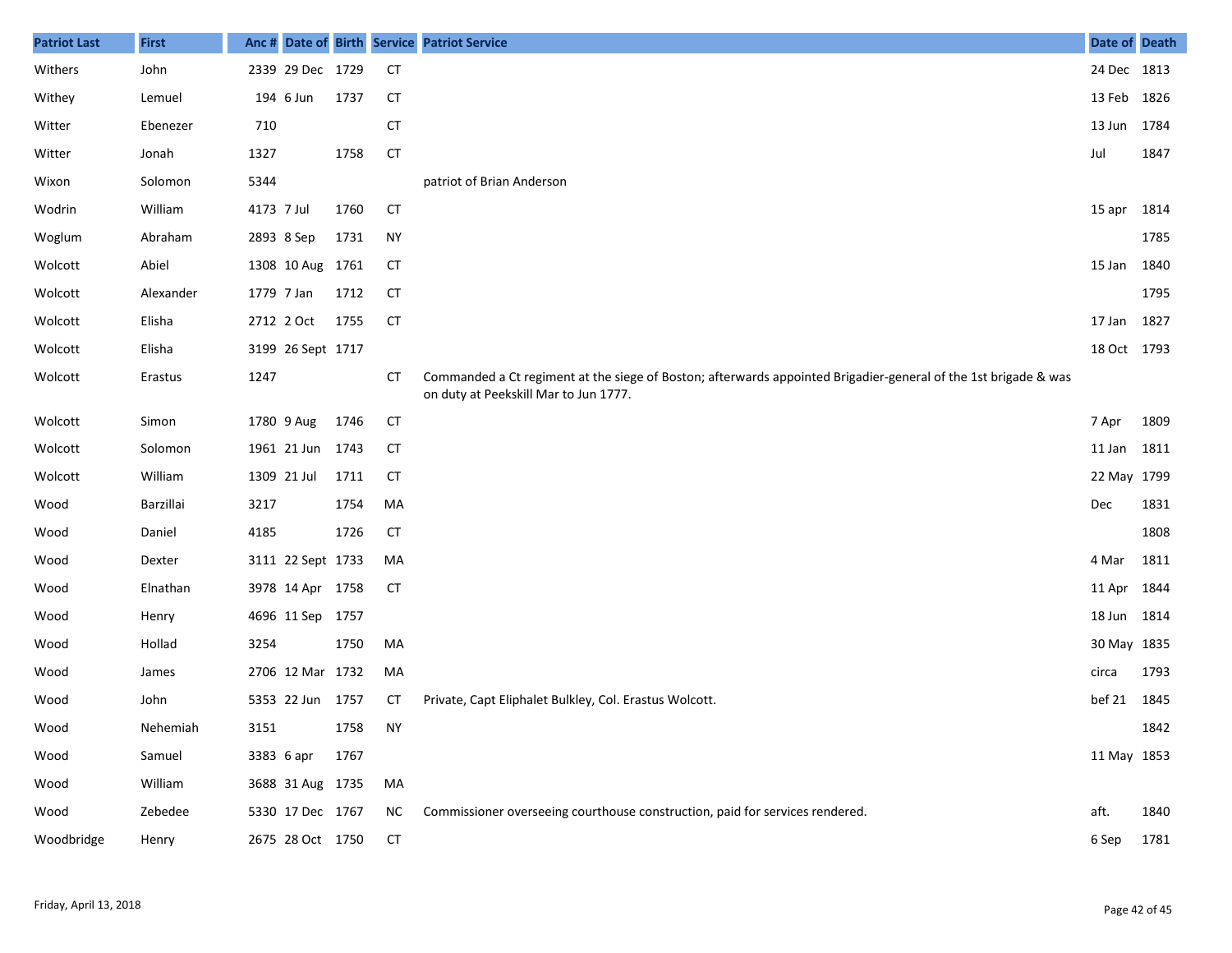| <b>Patriot Last</b> | <b>First</b> | Anc#       |                  |      |           | Date of Birth Service Patriot Service                                                                                                                                                                                                                                        | Date of Death |      |
|---------------------|--------------|------------|------------------|------|-----------|------------------------------------------------------------------------------------------------------------------------------------------------------------------------------------------------------------------------------------------------------------------------------|---------------|------|
| Woodbridge          | Russell      |            | 4859 8 May 1718  |      | СT        | Responded to the Lexington Alarm                                                                                                                                                                                                                                             | 5 Nov         | 1782 |
| Woodbridge          | Theophilus   |            | 1147 23 Mar 1754 |      | CТ        | Private soldier in the 7th company of the 2nd Ct regiment, Gen Spencer's, 1775. He was appointed Jan 1777, 1st Lt<br>in the regiment, Ct line, & an officer of the Light company detached from this regiment under Capt Champion.                                            |               | 1815 |
| Woodbury            | Curtis       |            | 3152 10 Jan 1744 |      | MA        |                                                                                                                                                                                                                                                                              | 30 Dec 1815   |      |
| Woodbury            | John         | 3756       |                  |      | MA        |                                                                                                                                                                                                                                                                              |               |      |
| Wooden              | James        | 3222       |                  | 1731 |           |                                                                                                                                                                                                                                                                              |               | 1822 |
| Woodford            | Dudley       |            | 427 20 Feb 1753  |      | СT        |                                                                                                                                                                                                                                                                              | 8 Feb         | 1803 |
| Woodford            | Joseph       |            | 4895 22 Aug 1705 |      | CТ        | Patriotic Service: Committee re Regulations of the Governor, 1777.                                                                                                                                                                                                           | 4 Feb         | 1783 |
| Woodford            | William      |            | 4198 13 Nov 1722 |      |           |                                                                                                                                                                                                                                                                              | 26 Mar        | 1803 |
| Woodhouse           | Samuel       |            | 1430 23 Dec 1756 |      | <b>CT</b> |                                                                                                                                                                                                                                                                              | 6 Sep         | 1834 |
| Woodin              | Amos         |            | 3263 29 Mar 1753 |      | MA        | A soldier of the Revolution, enlisting in Sheffield, Berkshire County, Mass., where he then lived in 1776, in Capt. John 19 Oct 1842<br>King's company; re-enlisted in 1777 in Capt. John Hollebert's company; and again as a sergeant in Capt. Nathan<br>Benjamin's company |               |      |
| Woodliff            | Augustine    | 272        |                  | 1765 | <b>NC</b> |                                                                                                                                                                                                                                                                              | 21 Sep        | 1819 |
| Woodman             | John         |            | 2624 5 Oct       | 1750 | MA        |                                                                                                                                                                                                                                                                              | 18 Nov 1828   |      |
| Woodman             | Nathan       |            | 1713 26 Jun      | 1726 | MA        |                                                                                                                                                                                                                                                                              |               | 1812 |
| Woodruff            | Abel         | 2810       |                  | 1755 | <b>CT</b> |                                                                                                                                                                                                                                                                              | 30 Dec        | 1831 |
| Woodruff            | John         |            | 3477 12 Jul      | 1735 | CT        | Private; Civil Service                                                                                                                                                                                                                                                       | 6 Sep         | 1806 |
| Woodruff            | Jonah        |            | 3979 25 Sep 1748 |      | <b>CT</b> |                                                                                                                                                                                                                                                                              | 29 Mar 1823   |      |
| Woodruff            | Nathaniel    |            | 5282 03 May 1728 |      | CT        | Fence Viewer 1775, 1776, 1777, 1779, 1781 & 1782; member of Committee of Inspection 16 Dec 1776; member of<br>Committee to Provide for Soldiers Families 27 Mar 1777 & 15 Dec 1777.                                                                                          | 02 Mar 1807   |      |
| Woodruff            | Samuel       |            | 2375 3 Oct       | 1734 | CT        |                                                                                                                                                                                                                                                                              | 7 Jul         | 1816 |
| Woods               | Archibald    | 2416 Circa |                  | 1735 | VA        |                                                                                                                                                                                                                                                                              |               | 1783 |
| Woods               | Justus       |            | 4790 13 Nov 1752 |      | CТ        | Pvt in Capt Peter Perritt's Co, Col Charles Webb's CT Regt from Jan 1, 1778 and in May boarded the sloop "Schuyler"<br>commanded by Lt charles Pond until "last of Dec following".                                                                                           | 21 Jan        | 1840 |
| Woods               | Solomon      |            | 3398 29 Aug 1747 |      |           |                                                                                                                                                                                                                                                                              | 3 May 1783    |      |
| Woodson             | John         | 4415 ca    |                  | 1730 | VA        |                                                                                                                                                                                                                                                                              |               | 1789 |
| Woodward            | Abel         |            | 3467 1 Apr       | 1736 | <b>CT</b> |                                                                                                                                                                                                                                                                              | 31 Dec 1821   |      |
| Woodward            | John         |            | 294 11 Jul       | 1712 | <b>CT</b> |                                                                                                                                                                                                                                                                              | 25 May 1791   |      |
| Woodward            | John         |            | 5241 10 Jun      | 1755 | <b>CT</b> | Artificer under Captains Knowton, Hill and Tucker, pension number *S14877                                                                                                                                                                                                    | 20 Feb 1844   |      |
| Woodward            | Joseph       |            | 996 21 Jan 1726  |      | CТ        | Serving with the army before Boston, probably as Captain, when city was evavuated by the British forces, Mar 1776. 8 Jul                                                                                                                                                     |               | 1814 |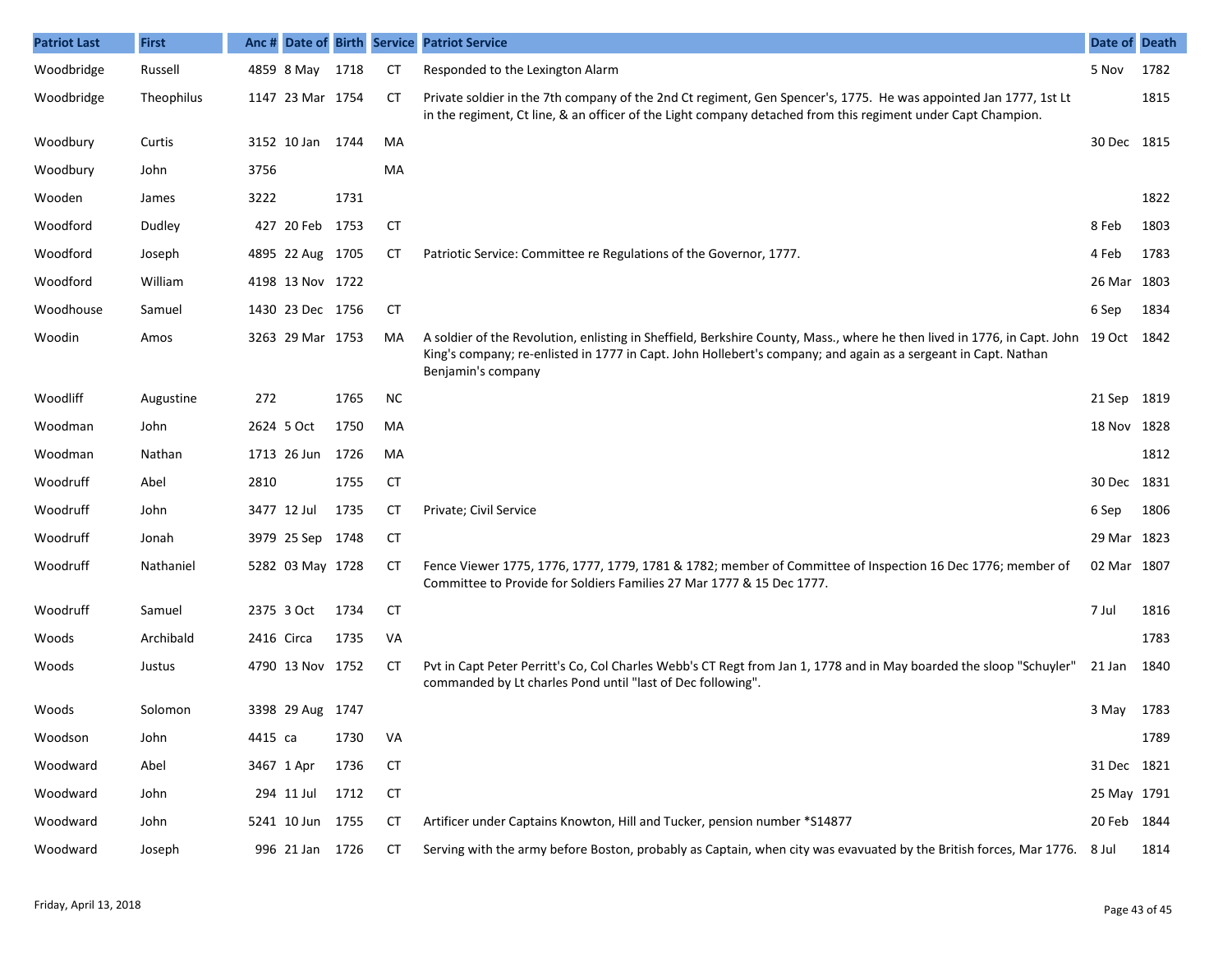| <b>Patriot Last</b> | <b>First</b> |            |                     |      |           | Anc # Date of Birth Service Patriot Service                                        | Date of Death |      |
|---------------------|--------------|------------|---------------------|------|-----------|------------------------------------------------------------------------------------|---------------|------|
| Woodward            | Samuel       |            | 1967 2 Jan          | 1748 | MA        |                                                                                    | 17 Mar 1819   |      |
| Woodward            | Stephen      |            | 4341 16 Jun 1758    |      | <b>CT</b> |                                                                                    | 26 Apr 1819   |      |
| Woodward            | Thomas       |            | 3956 about 1716     |      | <b>SC</b> |                                                                                    | about 1791    |      |
| Woodworth           | Asa          |            | 728 25 Apr 1764     |      | <b>CT</b> |                                                                                    | 16 Mar 1817   |      |
| Woodworth           | James        |            | 846 11 Oct 1733     |      | <b>CT</b> |                                                                                    | 15 Aug 1812   |      |
| Woodworth           | Joseph       |            | 3026 29 May 1758    |      | СT        | Enlisted in Lebanon, CT. with Capt. Dyer's Co., Col.<br>John Durkee's CT. regiment | 21 May 1842   |      |
| Wooster             | Ephraim      |            | 1650 8 Apr          | 1758 | <b>CT</b> |                                                                                    | 27 Aug 1838   |      |
| Wooster             | Nathan       |            | 2426 4 Aug          | 1757 | <b>CT</b> |                                                                                    | 15 Sep 1820   |      |
| Wooster             | Walter       | 1623 8 Jul |                     | 1747 | <b>CT</b> |                                                                                    | 21 Jul        | 1829 |
| Worcester           | Asa          |            | 357 27 Jan 1738     |      | VT        |                                                                                    |               | 1818 |
| Wordin              | William      |            | 1370 18 Aug 1734    |      | <b>CT</b> |                                                                                    | 27 Oct 1808   |      |
| Wordin              | William      | 1371       |                     |      | <b>CT</b> |                                                                                    |               |      |
| Wordin              | William      | 4197 7 Jul |                     | 1760 | <b>CT</b> |                                                                                    | 15 Apr 1814   |      |
| Worthen             | Stephen      |            | 3113 18 Nov 1753    |      | MA        |                                                                                    | 27 Apr 1834   |      |
| Worthington         | Elijah       |            | 3483 1 Jan          | 1736 | <b>CT</b> |                                                                                    | 15 Jul        | 1797 |
| Worthington         | Gad          |            | 3883 11 Jun 1747    |      | <b>CT</b> |                                                                                    | 31 Jan 1812   |      |
| Wright              | Asa          | 3241 Nov   |                     | 1741 |           |                                                                                    | 28 Nov 1786   |      |
| Wright              | Benjamin     |            | 3420 20 Dec 1760    |      | <b>CT</b> |                                                                                    | 27 Feb 1832   |      |
| Wright              | Dudley       |            | 2751 6 Apr          | 1717 | <b>CT</b> |                                                                                    | 11 Jun 1806   |      |
| Wright              | Ephraim      | 2109       |                     | 1735 | <b>CT</b> |                                                                                    | 29 Mar 1808   |      |
| Wright              | Ezekiel      |            | 2895 20 Jun         | 1747 | <b>CT</b> |                                                                                    | 9 Jan         | 1812 |
| Wright              | James        | 4136       |                     | 1755 | VA        |                                                                                    | 5 Sep         | 1845 |
| Wright              | Jeremiah     | 3358       |                     |      | <b>CT</b> |                                                                                    |               |      |
| Wright              | John         |            | 5060 14 May 1748 NH |      |           | Private in Captain William Read's Co., Colonel Baldwin's Reg. 1776.                |               |      |
| Wright              | Nathan       |            | 421 22 May 1735     |      | CT        |                                                                                    | 22 Mar 1796   |      |
| Wright              | Seth         | 4634       |                     | 1726 | MA        |                                                                                    | 20 Oct 1775   |      |
| Wright              | Stephen      |            | 912 Circa           | 1758 | VT        | A soldier in the revolution and subsequently a pensioner.                          |               |      |
| Wunderlich          | John         |            | 3474 14 Apr 1733    |      | PA        |                                                                                    |               |      |